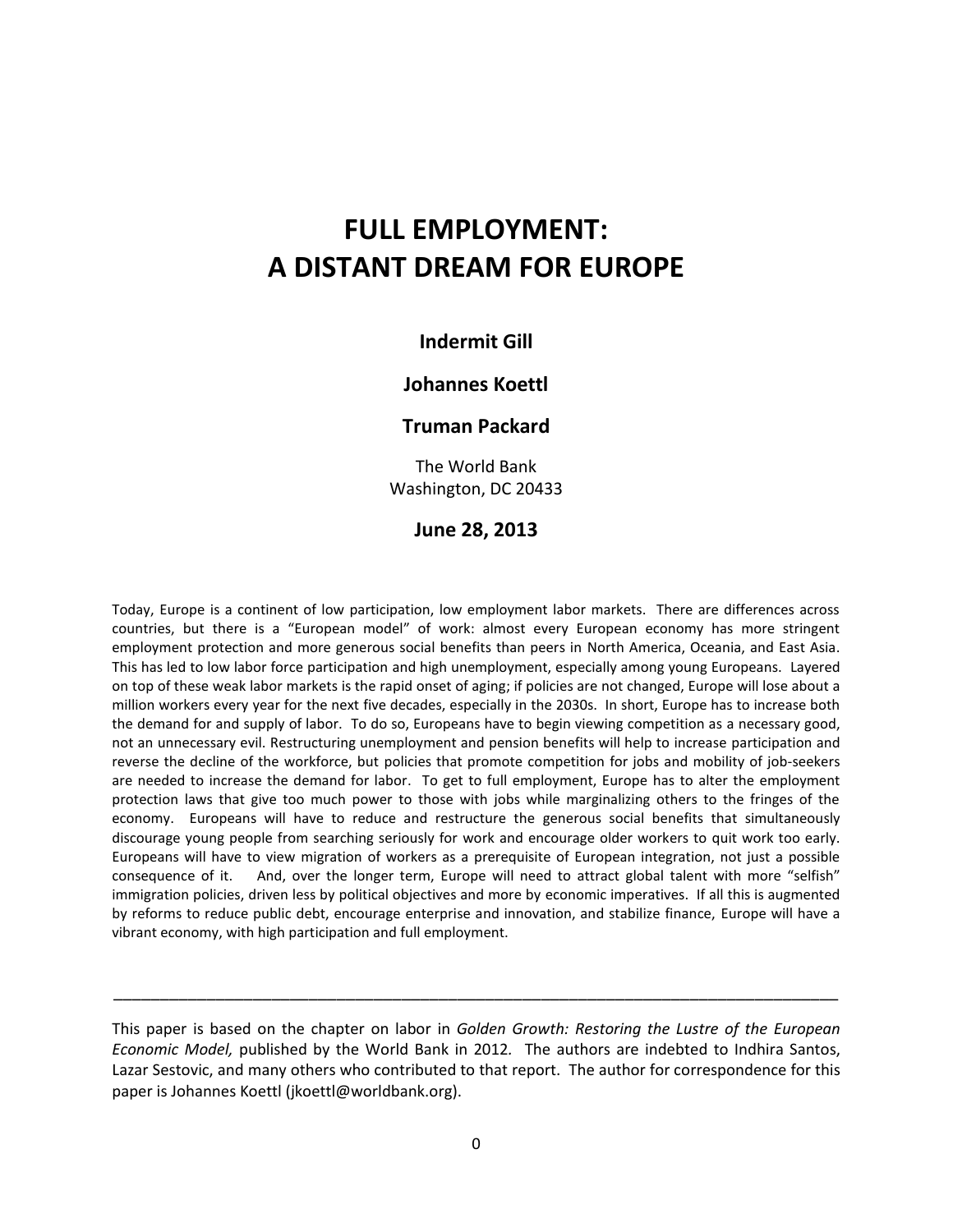# **FULL EMPLOYMENT IN EUROPE: A DISTANT DREAM**

In February 2000, the world watched as France instituted the 35-hour workweek, down from the 39 hours expected of French workers, and the over 40 in most developed countries. The reasoning was that because there are only so many hours of work needed, it would be better to share them among more workers. Unemployment in late 1999 was about 10 percent, so cutting the number of hours by about 10 percent might take care of the problem. Economists call this the "lump of labor fallacy." Another reason was the belief that French workers should be rewarded for their high productivity by allowing them to work less. Researchers found that the output per hour worked was higher in France than in almost every other country. Getting employers to pay overtime wages for work beyond 35 hours would help labor capture more benefits of high productivity.

What happened over the next few years? Unemployment did not fall by much, though the new requirements might have encouraged workers to move to smaller firms that were not covered by the law (Estevão and Sá 2006). The 35-hour workweek has since been watered down, but no government has tried to repeal it. Instead, businesses have been given ways around the problem, and the regulations have become more complicated. In the meantime, productivity growth has slowed in Western Europe and sped up in the United States. Between 1990 and 2000, output per hour worked in manufacturingthe sector with the most reliable data—grew at roughly 4 percent a year in both France and the United States. Between 2000 and 2007, it accelerated to 6 percent in the United States, while French productivity growth slowed to 3.3 percent (U.S. Department of Labor 2011).

The lump-of-labor fallacy might also be responsible for attitudes toward mobility and immigration in Europe. If there is only so much work to divvy up, people from other EU states—or worse, other parts of the world—should not be allowed in. Prime Minister Gordon Brown, reacting to reports that Italian and Portuguese workers were being hired for construction contracts during the financial crisis, called for "British jobs for British workers." In contrast, Australia, Canada, New Zealand, and the United States, partly freed from this fallacy by their tradition as centers of immigration, have attracted the world's best and brightest. They have succumbed occasionally to the same instincts, even though many studies have found that workers mainly move to places where there are jobs that locals are not willing or able to do (Gallaway and Vedder 1997). But the flow of immigrants serves to inject economic adrenaline in a manner that is less evident in Europe.

# **EUROPE'S ALBATROSS: THE "LUMP OF LABOR" FALLACY**

Although institutions and social norms vary across Europe, the stereotype is that Americans "live to work" and Europeans "work to live." Few would argue that the two weeks of leave that many workers in the United States get is good for their productivity and national economic growth. Americans who have traveled or lived in Europe often lament the imbalance between work and life in the United States, and attribute the rise in stress and tensions in family life to the importance Americans give to work. The stubbornly high rates of unemployment since the financial crisis have encouraged skeptics of the "U.S. work model" to question the benefit of its flexibility, because the U.S. work model seems to deliver a much higher level of inequality and "working poor" than the European work model. One could be forgiven for wondering whether in the years since Europe's "Golden Age" between 1950 and 1970, Europeans have been drifting to the opposite but equally questionable extreme. In the 1960s, the French worked the longest hours among advanced countries. By the 1980s, they worked about as long as Americans. By 2000, they worked about 300 fewer hours each year—a month and a half less—than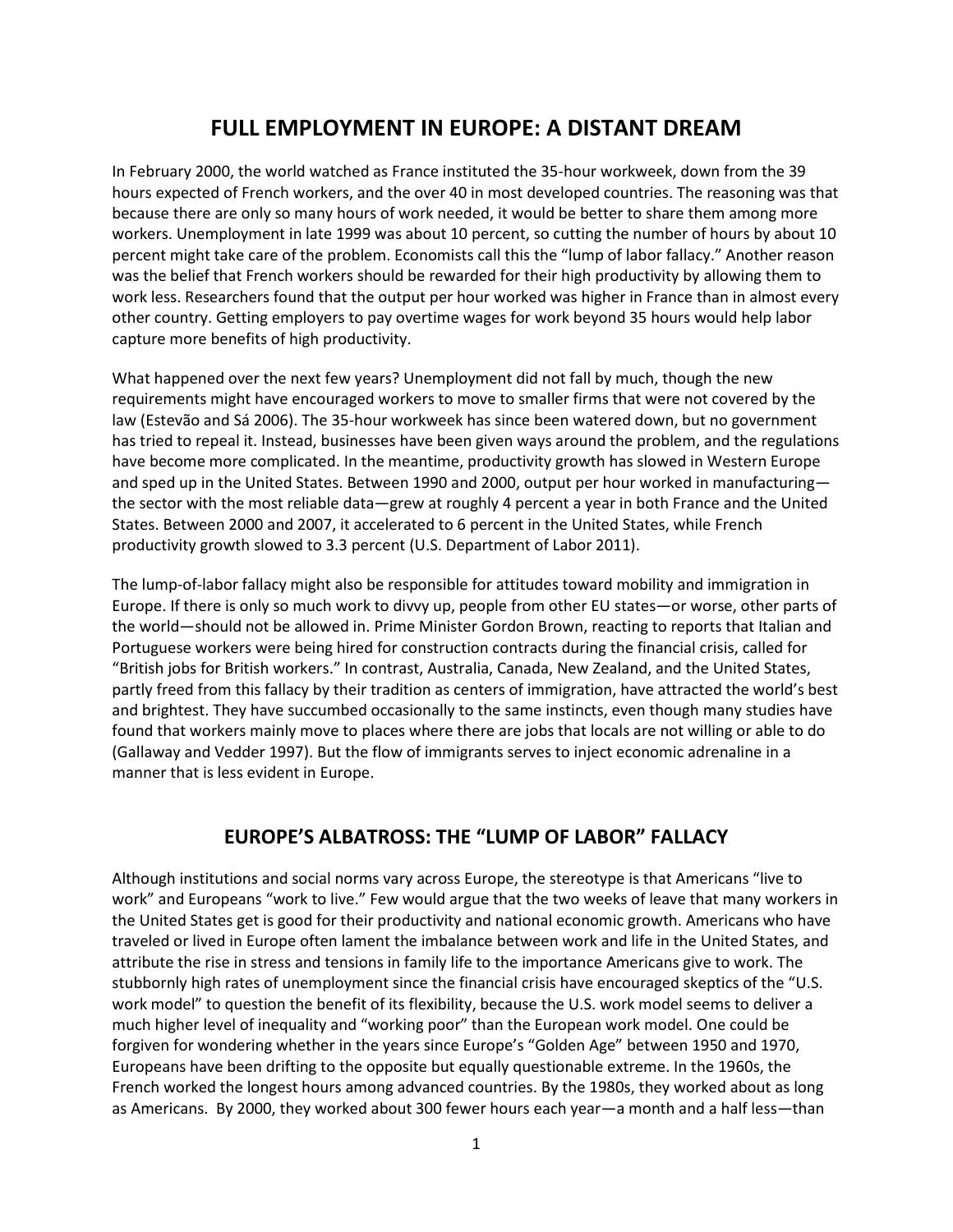Americans. In France, just 1 in 10 people aged 60–65 works; in the United States, the ratio is 1 in 2. It is difficult to see how norms can change so quickly; the reason has to be policies have changed. If Europeans feel that work has declined too much, then it is obvious that policies have to change.

One development makes these decisions urgent. As people reduce working lives in most of Europe, populations in all European countries are aging. The European Union's labor force is expected to decline by about 39 million by 2060. If the Balkans, Turkey, the Russian Federation, Ukraine, and Belarus are included, the decline is about 50 million; the projected increase of 6 million in Turkey's labor force is more than offset by the decline elsewhere. Only if actual retirement age were to increase by around 10 years and participation rates—especially among women—were to increase to levels seen in Northern Europe could Europe offset the decline in the labor force. None of these measures, though, would prevent the aging of the European labor force.

Europe is not alone in feeling the force of aging populations. Japan and other developed parts of Northeast Asia already find themselves under the strains of low fertility and increasing longevity. In the Southern Cone of Latin America, Argentina, Chile, and Uruguay also feel the effects of aging. Even China faces this challenge. But the most "European" features of the work model—unprecedented job security, generous benefits for the unemployed, and easy pension eligibility—make the imperatives created by an aging population most acute in Europe.

Europeans have a choice: work to maintain the European social model, or give up a big part of it through painful cuts in social benefits. The first imperative is to counter the shrinking of the labor force. As in now-wealthy Western Europe, North America, and Japan, industrialization, urbanization, and advances in hygiene and health care extended lifespan and reduced child mortality and the need for large families. Yet with legal retirement age stuck at 60 or 65 in most countries, and many people retiring even younger, the number of people at work has been falling. The labor force in Europe as a whole is expected to shrink 5 percent by 2020 and more than 15 percent by 2060.

The second imperative is to increase labor force productivity. A shrinking labor force reinforces the need to develop human capital relevant in the labor market. With increasing shortages of qualified labor and rapidly changing industrial structure, any inclusive growth strategy will need to boost labor productivity by investments in human capital. Europe's adverse demography also means that its human capital has to be better leveraged. Labor market regulations, interventions, and institutions have to become more "pro-work." To ease the brakes on growth caused by aging, it is necessary to have labor market regulations that encourage more people to work, to work longer, and to work more productively. Changes that make jobs more contestable will increase productivity. And increasing the productivity of the labor force will require that Europeans become more mobile.

But even if Europe can put its human resources to best use, the pace of aging and the decline of the labor force will leave a demographic deficit that can be closed only by tapping into talent from abroad. Europe will have to rid itself of the lump-of-labor fallacy that impedes smart immigration policy.

Europe's approach to balancing economic freedom for employers and social protection for workers is unique, though there are noticeable differences among countries in Europe. But in much of Europe, these arrangements are not working well. Over the next decade, two developments—unprecedented in size—will strain the European work model even more. The first is a rapid aging of the population. The second is competition from workers outside Europe, most notably a billion ambitious and increasingly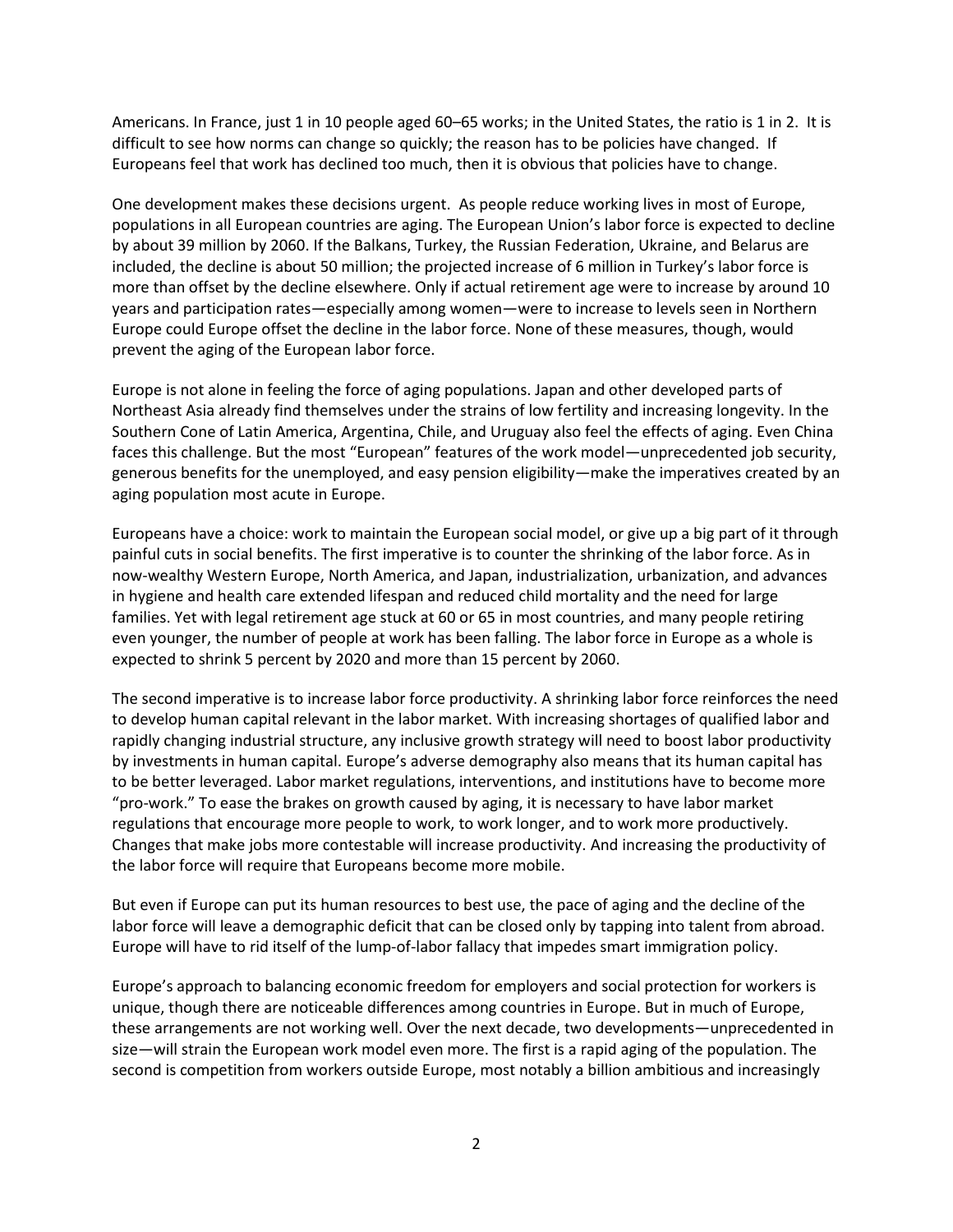better educated Chinese and Indian workers. Europe must contend with both. Most countries in Europe are not making the best use of workers, their scarcest asset.

What has to be done? First, Europe must offset the impending labor force decline by increasing the labor force participation of people of all ages. Second, European countries must improve regulations and interventions so that labor is allocated more efficiently, within and across countries. And third, Europeans will have to change their attitude to mobility, both within Europe and across the globe. We arrive at these conclusions by answering four questions:

- *Are employment and social protection practices reducing participation?* In most parts of Europe, they are. Strict employment protection and weak work incentives undermine labor participation and efficiency in Europe. Some governments have reformed labor laws to make hiring new workers cheaper—though these changes have generally been piecemeal, as in Spain during the early 2000s—while others such as Germany have restructured social assistance schemes to make it more profitable to work rather than collect benefits. Central European countries such as Poland have changed social security systems to encourage participants to work longer, but it is far from clear whether these changes will be sustained.
- *Are employment and social protection policies inhibiting efficiency?* In almost all of Europe, they are. Current policies allow "insiders" to make their jobs incontestable through strict employment protection, while creating considerable work disincentives for "outsiders" through poorly designed social benefits, especially in low-wage segments. Many governments in Europe—especially in the north—have been making the labor market more contestable, and others can learn from them.
- *Is Europe taking advantage of the potential for greater labor mobility?* The short answer is no. Although migration between EU countries is higher than other world regions, intra-EU migration falls short of the European Union's aspiration of a fully integrated labor market. In addition, internal labor mobility in most countries is low. The explanations (beside the obvious difference in language and culture between EU countries) involve inefficient housing markets, wage-setting practices that do not signal labor shortages and surpluses, and the absence of a Europe-wide social safety net that makes moving too risky.
- *Can Europe become a global magnet for talent?* It can, but to do so Europeans will have to abandon the lump of labor fallacy.Without changes in labor force participation, the European Union will need about a million (young) immigrants a year for the next five decades to offset the population decline. Immigration policies in most European countries focus too much on political factors, such as family reunification and human rights, and too little on economics, such as the demands of employers and skill shortages. Though morally laudable, this makes Europe a loser in the competition for globally mobile talent. A new immigration policy needs to be complemented with policies that make risk-taking, entrepreneurship, and skills more profitable.

Europe is aging and its labor force shrinking. This is not news. But the speed and size of these developments is shocking, and should motivate policy responses. Labor market regulations, interventions, and institutions are restraining growth, and they must be updated. Education and training systems will need reform to enable workers to take up more productive jobs, with greater ease and to greater profit. Europeans are still less likely to move than people in other parts of the world, and the success of the single market in services depends on their becoming more mobile. Much more can be done to make Europe a global—not just a regional—magnet for talented people. To do all this, Europe's policymakers will have to convince themselves and their constituents that the rewards of hard work can be shared sensibly without treating labor as a fixed lump to be parceled out.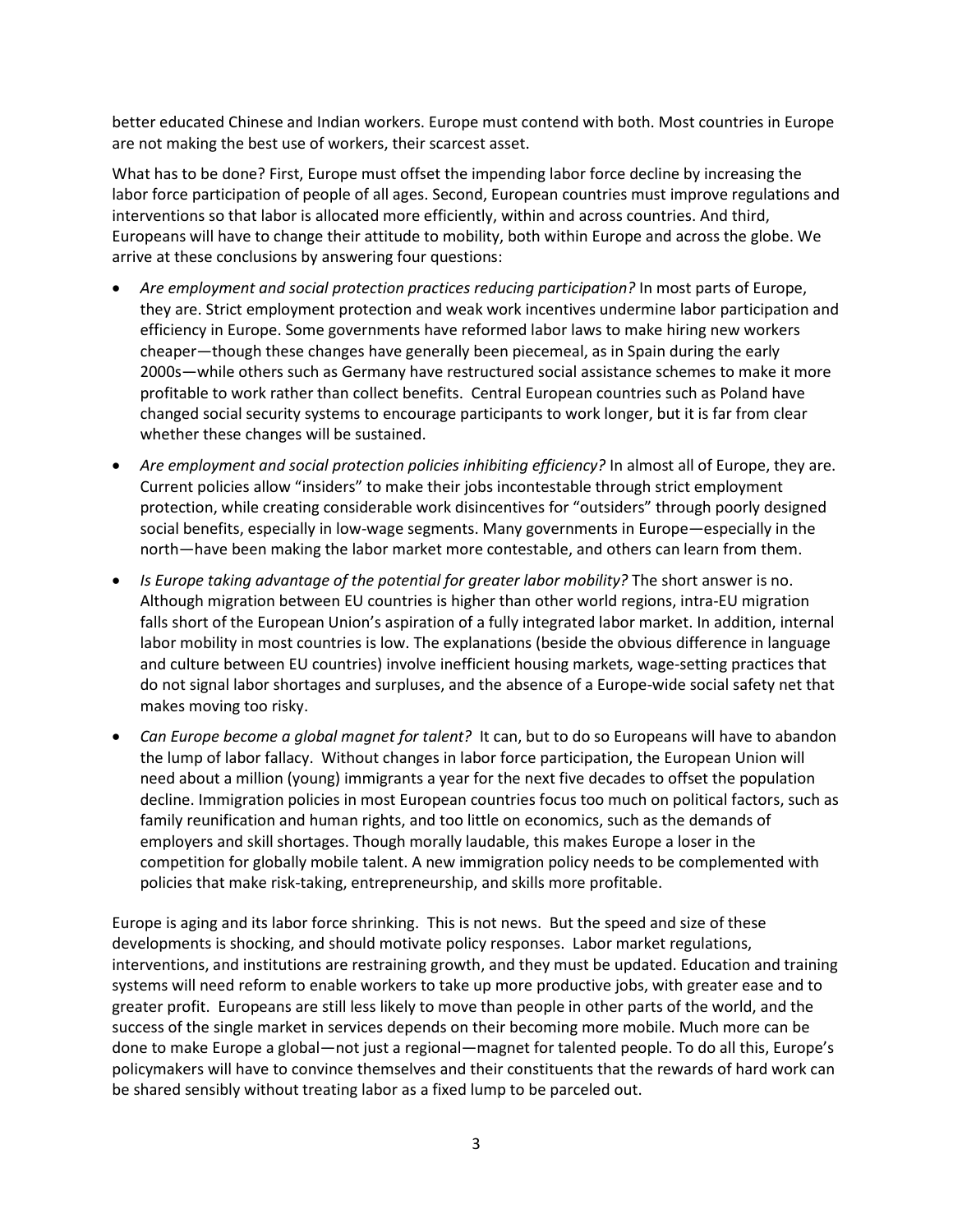# **MORE—AND MORE PRODUCTIVE—WORKERS**

Workers in Europe benefit from the most effective protection against abuse by employers and the most comprehensive job security and nonwage benefits, such as unemployment insurance, paid leave, and retirement pensions, which sustain shorter work hours than in most of the developed world. In many ways, these characteristics set Europe apart from other regions and are a triumph of economic development and liberal democracy. But given changes in Europe and the rest of the world since the end of the continent's "Golden Age" between 1950 and the mid-1970s, and the speed of global economic integration since, many features of the European work model are coming under pressure. These challenges are exacerbated by a shrinking and aging labor force.

#### **THE DECLINE OF WORK**

People in many countries are working less than they used to. As countries have grown richer, people have consumed more leisure, and the average number of hours worked in a year has declined in most middle- and high-income countries (figure 1). Where this reduction in hours worked is matched by gains in productivity—the output of the average worker—the decline should be expected and treated as healthy, as in Ireland, Poland, and the Slovak Republic. Yet the speed of the decline in hours worked in France, Italy, and Spain since 1995 raises concern when juxtaposed with their modest gains in labor productivity during the last two decades (figure 2).

# **Figure 1 The decline in hours worked was faster in Europe than elsewhere in the OECD** (reported average hours worked per year, percentage point difference 1990–2008, 1990 = 100) 100 105







*Source:* World Bank estimates, using OECD data. *Source:* World Bank estimates, using International Labour Organization data.

Several countries in Europe hold the dubious distinction of having among the lowest rates of labor participation in the world. This is a feature that marks both high- and middle-income countries in the region. The percentage of working-age people who participate in the labor market has fallen at a faster pace in several large European economies than in other member countries of the OECD (figure 3). In Europe's southern periphery, a rare coincidence threatens future prosperity: women have low participation rates and low fertility, adding less to both today's economic output and tomorrow's.

ছ<br>≝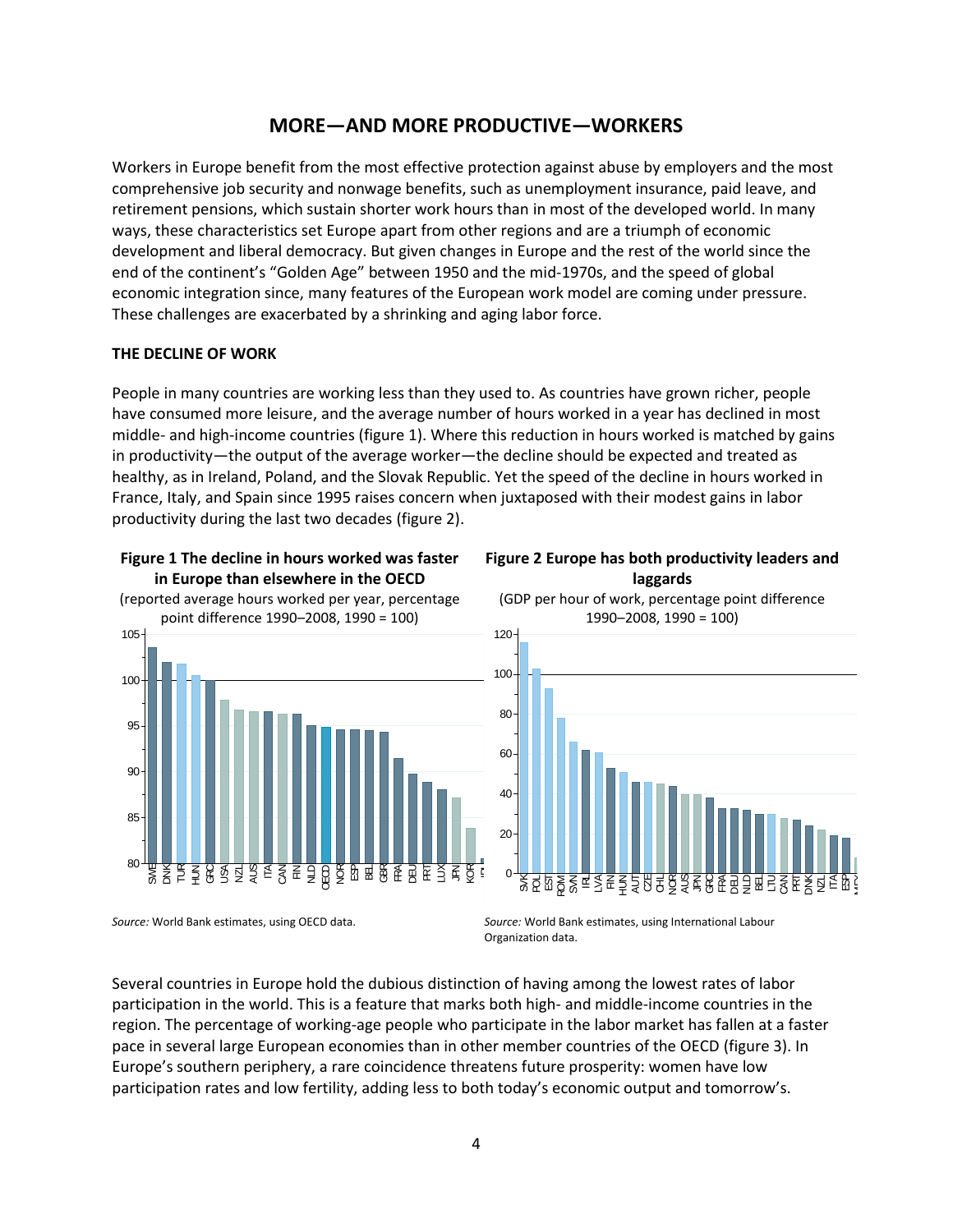Europeans have also been withdrawing from the labor market to retire at a much earlier age than previously (figure 4). In France and Spain, for example, the effective age of retirement of men has fallen about twice as much as it has in Canada, Japan, and the United States. With the notable exception of the Czech Republic and Germany, where workers are staying active a bit longer than they used to, the trend in Europe is toward earlier retirement, despite efforts of governments in many countries to make qualifying for pensions more difficult. This contrasts with the gentler decline in the effective retirement age of workers in the United States, and sharply with the relative stability in the age of retirement in high-income East Asian countries. Men in the Republic of Korea, for example, are actually working almost six years longer than they were in 1965.

#### **Figure 3 The decline in work participation has been faster in Europe** (change in the labor force participation of men ages 15–



*Source:* World Bank estimates, using the World Development Indicators.

#### **Figure 4 Europeans are retiring at earlier ages than they used to** (change in the average effective retirement age of men,



*Source:* World Bank estimates, using OECD data.

#### **THE DECLINE OF POPULATIONS**

Europe—the EU, EFTA, EU candidate countries, and the EU eastern partnership—will lose 50 million workers between now and 2060.<sup>1</sup> Today, the European labor force—employed and active job seekers is about 320 million people; in 50 years, it will be down to 275 million, a decrease of 15 percent. Over the next 20 years, the labor force will decrease by 15 million (5 percent). Younger workers—below the age of 40—will shrink substantially during the 2020s. After 2030, the decline of the European labor force will happen among workers over 40 and gradually slow down. The largest crunch will happen during the 2030s: in that decade alone, the European labor force will fall an additional 14 million people (figure 5).

The European Union has been facing an aging crisis since the "baby boom" generation that was born between 1945 and 1960 began retiring in 2005. The largest population cohort "Generation X," born between 1960 and 1970, will approach retirement age over the next 15 years. Generation X will start to retire in the 2020s, but thereafter, ever-smaller cohorts of young people will follow, pushing what experts call the "old-age dependency ratio" rapidly downward, so that by 2050 in some European countries there will only be two people working for every person receiving retirement pensions.

The decrease in labor force participation varies considerably across European countries. The main reason is that fertility rates in Europe range from around 1.2 to 1.5 in the Eastern, Central, and Southern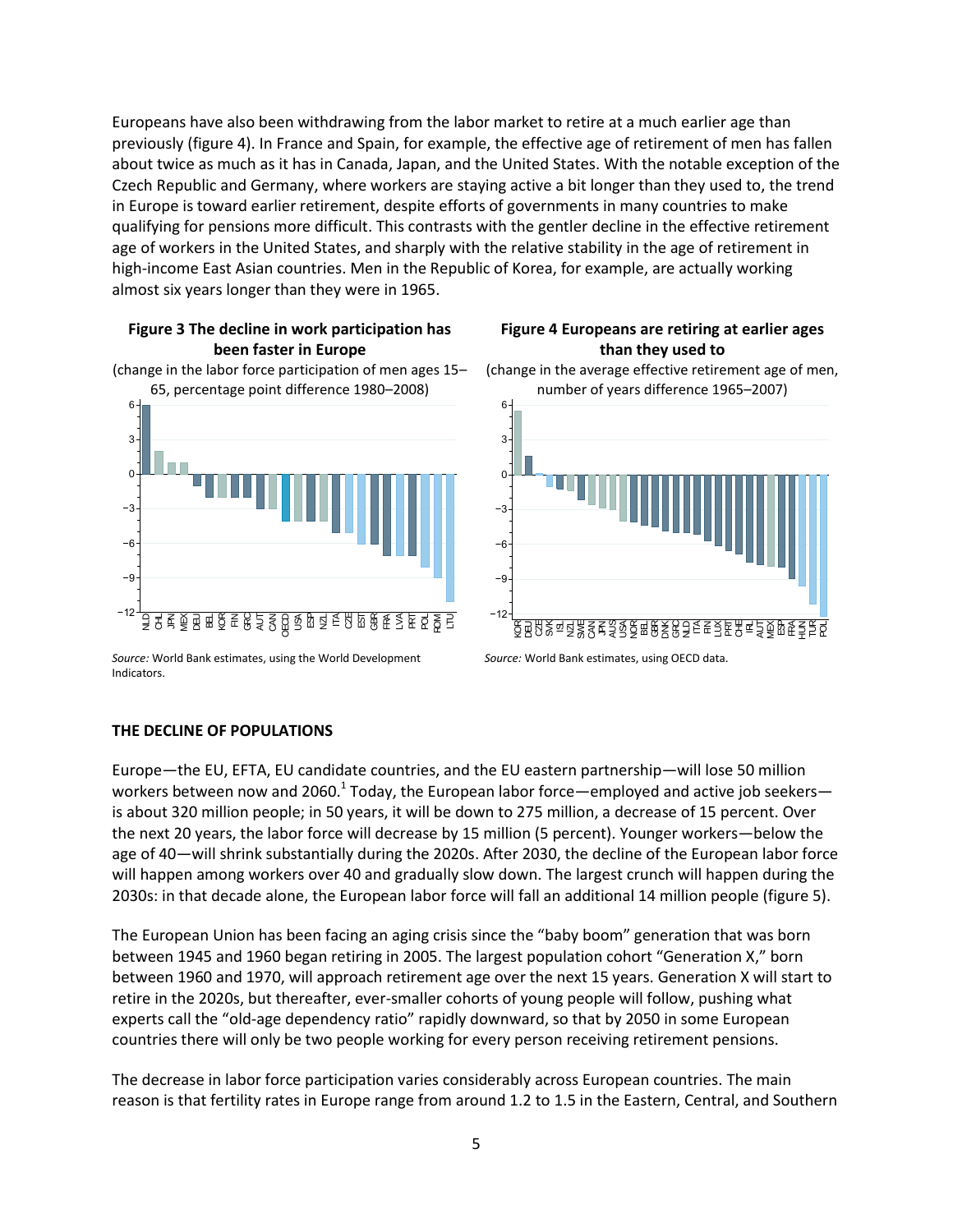European countries, to 1.6 to 2.0 in the Benelux and Northern European countries. This is lower than the demographic replacement rate of 2.1 required to keep the size of the population stable.



**Figure 5 The big reduction in the number of workers aged 15–39 will happen before 2030** (projected changes in labor force, by age group and period, millions)

*Source:* World Bank estimates, using methodology described in Koettl (2009) and data from UN (2010).

The fall in the labor force will be particularly severe for EU and EFTA countries. Their labor force will decrease by 39 million people (18 percent) over the next 50 years. The other eastern European countries do not fare much better, with an equally steep decline of 16 percent. The only exception is Turkey, where the labor force is projected to increase 12 percent until 2060.

The natural consequence of falling fertility and rising longevity is an increase in the old-age dependency ratio—the number of people older than 65 relative to those of working age (15–65). By 2050, this ratio will double to about 50 percent in Europe, with Spain (68), Italy (66), and Portugal (58) projected to have the highest ratios (Muenz 2007). The projected changes in Europe—especially Southern and Eastern Europe—contrast with trends south of the Mediterranean, where the population is still fairly young.

#### **IMPROVING EUROPE'S DEMOGRAPHIC ARITHMETIC**

Can Europe overturn these trends without increased immigration? Only with radical policy and behavioral changes. If participation rates in all countries were to converge to those seen in Northern Europe or if the retirement age were to increase by 10 years across the board, the European labor force would actually increase by 2060 (by 5 percent and 2 percent, respectively; figure 6). If female labor force participation were to converge to that of men, the labor force would still decrease, but only by 5 percent, as opposed to 15 percent in the baseline scenario. None of these scenarios counteracts the loss of young workers due to continually decreasing younger-age cohorts. Under all four scenarios including the combined maximum scenario—the labor force below age 40 will shrink. In other words, the only large pool of potential additional workers—apart from new immigrants—that Europe could draw from in the future is among the elderly (ages 65 and older). Even under optimistic conditions, Europe would not be able to prevent the aging of its labor force.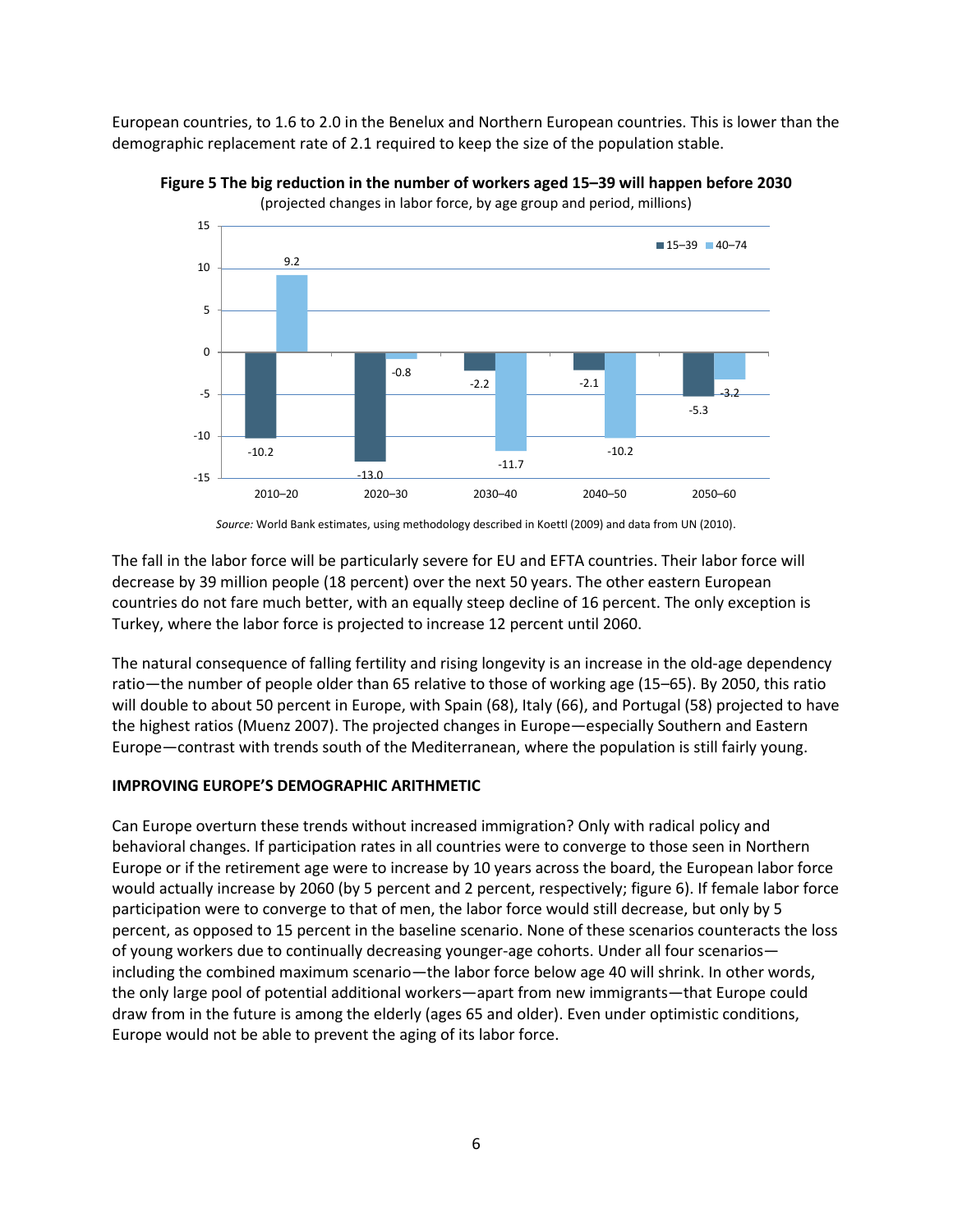#### **Figure** Error! No text of specified style in document. **To keep the size of the labor force stable, Europeans have to work longer**



(change in European labor force between 2010 and 2060 by scenario and age group in millions)

Given the low participation rates in many European countries—especially among women, youth, the elderly, and excluded groups—there is room to improve and to stem some of the decline of the European labor force. To encourage people to participate, incentives for work must be aligned to ensure that work pays for both the employee and the employer. This could require, among other policy reforms, significant changes on labor taxation and social benefit design.

Women constitute 50 percent of the working-age population and given that they are increasingly more educated—more than men among younger cohorts—they represent a large pool of untapped talent. Even if their entry into the market in larger numbers does not produce the payoff in additional workers that comes from increasing the retirement age, it could have a large productivity payoff. Increasing female labor force participation would require interventions that allow women to better juggle multiple roles by providing, for example, child care facilities and flexible work arrangements (World Bank 2011e). The latter might also play an important role for keeping elderly workers in the labor force by allowing them to phase in retirement on a part-time basis.

To increase labor force participation across the board, both employees and employers need the right incentives for work. Currently, it seems that disincentives for (formal) work are substantial in many European countries, especially for low-productivity workers. For example, Koettl and Weber (2013) show that when comparing formal jobs with informal jobs, the benefits of formal jobs would have to be quite large to offset their costs in terms of taxes, social security contributions, and withdrawn social benefits. A similar result might hold for a comparison between formal jobs and inactivity. This leads to the conclusion that formal (part-time) jobs at low wage levels may not be an economically viable option for low-productivity job seekers in many European countries. For employers, high labor taxation has similar implications as it increases the total costs of labor and makes it less attractive to hire (see also chapter 7 on labor and corporate income taxation). Analysis using EU-Statistics on Income and Living Conditions data suggests that there is a negative correlation between the incidence of formal employment and work disincentives at the individual level.

Two main levers can make (formal) work pay for low-productivity workers and their employers: decreasing the labor tax wedge at lower wage levels and "smoothing" incentives with changes to social

*Source:* World Bank estimates, using methodology described in Koettl (2009) and data from UN (2010).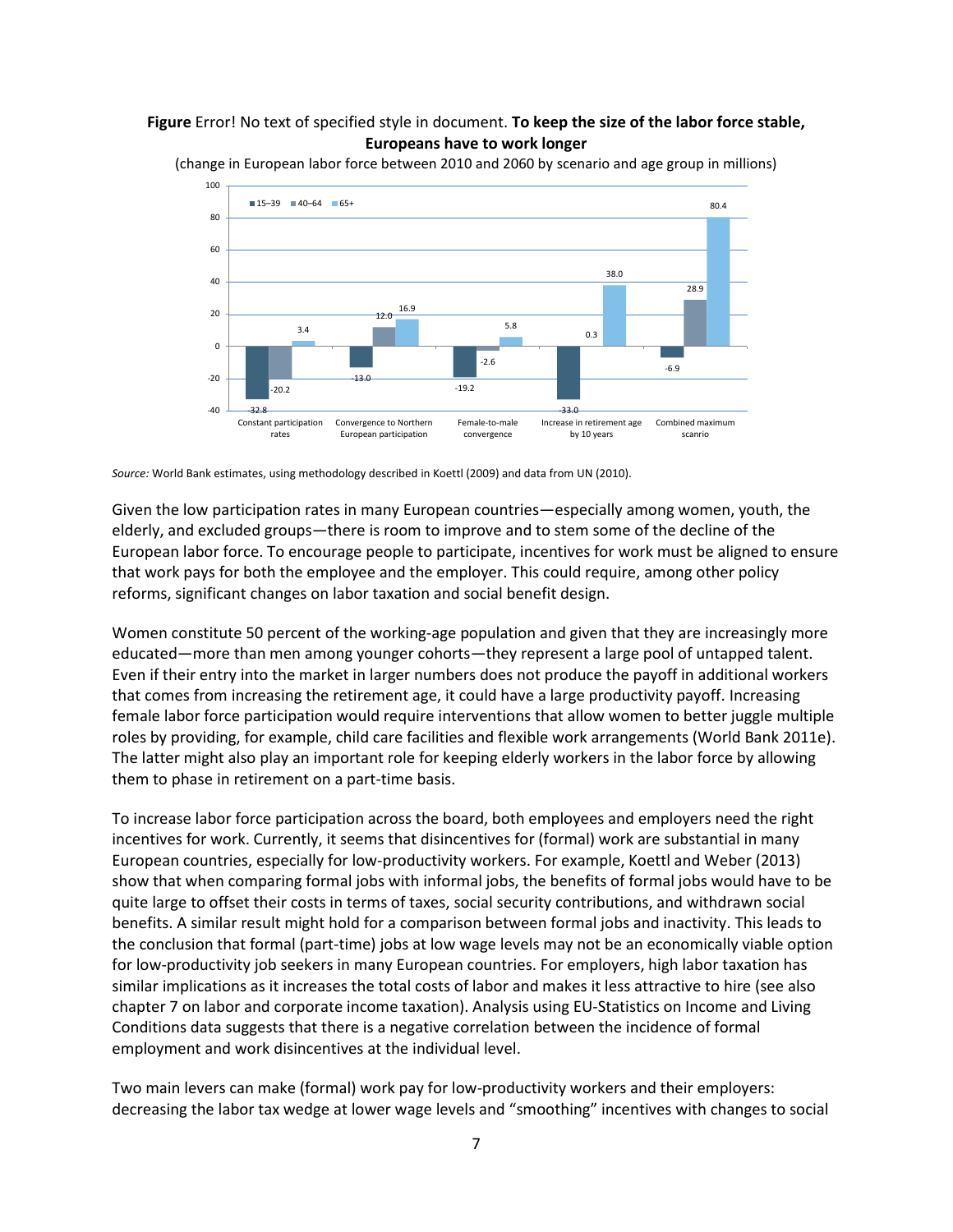assistance, housing, and family benefits. Regarding the tax wedge, current social protection financing in several countries discriminates against lower earners. Options for reducing the labor tax wedge include incentives linked to wage subsidies, social insurance contribution credits, or so-called "in-work" or employment-conditional benefits—cash benefits or refundable income tax credits conditional on formal employment—for low-wage earners. With regard to the design of social assistance, housing, and family benefits, the key is to keep the marginal effective tax rate in mind when designing eligibility conditions and how benefits are withdrawn. The goal is to reform these benefits toward so-called "smart safety nets," making social protection benefits more compatible with work. In particular, any additional wage should also increase beneficiaries' net incomes, including benefits. Otherwise, additional work does not pay, and beneficiaries will prefer to not work at all, to work informally, or to underreport their earnings.<sup>2</sup>

#### **DEVELOPING THE SKILLS TO WORK TO POTENTIAL**

Recent studies from the OECD spotlight the importance of skills—cognitive, socioemotional, technical in determining productivity. For example, Hanushek and Woessmann (2010) have shown that cognitive skills (proxied by Programme for International Student Assessment scores) explain a sizeable part of the variation in growth rates observed in OECD countries, including Western Europe.<sup>3</sup> In fact, the evidence suggests that generic skills also have substantial growth payoffs, even in advanced economies. Unsurprisingly, skills are at the center of the policy agenda of the European Union and Europe at large, as reflected in the European Union's growth strategies (Lisbon Agenda, Europe 2020) and numerous strategic and policy documents (European Commission 2010a; World Bank 2011c).

Skills include not only technical ability, but also generic cognitive skills (literacy, numeracy, problem solving) and generic noncognitive skills (socioemotional and behavioral attributes such as team work, self-discipline, and perseverance). A solid base of generic skills seems to be a prerequisite for further acquisition of technical skills, whether through post-secondary education or on the job.<sup>4</sup> Further, the foundation for the development of generic skills is built early in life and during adolescence and hinge on having access to adequate nutrition, nurturing environments, and the quality of basic education (World Bank 2011d). Efforts by the OECD and the World Bank to measure the availability of and demand for cognitive and non-cognitive skills are underway.<sup>5</sup>

Skills not only matter for economy-wide productivity but also individual labor market outcomes. Differences in labor force participation rates between those with tertiary education and those with less than upper secondary education range from about 8 percentage points in Iceland to 28 percentage points in Turkey (figure 7). In other words, in Turkey the higher educated are 28 percent more likely to participate than those with lower education. In Bulgaria, Romania, and Serbia, the share of the Roma working-age population with at least some secondary education is 60 percentage points lower than that of the non-Roma. In some countries, the Roma could be a quarter of potential new labor market entrance in the near future. Helping them become more productive is not only a matter of social inclusion; it could also increase economic growth (World Bank 2010c).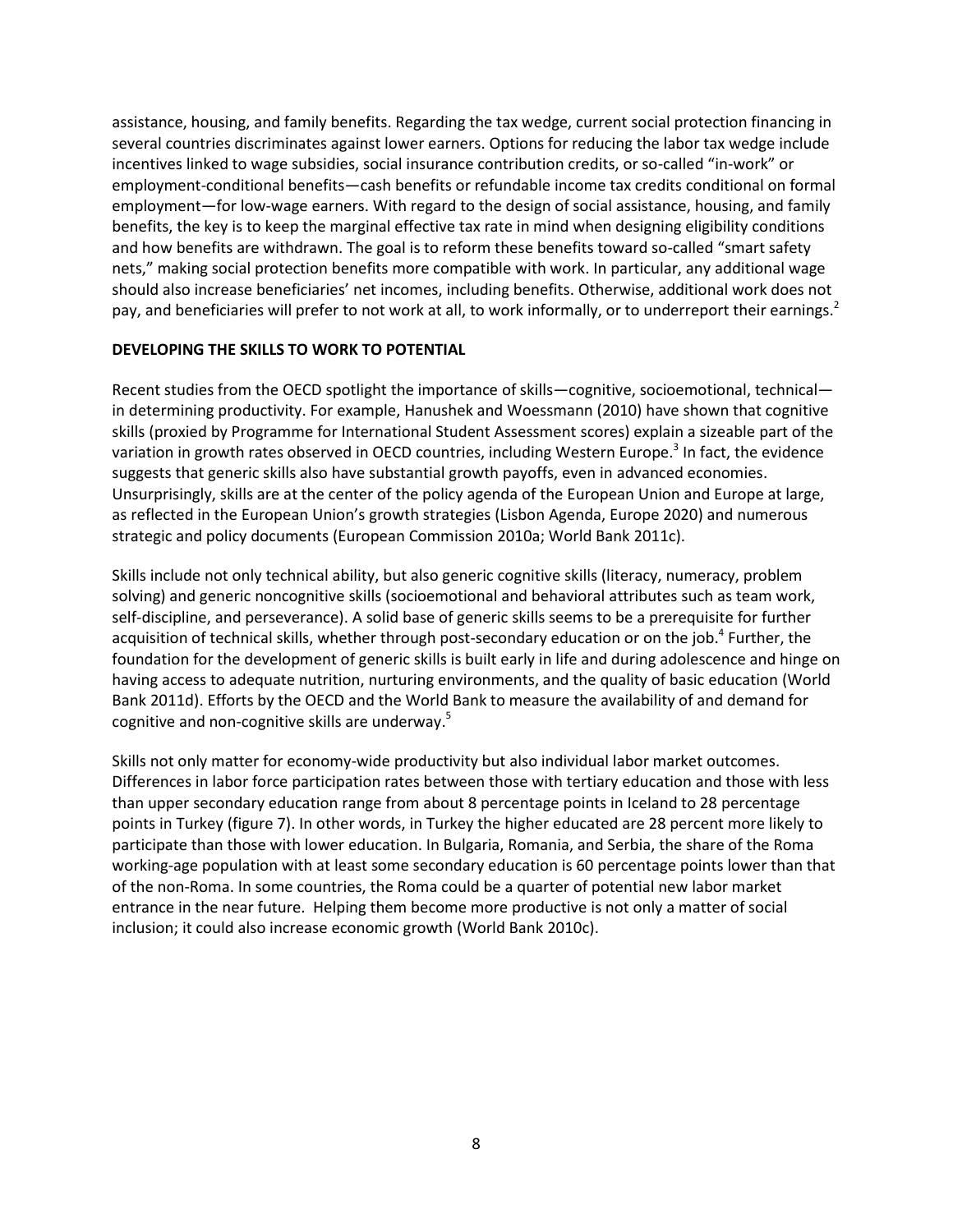#### **Figure 7 More educated people participate more in the labor market**

(percentage-point difference in labor force participation rates between those with tertiary education and those with less than upper secondary education, 2010)



*Source:* World Bank estimates, based on Eurostat (2011).

Firm surveys show that skills have in recent years become increasingly binding for enterprise productivity and job creation in emerging Europe. Skilled labor shortages have become the second-most commonly reported constraint to growth in the enterprise surveys across all countries in Eastern Europe, behind only tax rates (World Bank 2011c). On average, 30 percent of firms considered education and skills to be a major or severe constraint in 2008. Upwards of 40 percent of firms were dissatisfied with the availability of skilled workers in the former Yugoslav Republic of Macedonia and Ukraine. These surveys have found that in addition to technical skills, the lack of noncognitive generic skills appears especially binding (World Bank 2009 and 2010a). Also in OECD countries and some middle-income countries, noncognitive skills are as important as cognitive and technical skills in firms' hiring decisions.<sup>6</sup>

Despite overall success in increasing student enrollment, the quality of education needs to be improved. The picture of education quality in Europe is diverse. Outcomes—as measured by the Programme for International Student Assessment—appear particularly poor in Azerbaijan, Bulgaria, Montenegro, and Romania, which have students in early grades that underperform relative to the country's level of development (figure 8). For another group of countries (Bulgaria, Croatia, Czech Republic, and FYR Macedonia), the performance in cognitive tests worsened between 2006 and 2009. Worrisome for labor market outcomes, upper secondary and tertiary education students may be graduating with the wrong skill sets (World Bank 2011c). There is evidence that after the transition, the obsolescence of technical skills was not addressed and that vocational education systems have not performed well. As a result, employers today often assert that it is difficult to find graduates with adequate technical skills.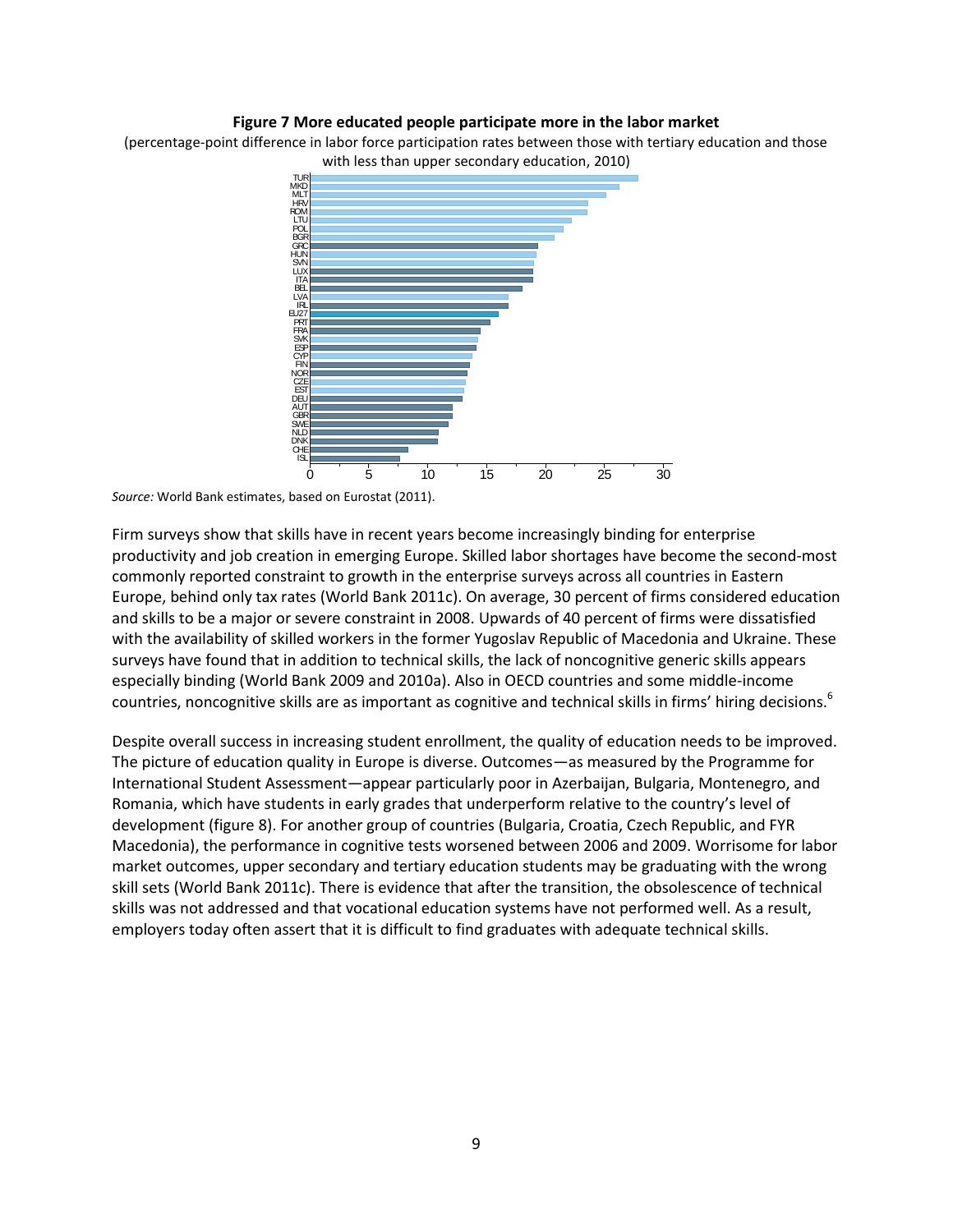#### **Figure 8 Cognitive skills are adequate in Europe, but some countries are lagging** (reading competency of 15-year-olds on the PISA 2009 by income levels of countries)



*Note:* The figure shows a log-linear regression line representing countries' predicted Programme for International Student Assessment reading scores based on their GDP per capita. The blue line is the OECD mean reading score. *Source:* World Bank 2011c.

Effective policy interventions can address many of these problems. Interventions should focus on overcoming failures in information and quality assurance. Countries should also rethink their training and education systems to avoid specialization in narrow (technical) fields too early in a student's career. Countries should also ensure that preschool and basic education curricula and pedagogic practice pay adequate attention to the development of cognitive and noncognitive skills.

## **MAKING JOBS CONTESTABLE**

Economists view competition much like most people view exercise. At some abstract level, we all know it is good for us, but we go to surprising lengths to avoid it. Economic agents—individuals or enterprises—are constantly hunting for an opportunity to monopolize a market. Just as we accept that exercise is a good thing, paying ever-higher fees to go to the gym, as tax payers we finance government agencies to eliminate uncompetitive practices. The rationale for the government's role in the labor market is much the same: to protect workers from a lack of competition among employers for their labor and human capital.

Yet these policies are from a time in Europe's history when large-scale manufacturing dominated economies, and a few (and in some places even single) employers could set the price of labor and manage their human resources with impunity. Images come to mind of the abuses in Victorian-era Britain, where workers toiled for 14-hour shifts and could be dismissed at the employer's whim. The balance of information and power between those who seek jobs and those who offer them has shifted considerably in the decades since. And along with this shift, the changing economic structure of most European countries—away from large-scale industry toward varied services—has made the labor market more "atomistic." As more services become tradable, it is harder for employers and workers to avoid competition.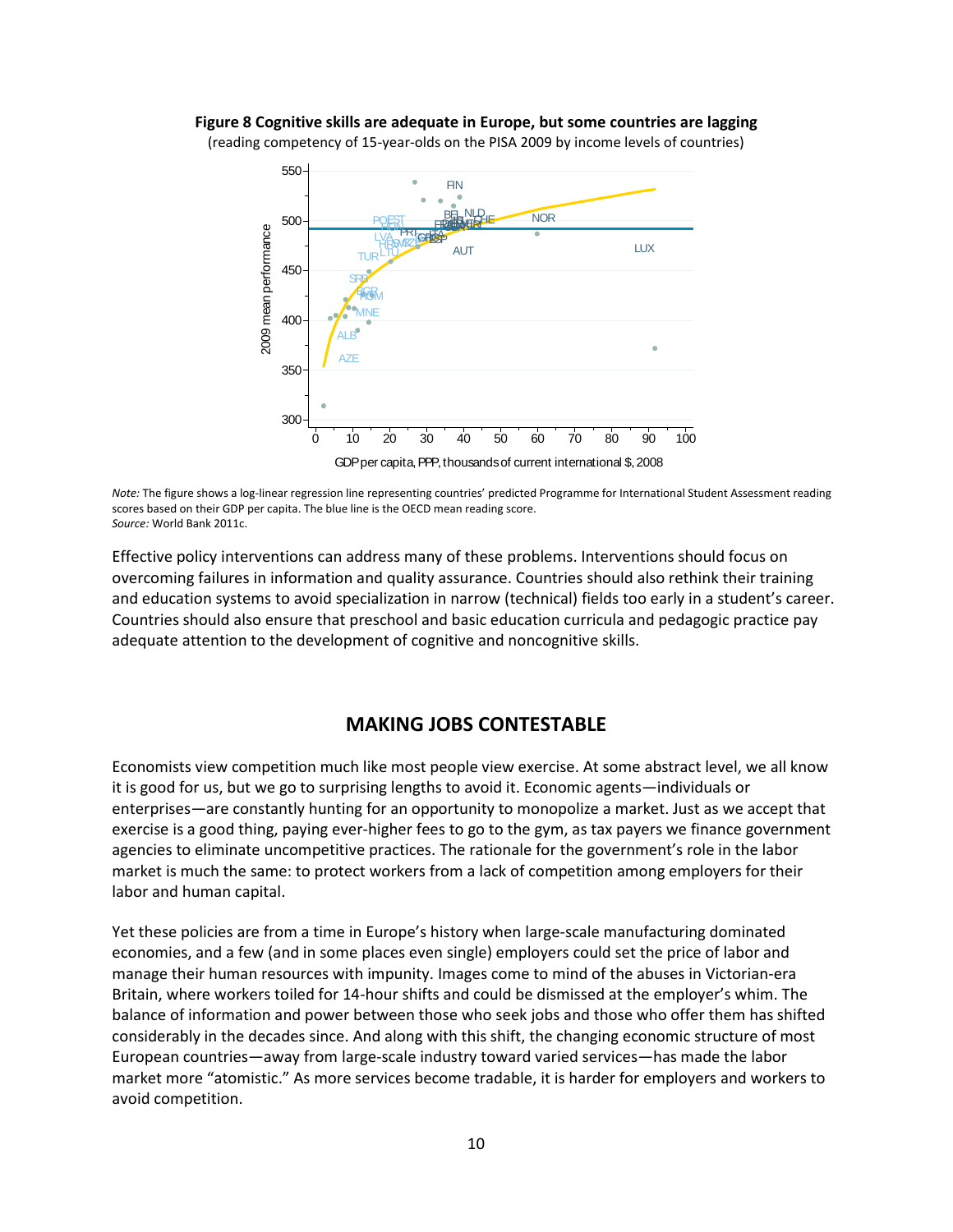Labor market policies in Europe have not kept up with these changes. The policies prevalent in Europe and parts of the world that Europeans trade and compete with—make its labor markets more difficult to contest, especially for new, younger entrants. This lack of contestability may discourage some from entering the labor market, impede the efforts of others to match up with employers who could most benefit from their skills and attitudes, and increase the incidence and duration of unemployment. Recent evidence shows that in countries where the labor market is less contestable—especially due to restrictions on dismissal—individuals and firms are more likely to take their activities into the shadows of unregulated and untaxed markets, depriving the state and society of public goods and holding back economies from fulfilling their growth potential.

Does it matter if Europe's labor markets are uncontestable? The broad divergence in the speed that employment rates are recovering with in the wake of the global financial crisis and recession suggests that it does. In countries that forgo the macroeconomic shock-absorber offered by a flexible exchange rate (that is, all current euro area members and those preparing to join by tying their currencies to the euro), the impact of a sudden fall in demand on the product and labor markets can be mitigated if wages are allowed to fall, hours are flexible, and workers at the margin can be dismissed (see World Bank 2010b; box 1).

When examining the relationship between labor market structures and outcomes, it is helpful to distinguish between regulations, interventions, and institutions. Regulations set work's legal parameters, in the form of a minimum wage and/or restrictions on dismissal. The state deploys interventions to correct market failures, such as the inability of private financial markets to viably insure the risk of unemployment (unemployment insurance) and differences in how much information employers and job seekers have (job-seeking assistance). Institutions are the structures and agreed procedures for exerting influence and carrying out decisions. For the labor market, the best example is the space afforded in the legal code of most countries for collective bargaining through labor unions.

#### **Box 1: Is a flexible labor market necessary for successful monetary union? Yes**

For some countries, the last few years have been difficult to be part of a currency union, particularly one as large and economically diverse as the euro zone. Depreciation could have come in handy, as it did in the Czech Republic and Poland. But for euro area members and those with currencies pegged to the euro, this was not an option. For the few such as Latvia that made it easier to adjust wages downward, being linked to a strong currency was less of a problem.

The 2008 crisis and contraction put these strains into sharp evidence. But tensions had been growing long before. Differences in real unit labor costs (RULCs) between euro-area members have persisted since the start of the Economic and Monetary Union, widening during the crisis. RULCs reflect prices and nominal labor costs, and on both indicators euro-area members have diverged. This is most noticeable in shifts in nominal unit labor costs since 2003: while in Germany, the growth rate in nominal unit labor costs has been well below the euro-area average, reflecting a stronger wage discipline; in Greece, Ireland, and Spain nominal unit labor costs have increased noticeably compared with the average.

Widening or persisting differentials in RULCs are at odds with the expectation that setting a common currency and hence a common anchor for inflation—should have facilitated convergence in prices and wages across euroarea countries, narrowing growth differentials in RULCs. Three reasons seem to explain the divergence:

- Technological factors, with capital accumulation and increases in the price of intermediates both leading to higher growth in RULCs. This would be consistent with capital and labor not being easy substitutes.
- External factors, captured for example by the degree of openness, leading to downward pressure on RULCs due to both the disciplining effect on wage increases and the positive impact on labor productivity as a result of more access to new technologies and markets.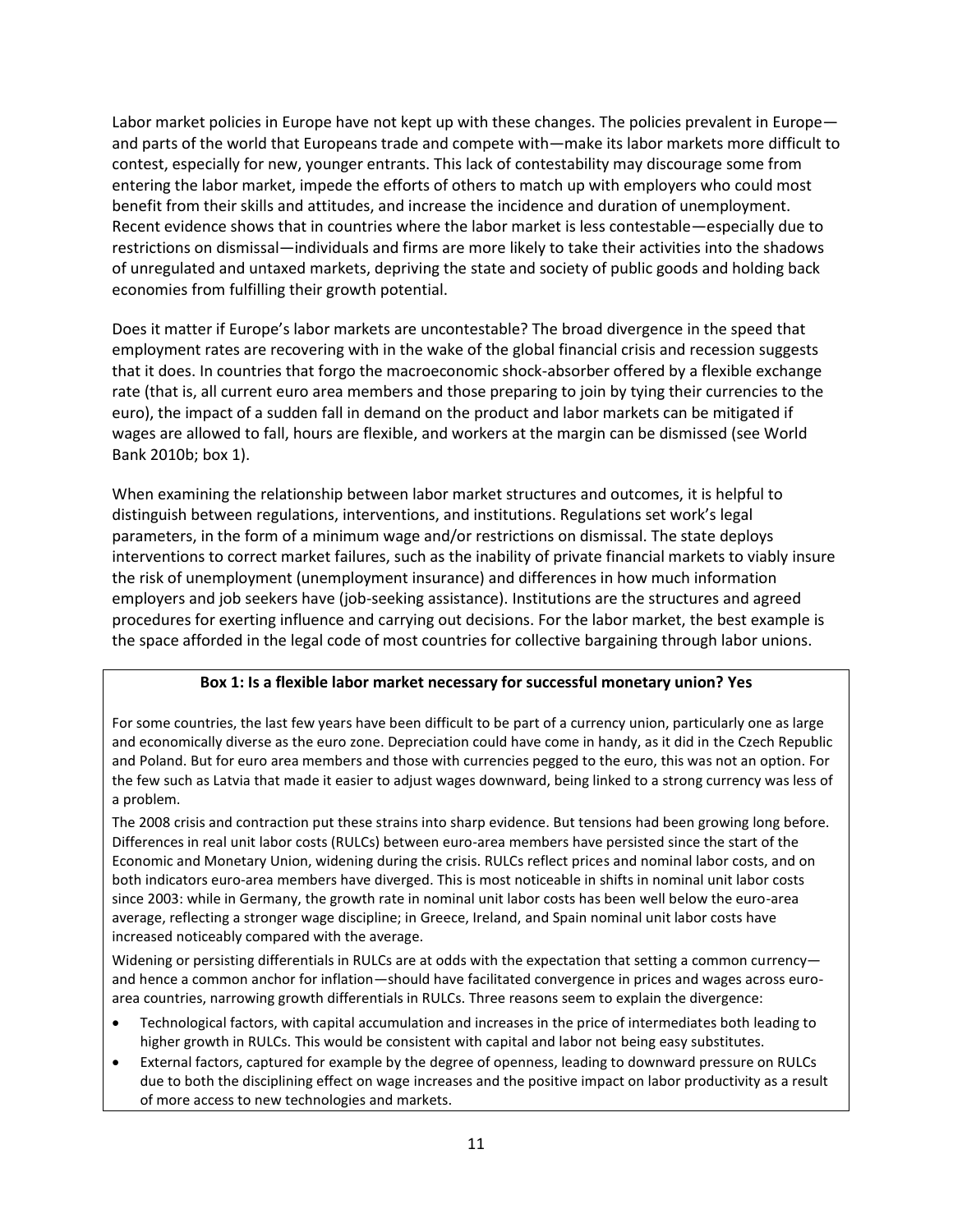Institutional factors, reflecting the degree of competition in product and labor markets. Higher replacement rates in unemployment benefits and wage bargaining centralization are associated with higher RULCs as they strengthen the bargaining power of workers; stringent labor regulations for hiring and firing workers could be associated with lower RULCs because they come with lower employment.

Since the divergence in labor costs across euro area members is partly the result of structural differences in the labor and product markets, better policy and institutional alignment could reduce the gaps. With a single currency and low inflation, closing the gaps in RULC growth can be painful, requiring wage cuts and possible unemployment increases.

*Source:* Based on Lebrun and Perez (2011).

#### **HIRING AND FIRING WORKERS IS TOO COSTLY**

A legislated minimum wage or other nonmarket floor on salaries increases labor costs for firms and can dissuade them from offering employment to workers whose marginal productivity does not exceed the minimum. This effect will be stronger for workers with lower productivity, especially younger, unskilled, less experienced workers (Montenegro and Pagés 2005). Priced out of jobs on the formal (regulated and taxed) market for labor, they can join those genuinely unemployed, take an informal (unregulated and untaxed) job, or pretend to look for a job while working informally. But a minimum wage might also motivate workers to increase productivity in the "efficient wages" framework, or persuade job seekers and some outside the labor market to hold out for a job on the formal market, even if plenty of informal employment is on offer (Rebitzer and Taylor 1995; Manning 1995).

All new members of the European Union introduced legislated minimum wages. Although several older members do not have legally binding minimum wages, an effective minimum wage is secured through the collective bargaining process in Austria, Denmark, France, Germany, Italy, and Sweden. Generally, legislated minimum wages in the European Union's new members are considerably lower than the legislated or effective minimum wages in the older member states. Over the past decade, however, these have been on a clear upward trend. Since 2000, the minimum wage as a percentage of average wages has risen fastest in Bulgaria and the Czech Republic.

A second common set of labor laws, employment protection legislation (EPL), restricts employers' ability to dismiss workers—reducing flows into unemployment but also out of it. Strict EPL can slow new employment if restrictions on dismissing workers make employers wary of hiring someone new. For this reason, restrictions on dismissal can increase unemployment, the duration of unemployment, and the attraction of fixed-term contracts. Past a certain threshold, it can even cause employers to turn to the untaxed, unregulated labor market. Beyond affecting flows into and out of employment, EPL creates an "insider-outsider" divide. Those that have a protected job ("insiders") are relatively guarded from losing it, while the inactive and unemployed ("outsiders") find it more difficult to gain employment. EPL changes the distribution of jobs with important implications for first-time job seekers, youth (especially), women, the disabled, and other disadvantaged groups.

Using the OECD's (2004) measure of the strictness of employment protection—and its application by Lehmann and Muravyev (2010) to non-OECD European countries—the least restrictive conditions for employers are in Denmark, Hungary, Ireland, and the Slovak Republic. France, Greece, Portugal, and Spain have the most restrictive regulations. In Austria, Greece, Italy, Portugal, and the Slovak Republic, employment protection has been noticeably relaxed. Partly, this relaxation has come in the form of more temporary contracts, especially in Italy and Spain (box 2). But over the same period, Hungary, Ireland, and Poland have tightened their EPL. EPL in the European Union's newest member states is lower than in the older members, but there has been convergence driven both by liberalization in parts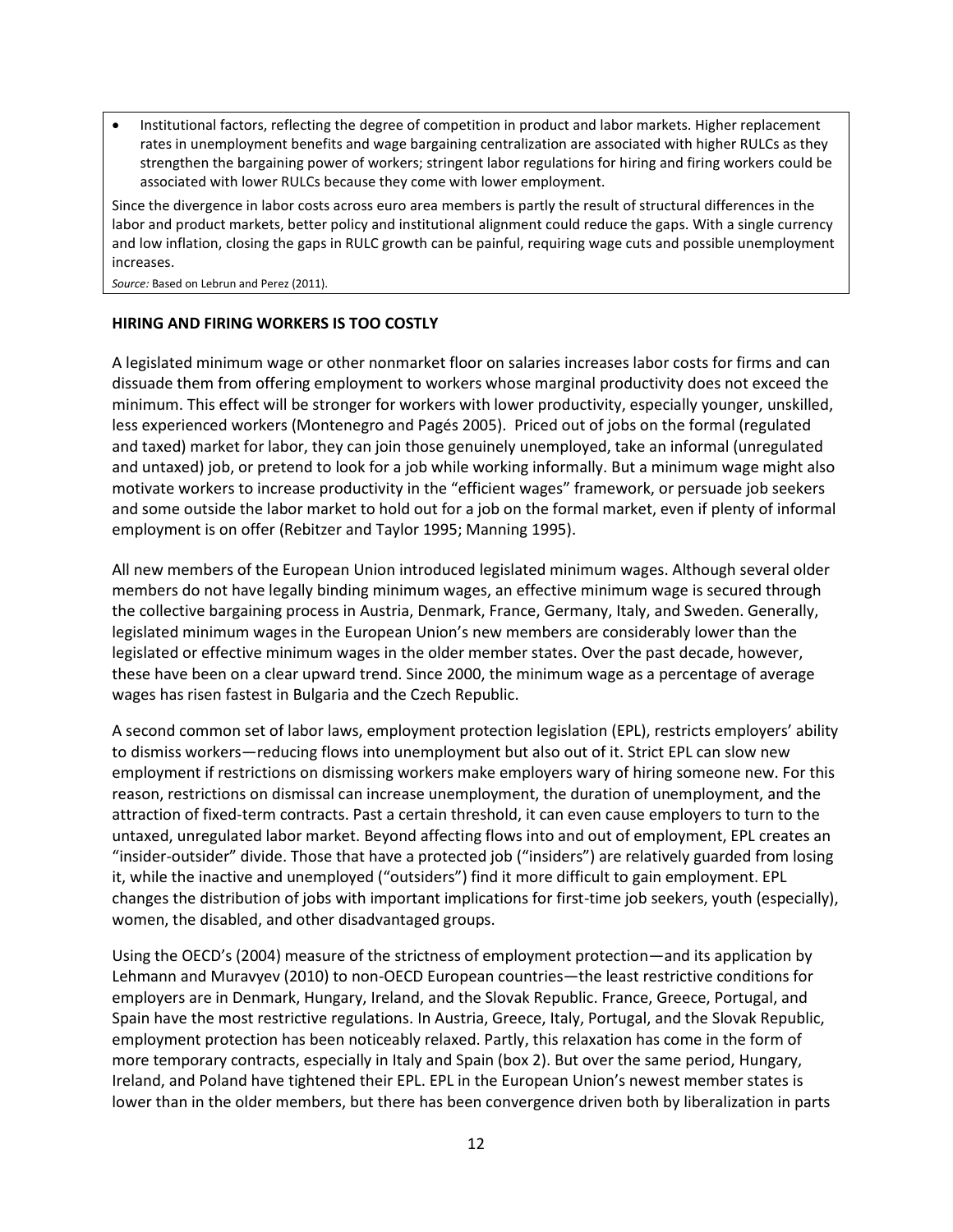of the west and growing restrictions among members in the east. Lithuania and Slovenia had the most restrictive legislation, though Slovenia has liberalized recently. Romania, by contrast, recently tightened its EPL and, after Portugal and Spain, now has the most restrictive regulation.

#### **Box 2: Do temporary contracts increase labor market flexibility? Yes**

During the past decades, employment protection legislation (EPL) reform in Europe was mostly "partial" or "twotier." In the mid-1980s, several European countries, characterized by high levels of EPL, introduced temporary contracts to increase labor market flexibility. Since then, most accessions to employment have been through fixedterm contracts. Many countries deregulated the use of temporary contracts substantially but maintained strict protection for permanent ones. There is substantial literature on these reforms, based largely on the Spanish experience (Dolado, Garcia-Serrano, and Jimeno 2002; Bentolila, Dolado, and Jimeno 2008). Because temporary contracts involve much lower firing costs, both in severance payments and legal costs, their incidence increased significantly.

Spain is a good example of labor market dualism, with the highest incidence of temporary contracts. In 1984, a two-tier EPL reform liberalized the use of temporary contracts. Spain registered the most rapid growth in temporary jobs, rising from 11 percent of total employment in 1983 to about 35 percent in 1995 (Guell and Petrongolo 2007). But Spain is far from unique. According to the European Commission (2010c), EU member states that introduced large two-tier EPL reforms have seen an increase in temporary employment since the mid-1980s. Countries with relatively less stringent regulations for permanent contracts—like Denmark, Ireland, and the United Kingdom—do not show any trend increase in the incidence of temporary employment.

Temporary contracts affect young workers more. In most EU member states, 40 percent of young people (ages 15– 39) are on temporary contracts, especially among those under 25 years of age. The share of temporary employment among workers in the 15-to-24 age group ranges from more than 50 percent in countries like France, Germany, Poland, Slovenia, and Spain to less than 20 percent in Bulgaria, Czech Republic, Latvia, Lithuania, Romania, the Slovak Republic, and the United Kingdom.

Temporary contracts have both positive and adverse effects. They can help firms to evaluate workers' suitability for jobs. In that sense, temporary jobs could act as a stepping stone to more stable jobs. Temporary contracts could also act as a shock absorber, protecting firms from temporary demand fluctuations by avoiding costly adjustments to their core labor force. Boeri and Garibaldi (2007) and Boeri (2011) show that the "flexibility at the margin" provided by temporary contracts increases both hiring and firing rates for newly created jobs as firms try to restrict firing costs through reduced conversion. Of course, temporary contracts can simply be an easy way for firms to reduce labor costs, substituting temporary for permanent workers, leading to dualistic labor markets (Layard 2005).

Temporary contracts can help make labor markets more dynamic. Two-tier EPL reforms have dramatically raised the proportion of new recruitments of temporary contracts (Cahuc and Postel-Vinay 2002). Bover and Gomez (2004) found that in Spain, exit rates from unemployment into temporary contracts were 10 times larger than exit rates into permanent ones between 1987 and 1994.

The effects of EPL reforms on unemployment are also important. Using a sample of large Spanish firms in 1993–94, Garcia-Serrano (1998) found that turnover rates varied significantly by type of employment contract. In particular, a rise of one percentage point in the share of temporary employment increased flows from employment to unemployment, unemployment to employment, and employment to employment by 0.26 percentage points. Bentolila, Dolado, and Jimeno (2008) found that, insofar as the use of temporary contracts implies a rise in the hiring rate, they have helped decrease long-term unemployment, especially in periods of high growth.

While helping to create labor market dynamism and employment, temporary contracts can adversely affect productivity and investment in skills. Greater turnover and low conversion rates can reduce incentives to invest in firm-specific human capital (Dolado, Garcia-Serrano, and Jimeno 2002; Bentolila, Dolado, and Jimeno 2008). Guell and Petrongolo (2007) argue that the negative impact of temporary work on vocational training depends on whether temporary contracts are used mainly to lower wage costs or to screen for entry-level jobs. Boeri and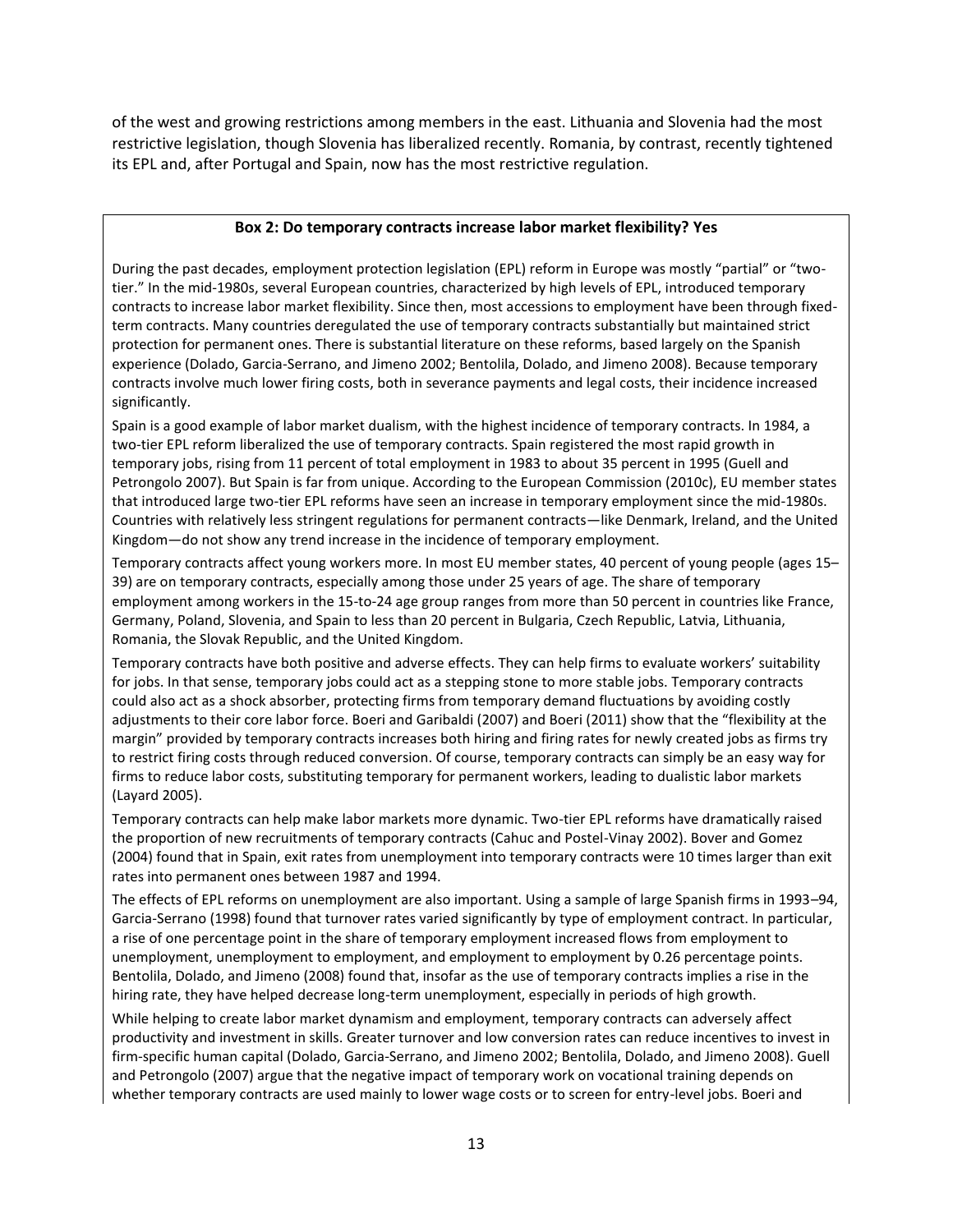Garibaldi (2007) found that the share of temporary workers in Italy has a large negative impact on firm-level productivity growth. The authors argue that rising employment, in the aftermath of two-tier EPL reforms, led to falling labor productivity through decreasing marginal returns for labor.

The Spanish experience with piecemeal reform suggests that the two-tier EPL led to an increase in turnover, a reduction in long-term unemployment, and greater employment. But is also is associated with a fall in investment in firm-specific skills and a decrease in labor productivity.

Source: World Bank staff.

Labor market interventions—"active" labor market programs such as training and job search assistance, and "passive" unemployment benefits such as unemployment insurance and other forms of social insurance—are common in the European Union, including the new member states. These interventions are typically financed directly through a tax on earnings. In much of Europe, the cost of these interventions raises the cost of labor, creating a "tax wedge" between what employers pay for work and what workers take home (figure 9). The largest component of the tax wedge comes as personal income tax and contributions to pensions and health insurance, but financing these interventions also adds to labor costs. A higher tax wedge contributes to higher labor costs in the formal sector and can dissuade employers from taking on workers or increase demand for informal ways of contracting workers (Davis and Henrekson 2004). Not only is the level of labor taxation important, but also how it progresses over income levels. In the new member states of Eastern Europe, labor taxation tends to be high on lowwage earners, potentially making it more difficult for them to work in the formal sector (figure 10). Moreover, the wage level at which labor taxes start to increase is also fairly high, making labor taxation less progressive in these countries.

# **Figure 9 The wedge created by income taxes and social insurance contributions is highest in Italy**

(average personal income tax and social security contributions [employer and employee] on gross labor income, 100 percent of average wage for a person without a partner and no children)



#### **Figure 10 Labor costs have been rising quickly in the EU's newer members**





*Source:* World Bank estimates, using OECD and Institute for the Study of *Source:* World Bank estimates, using Eurostat data. Labor data.

*Note:* Dark blue bars represent Western Europe, and light blue emerging European economies.

14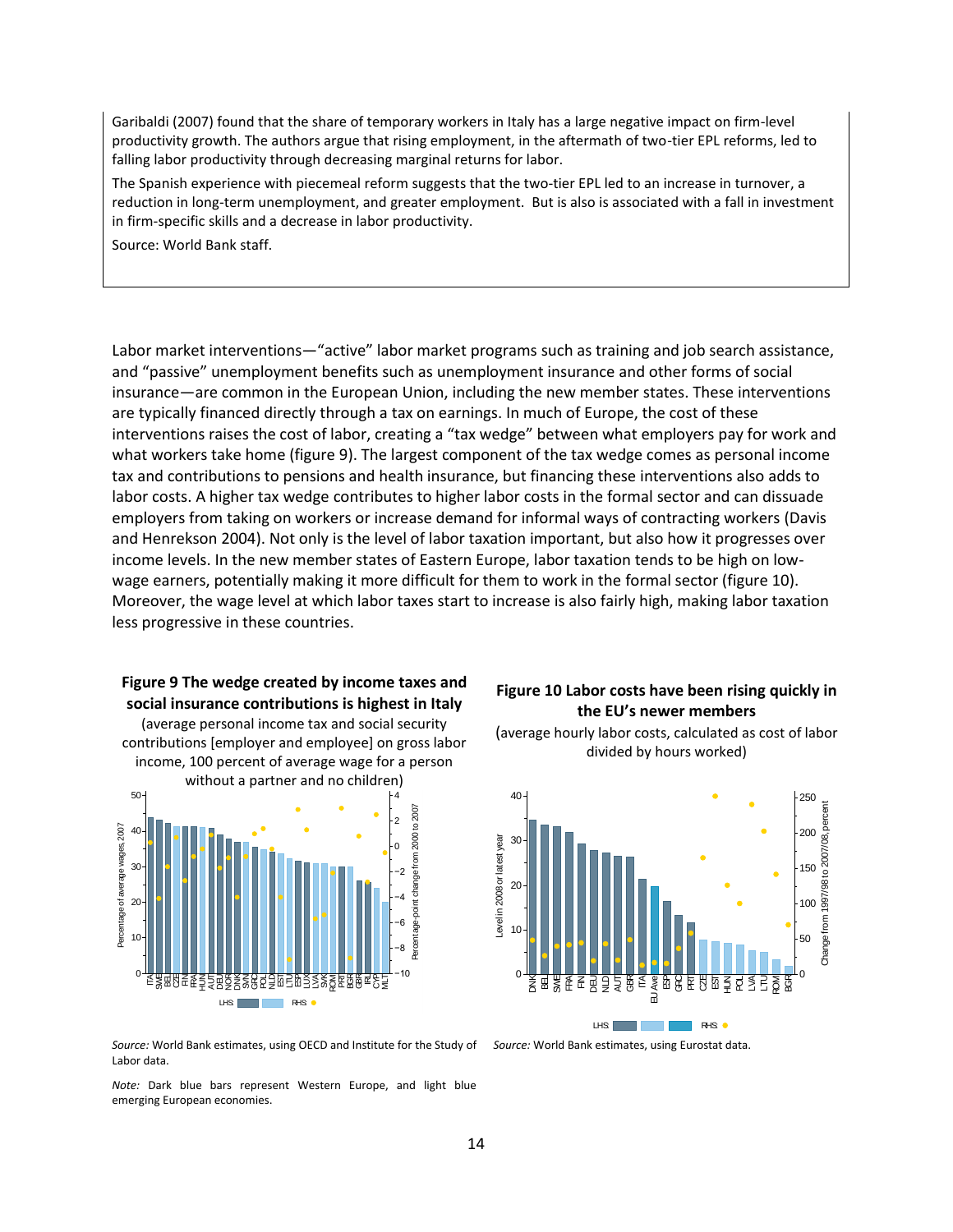When well-designed and administered, such programs may improve labor market performance. Active programs that enhance skills or eliminate information asymmetries that delay or frustrate matching in the labor market should shorten the job search period. Active programs might lower the search and training costs of firms and indirectly subsidize the creation of better jobs. Passive programs, such as unemployment benefits, can remove the urgency of finding a new job and improve the quality of matches. But the record of active programs is mixed at best, and if unemployment benefits are overly generous or poorly designed, they can lower peoples' motivation to look for and accept a job.

Finally, it is difficult to isolate institutions that impact only the labor market from those that also shape other social and economic interactions. One is especially relevant: collective bargaining as proxied by the strength of labor unions. The impact of labor unions is felt largely through the importance of minimum wages, EPL, and active and passive interventions already discussed (figure 11). But strong labor unions can shape the labor market beyond the direct impact of regulation and interventions. For example, even where the share of the total labor force that is unionized is small, it may be high in certain key sectors, such as public administration and the provision of essential services including education, health, and transportation. The labor code in some countries even augments collective bargaining and the power of unions: the salaries and benefits unions succeed in negotiating for their members can become binding for others in regulated employment, whether they are members or not.<sup>7</sup>



**Figure 11 In much of the European Union, membership in labor unions has been declining**

*Note:* Dark blue bars represent Western Europe, and light blue emerging European economies. *Source:* World Bank estimates, using OECD and Institute for the Study of Labor data.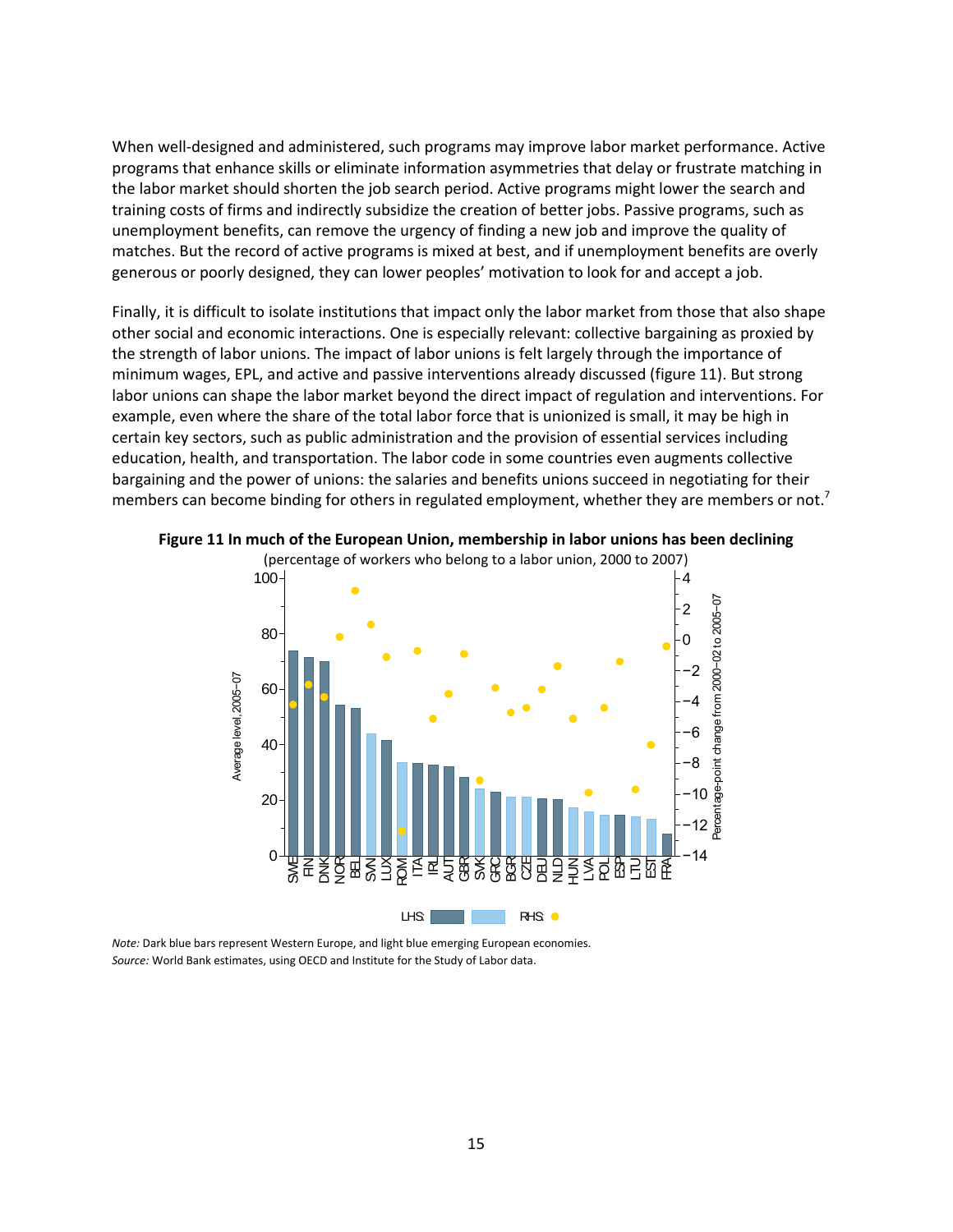#### **Box 3 Denmark's "flexicurity": increasing contestability, the gentler (but more expensive) way**

Every year, one in five Danes loses his or her job. But they do not lose their incomes. Unemployment benefits replace close to two-thirds of their earnings, and the government helps them find work. Flexicurity, the combination of flexibility for employers and income security for workers, has been in place since at least the 1970s, but it has evolved over time as the active component has been strengthened. And it seems to work well. Between 1995 and 2008, Danish unemployment rates averaged 4.9 percent, while the rest of the EU15 suffered rates close to 8.5 percent. Denmark has been getting a lot of attention among policymakers.

Danish employment laws have evolved from the "Gent system," when labor and trade unions, not the government, paid unemployment benefits. In the 1970s and 1980s, unemployment rates remained high, while those without jobs got good incomes. The arrangements became too expensive and were reformed in the 1990s. The new approach is sometimes called the "Golden Triangle," because it added both generous unemployment benefits and active labor market programs to flexible hiring and firing laws.

- The first component, flexibility of firing and hiring, remained practically unchanged. The OECD employment protection legislation index for Denmark fell from 2.4 in 1983 to 1.5 in 2009; the OECD average is 1.9. Relatively flexible laws work in Denmark because the country has a history of self-regulation by employers and unions, going back to the "September Compromise" of 1899, which set rules for resolving labor disputes.
- The second part of the Danish model is unemployment insurance financed from contributions and taxes. Membership is voluntary, but it covers around 80 percent of the labor force. Benefits last up to four years, and replacement rates cannot exceed 90 percent of wages, capped currently at €2,173 a month. After four years of benefits, recipients have to switch to social assistance, which means a reduction of between 20 and 40 percent of their benefit income (Andersen and Svarer 2007).
- The new system uses active labor market programs like job search assistance and training to nudge the unemployed back to work. The spending on these programs is sizeable: out of €13 billion spent on labor market programs in 2010, about 75 percent was on active instruments.

How well does flexicurity work? The unemployment rate dropped from 10 percent in 1993 to 3.3 in 2008. The incidence of long-term unemployment (those without work for more than a year) decreased from a third of total unemployment in 1994 to a tenth in 2009. Despite liberal firing and hiring practices, employment has not fluctuated too much in response to output variability. All this is good.

There are some qualifications. First, though official unemployment has fallen, there is a gap between actual unemployment (adding up the unemployed, those in "activation," and early retirees) and official statistics. Second, it is difficult to assess how much of the fall in unemployment is due to flexicurity on its own. Economic performance matters too: active labor policies are useless if the economy is not producing jobs. Finally, the already high fiscal burden can become enormous in a protracted slowdown. The Danish model costs 4.5 percent of GDP. And Denmark spent 2.6 of GDP for labor market programs in 2008 (a good year), compared with 1.4 percent for the OECD as a whole, 1.5 for Sweden, 2.2 for Finland, and 2.3 in the Netherlands. The Danes have flexicurity because of their history and can afford it in part due to high participation rates of 81 percent; the OECD average in 2009 was 71 percent. Those wishing to learn from the Danes should note this.

*Source:* Andersen and Svarer 2007; Bredgaard and Larsen 2007; Hansen 2010; OECD 2010.

#### **WORK IS BEING PUSHED OUT OF (REGULATED) MARKETS**

Taxes and regulations can create incentives for people to consume more "own-provided" services at home and for workers and employers to transact "in the shadow" on the unregulated and untaxed market (Rosen 1997; Davis and Henrekson 2004). The likelihood that they will transact informally increases where a government's capacity to enforce regulation is low. Conventional textbook models show how restrictions on firing, a relatively high minimum wage, and the taxes on labor that finance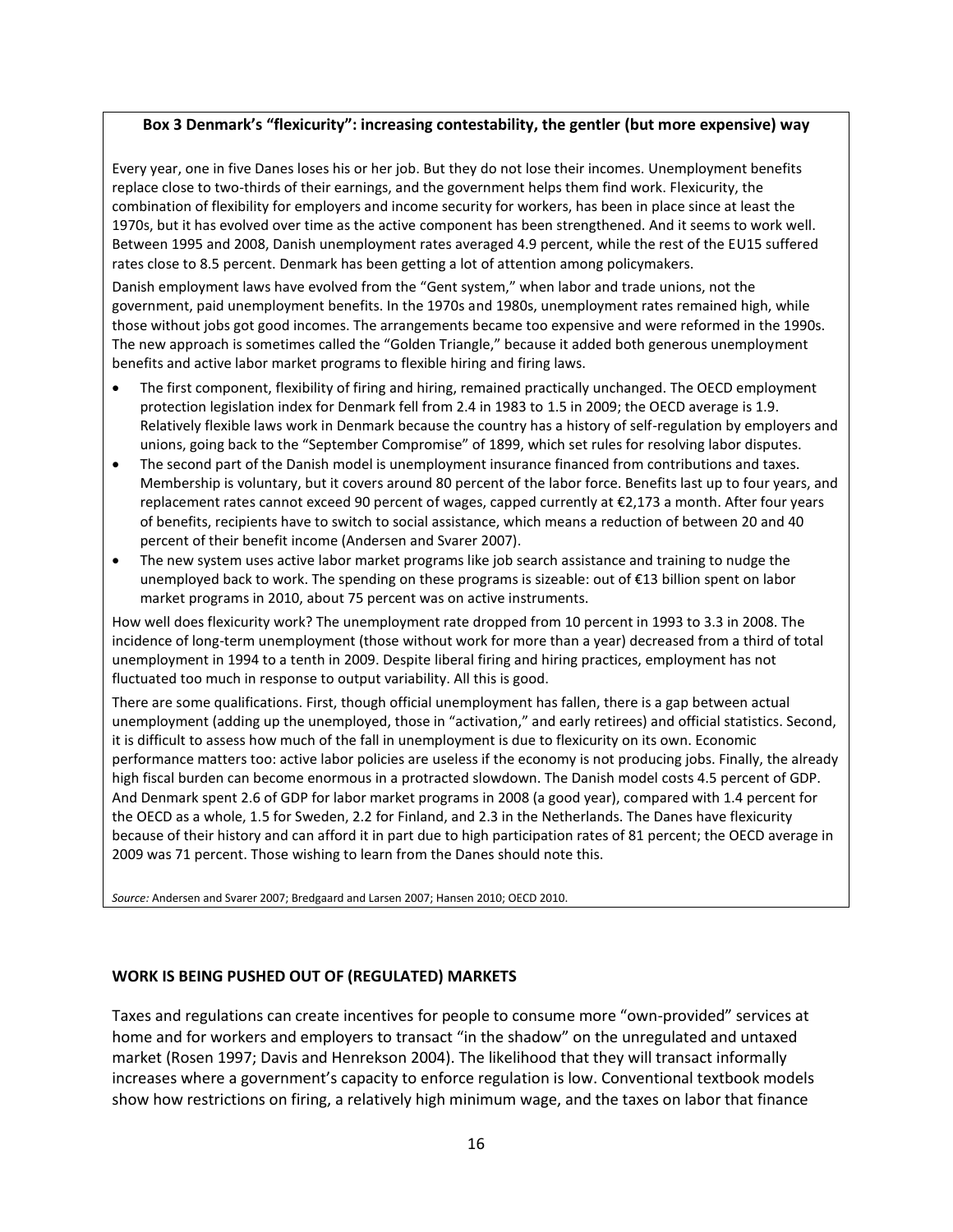active and passive assistance programs can segment insiders who benefit from the labor code from outsiders who cannot. Less conventionally, in countries where governments fail to provide or sustain high-quality services, employers and workers can become disenchanted with complex labor regulation and consider taxes and compliance efforts not worthwhile. There is evidence that high taxes increase nonmarket or home production of services in Northern Europe, and they push legal market activities into the informal market in the south (figure 12).



**Figure 12 Informal self-employment is most prevalent in Greece, Italy, Portugal, and Spain** (unregulated, untaxed work, percentage of labor force)

*Source:* World Bank (2011a), using data from Hazans (2011a).

#### **WHAT HELPS, WHAT HURTS**

Because there is no simple mapping between labor market outcomes and labor market and social protection policies, a more rigorous analysis of the links between the two is needed, controlling for country characteristics. Country-level data from the OECD, Institute for the Study of Labor, International Labour Organization, and European Bank for Reconstruction and Development can be used to assess how the institutions, regulations, and interventions discussed above are associated with the performance of Europe's labor markets relative to other countries.<sup>8</sup> This approach is fraught with estimation problems, and the results should be interpreted as indicative correlations rather than causal relationships.<sup>9</sup> It also compliments the firm-level analysis provided in chapter 4, focusing on countrylevel legal and institutional variables, which are not captured in that analysis. The cross-country analysis also complements microeconomic evidence at the individual level when analyzing disincentives for formal work originating in the tax and benefit system, as discussed in the subsection on work disincentives (Koettl and Weber, forthcoming).

Koettl and Weber's analysis examines the impact of regulation, interventions, and institutions on four indicators of labor market performance: the activity rate (AR); employment rate (ER); unemployment rate (UR); and long-term unemployment rate (LTUR). This is done for three sets of countries: the European Union and other OECD members, $^{10}$  the European Union,  $^{11}$  and EU new member states, accession countries, and others in the European neighborhood (figures 13-15).<sup>12</sup>

With regard to employment protection, stricter EPL is mostly associated with lower participation rates except in Western Europe—and higher unemployment rates. Similarly, higher labor taxation is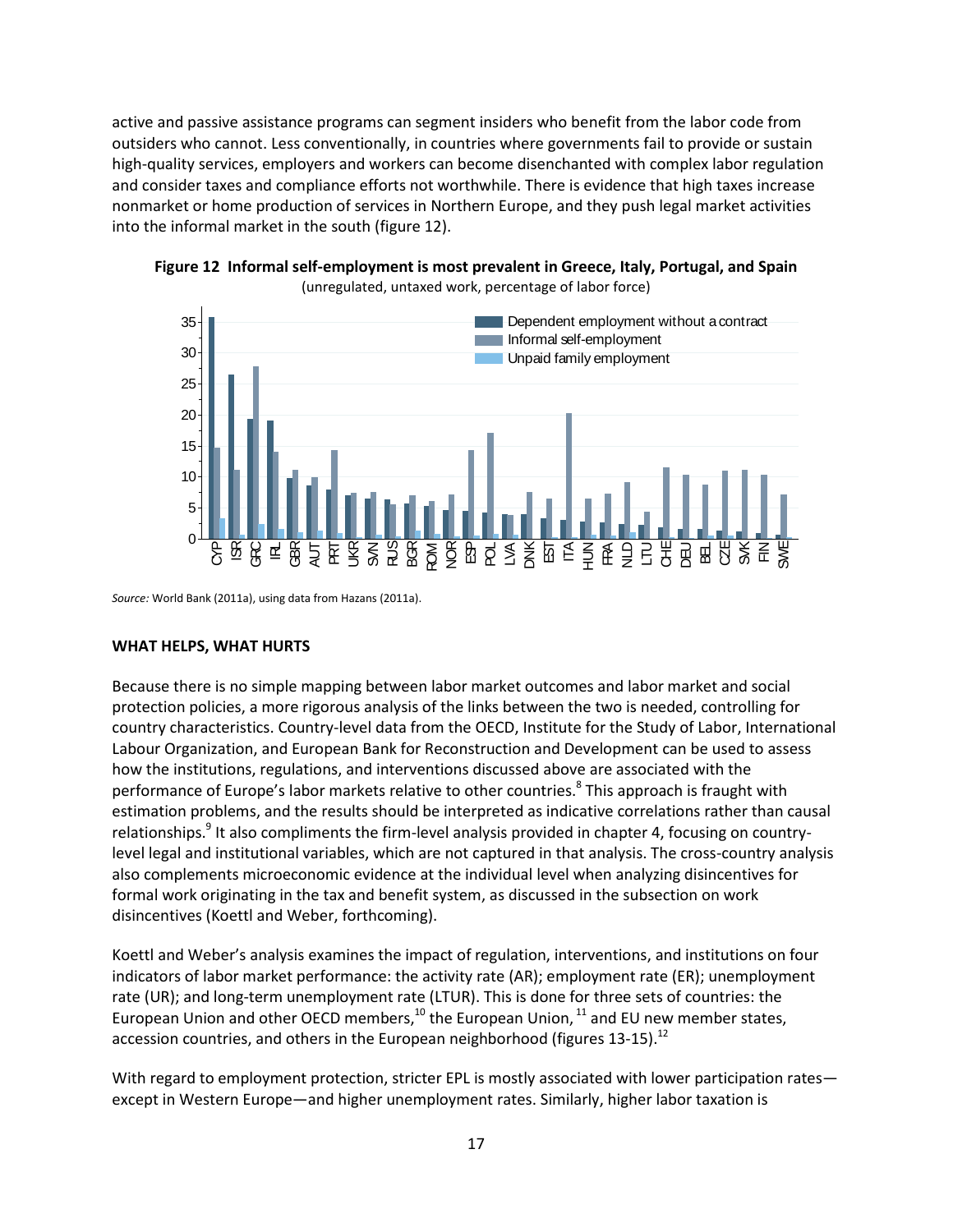negatively correlated with labor force participation—with the exception of the new member states and positively correlated with unemployment rates, though the latter result is less robust. High labor taxation, associated with long-term unemployment, appears to be a major problem in Europe. Overall, the strictness of EPL and high labor taxes lower the employment rate.

Minimum wages are also negatively correlated with participation rates. This appears counterintuitive: the prospect of a higher wage should entice people into the market, not keep them out. But workers priced out of jobs as a result of minimum wages might be discouraged from further participating in the labor market—especially younger people and women. The minimum wage is also associated with higher unemployment rates—especially long-term unemployment rates—and lower employment rates.

Unionization is positively associated with participation in the labor market and employment rates, and seems to reduce long-term unemployment (in the European Union). Spending on active labor market programs is associated with higher rates of participation, lower unemployment rates, and higher employment rates. The relationship between the generosity of passive labor market programs and labor market outcomes appears more complex: while generosity tends to increase participation in Europe, it appears to have the opposite effect in non-European OECD countries. The generosity of unemployment benefits is also associated with lower unemployment and higher employment in Europe.<sup>13</sup>

**Figure 13 In Europe, active labor programs are associated with higher participation rates** (percentage-point change in the working-age population working or searching for a job: estimated impact of a unit change in statistically significant explanatory variables)



*Note*: Only coefficients significant at the 1 percent and 5 percent levels are shown in the figure.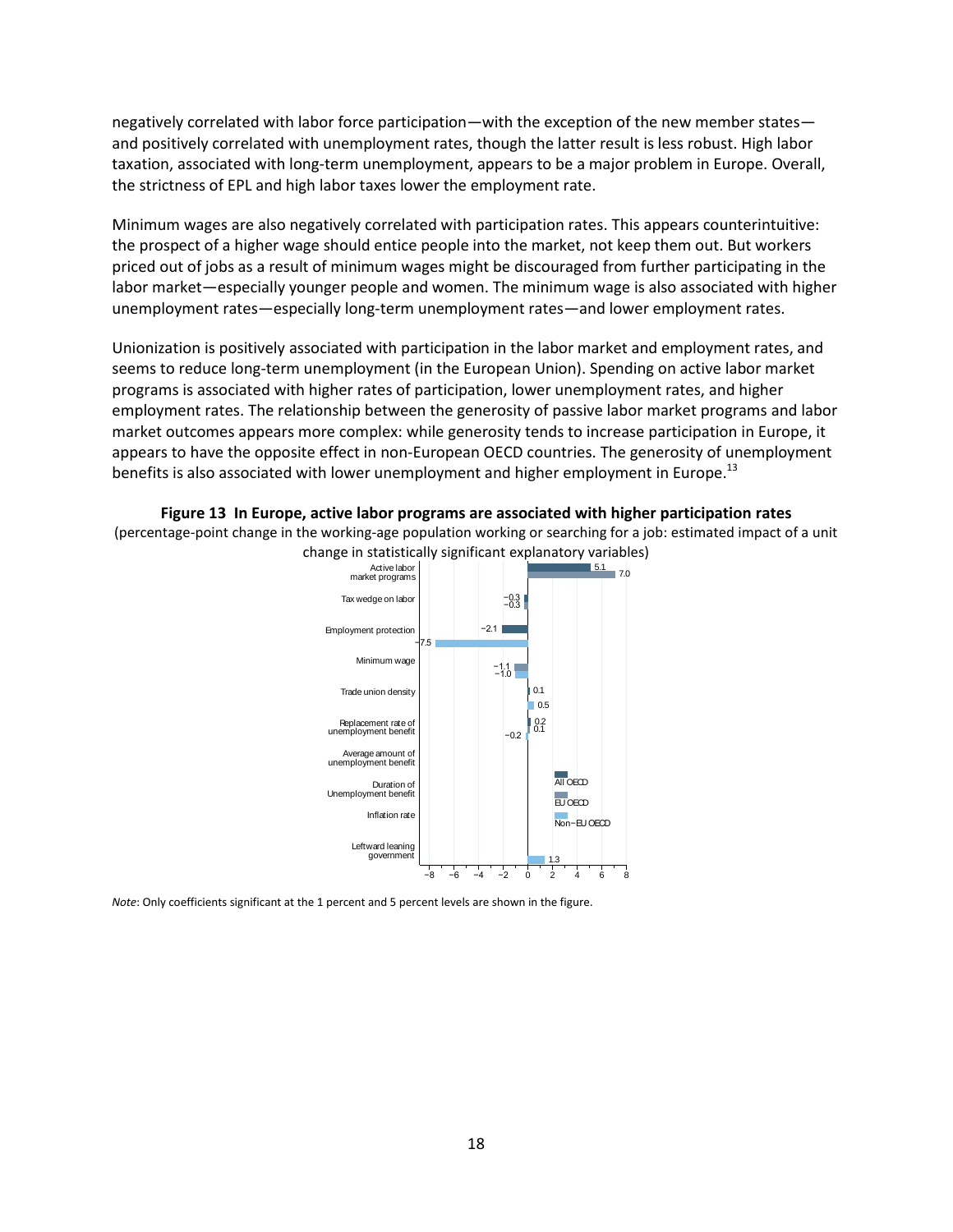#### **Figure 14 Rigid employment protection legislation is associated with lower employment rates**

(percentage employment rate: estimated impact of a unit change in statistically significant explanatory variables)



*Note*: Only coefficients significant at the 1 percent and 5 percent levels are shown in the figure.

#### **Figure 15 Rigid laws and high taxes are associated with higher unemployment rates**

(percentage-point change in unemployment: estimated impact of a unit change in statistically significant explanatory variables)





*Note*: Only coefficients significant at the 1 percent and 5 percent levels are shown. Full results are available in annex 2.

When it comes to untaxed and unregulated work in the "shadow economy," World Bank (2011a) found that when taking a country's development into account, EPL is associated with larger shares of shadow economy in GDP and greater labor informality. In the southern members of the European Union, where EPL is the most restrictive, all but the highest educated new entrants to the labor market are restricted to part-time and informal work.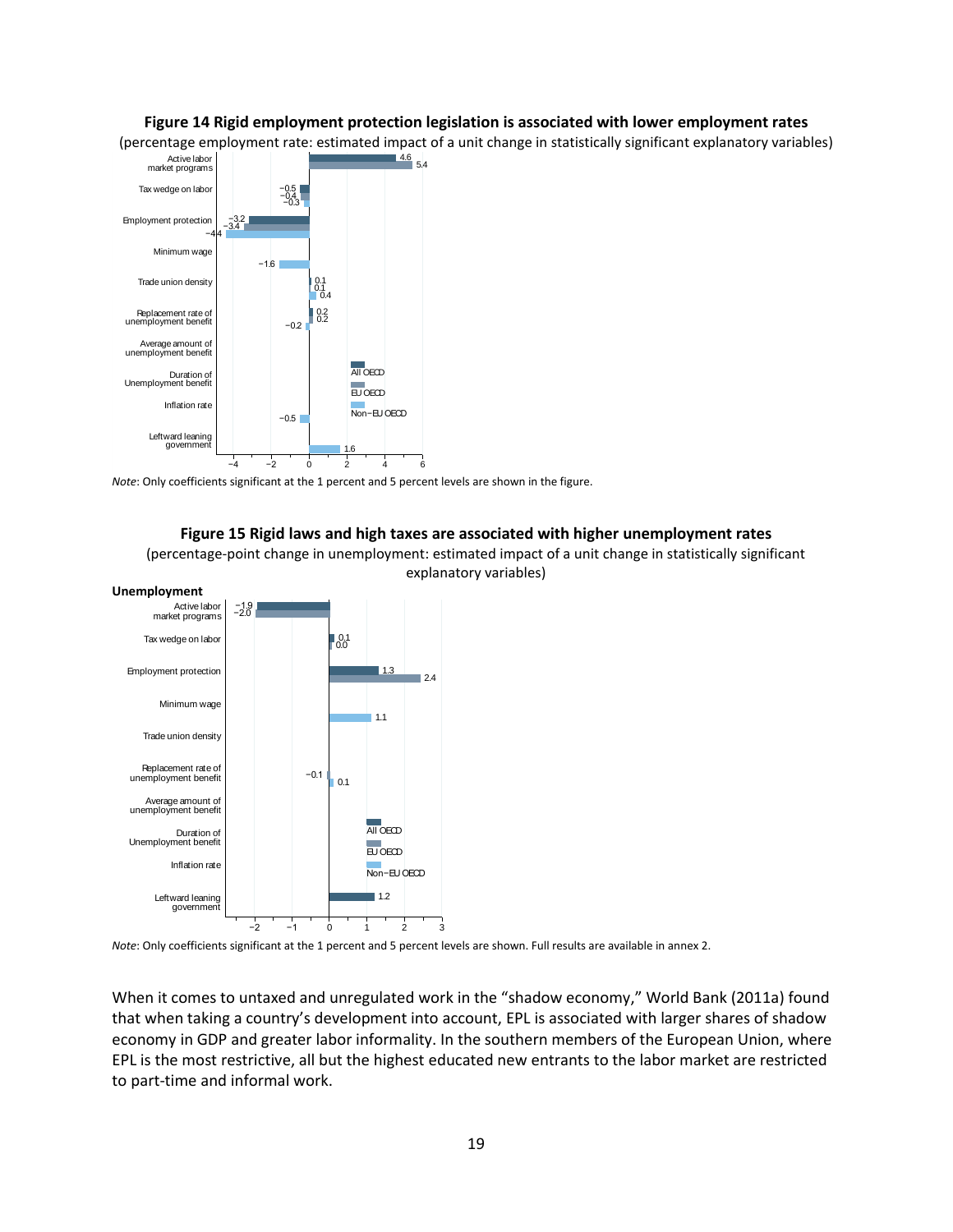The need to keep EPL sensible is at the core of Denmark's "flexicurity" model, which shifts protection away from jobs to the incomes of people who lose employment with efforts to get them back to work through training, job-search assistance, and help with starting businesses (box 3 above). These "active" intervention measures seem to improve performance and lower informal employment in OECD-member countries and Northern and Western EU member countries. Active programs also lower informal selfemployment, World Bank 2011a). Germany has been getting attention for its attempts to liberalize a section of its labor market and to motivate people with strong incentives to remain idle (people supported by unemployment and social assistance benefits; box 4 below). Although Germany's approach may be all that can realistically be achieved given the controversial nature of labor market reform, it has raised questions of the sustainability and welfare of what could be a working "underclass" in jobs with less protection and even lower wages.

#### **Box 4 Germany's Hartz reforms: modernizing social welfare and unemployment benefits**

Germany experienced high unemployment rates of almost 10 percent between 1993 and 2004. By contrast, U.S. unemployment was about 5 percent. By 2004, almost 4.5 million Germans were unemployed according to the Federal Labor Agency. Less-skilled and older workers had higher unemployment rates; vocational school graduates and high school dropouts had unemployment rates of about 18 percent.

In February 2002, a commission suggested ways to modernize the labor market. Volkswagen's personnel director Peter Hartz headed the commission, which comprised business executives, trade unionists, politicians, and scientists. No economists were invited to join. The commission proposed a three-part reform strategy: improve employment services and active labor market programs, reform unemployment and social assistance benefit programs, and foster employment by deregulating the labor market.

The reforms were implemented between 2003 and 2005. They modernized public employment services and social welfare centers, modified existing active labor programs, and introduced new active labor programs. The reforms changed the institutional and legal framework for the rights and responsibilities of the unemployed and the beneficiaries of social assistance. Employment protection was reduced for parts of the labor market.

- Public employment services and social welfare centers adopted results-based accountability and outsourced services through competition between public and private providers. Employment offices were (partly) merged with social welfare units and converted into centers that provided job search assistance, social services, and benefit payments.
- Unemployment and social benefit levels and duration were reduced. Eligibility for subsistence allowances were changed according to a person's ability to work rather than previous history of contributions. Benefits were cut if recipients did not meet their responsibilities.
- Wage subsidies and start-up grants were provided to entrepreneurs. Jobs with reduced social security contributions were introduced ("midi-jobs"), and the regulations for jobs exempt from such contributions were reformed ("mini-jobs"). The objective was to lower the cost of hiring low skilled workers.

Between January and October 2006, the number of claimants in jobs requiring social insurance contributions rose 47 percent. The number of claimants working part-time grew 30 percent, and the number in marginal employment ("mini-jobs") rose 14 percent. Workers who had survived on low wages without income support could now supplement their incomes with Hartz IV benefits. The reform of temporary work regulations increased employment in fixed-term jobs after the reform. But evaluations have found limited impact on mini-jobs.

The Hartz reforms helped reduce unemployment. Despite the crisis, Germany's unemployment rate today is about 7.5 percent, lower than the U.S. rate of more than 9.5 percent. Many of the newly introduced part-time and temporary jobs have served as a bridge to regular jobs. But the reforms might also have reduced the income of low-wage earners, which has declined 16–22 percent over the last decade. Net real monthly income of workers in mini-jobs declined from €270 in 2000 to €211 in 2010, while income of workers in midi-jobs declined from €835 to €705. This is mainly due to an increase in the number of people in temporary work and part-time jobs.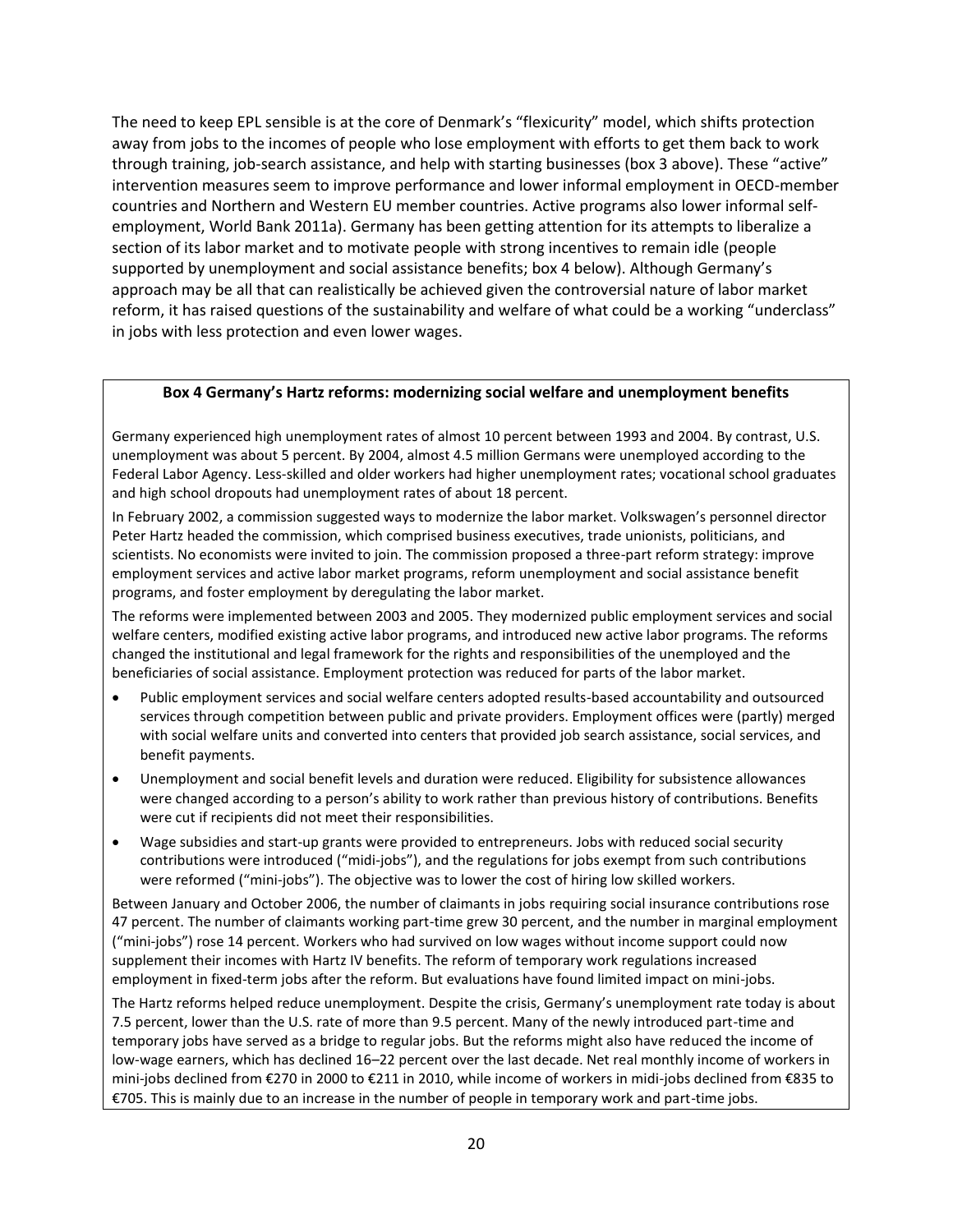The reforms raise several questions. First, given the difficulty of comprehensive labor reforms, does a partial liberalization targeted at some groups or sectors work? Second, do allowances in the labor code for more flexible forms of employment lead to a "two-tier" market and a legally sanctioned underclass? Third, do flexible and temporary forms of employment serve as a step toward advancement, or are people who enter through a midi- or mini-job experience scarred in ways that limit their future options? Germany's experience appears to be promising, but these doubts will be raised in countries that try to adopt strategies similar to the one proposed by the Hartz Commission.

*Source: Zimmermann 2006; Goethe Institut (2007), and Grabka and Goebel (2011)*

# **LABOR MOBILITY—A FREEDOM FORGONE**

There are many reasons why labor mobility matters for productivity and growth. A country with a more mobile labor force uses available resources more effectively and is more likely to better match its human capital to other factors—both those that are more fluid such as capital, and those that do not move at all such as land. Recent work indicates that labor mobility is critical for social cohesion and the improvement of welfare in lagging regions.<sup>14</sup> When people move, they create links between places where economic activity is densely concentrated and those where it is not. These links become channels for resources that flow back to peoples' places of origin in the form of knowhow and remittances, that sustain the welfare of family members left behind and lead to investments in locally appropriate enterprises. A mobile labor force can better adjust to shocks, and recover more quickly. Given its demographic outlook and the decline in the working-age population, increased labor mobility will be needed in Europe. And there is a lot of room for it.

#### **EUROPEANS ARE LESS MOBILE**

The European Union is the most integrated region in the world, and accordingly, migration between EU countries is higher than in other world regions. Europe's aspiration, however, is more ambitious: a fully integrated labor market with no borders. Against this yardstick, Europe still falls short. By most measures, these differences are particularly great between the European Union and the United States (Eurofound 2007a,b,c, using Eurobarometer data 2005; figure 16). In the former EU15, prior to enlargement in 2004 and 2007, only about 1 percent of the working-age population changed its country of residence in a given year. By contrast, until recently about 3 percent of the working-age population in the United States moved to a different state in a given year. In Australia, this figure is 2 percent; in Canada, slightly less than 2 percent. Even in Russia, with its history of outright restrictions on peoples' movement, mobility is 1.7 percent.

With a common language and fewer institutional differences, people in Australia, Canada, and the United States can move with greater ease than Europeans. Measures of movement between territories (at the Nomenclature of Territorial Units for Statistics 2 level) within EU countries change the picture considerably: about 21 percent of the EU population has lived in a territory or country other than where they were born. But even by this measure, labor mobility is still below that of the United States, where 32 percent of the population lives outside the state they were born in.<sup>15</sup> About 2 percent of the EU labor force was born in a member state different than their current state of residence; approximately 4 percent of the EU population has lived in another EU country at some point in their life; and 3 percent has lived in a country outside the European Union (Eurobarometer 2005).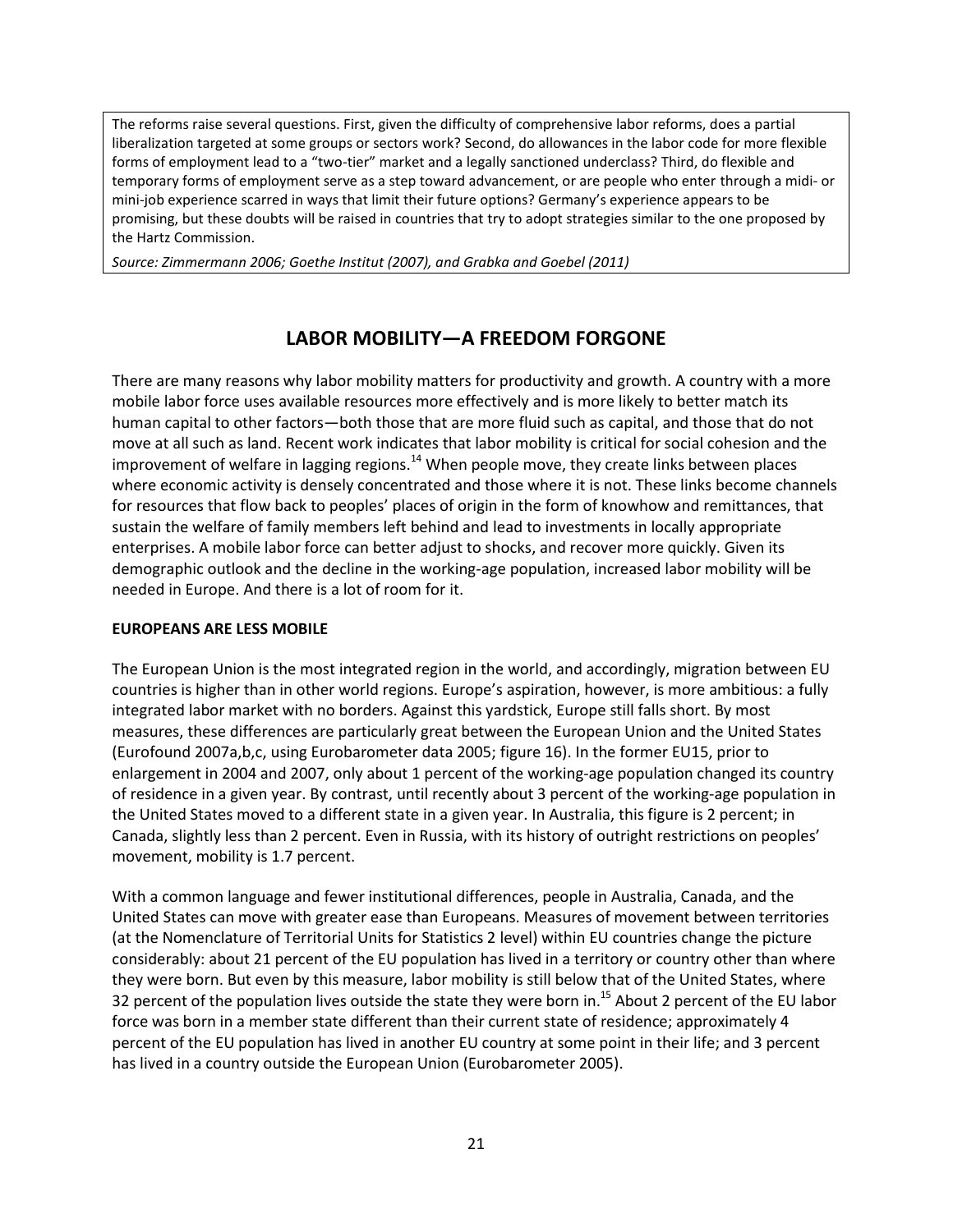

**Figure 16 Europeans are less mobile within countries**

*Source:* Eurobarometer 2005.

Internal mobility is difficult to compare across countries because its measurement depends on the size of the measurement unit. If the measurement unit is small—for example, the municipality—the corresponding internal migration rate will be high, because many more people move across municipalities than between provinces. Plotting the average size of the unit of measurement (like a region or district) against the corresponding internal migration rate controls for the size of administrative units. The exercise reveals that many European countries, especially the transition economies, have low labor mobility.

But lower labor mobility within a single market could reflect the smaller size of countries and shorter distances between centers of economic activity. Why move when you can commute? In a 2008 report on labor mobility in Europe, the Institute for the Study of Labor adopted a broad definition of geographic mobility that included not only changes of residency within countries and across borders but also cross-border and regional commuting (Bonin and others 2008, using the European Labor Force Survey). The Institute for the Study of Labor report showed that between 2000 and 2005, workers' mobility within the European Union was barely 1 percent each year and that the movement of people in Europe was lower than mobility across Australian (2 percent) and U.S. states (3 percent).

The Institute for the Study of Labor report showed that in the EU15, the share of the active working-age, foreign-born population from an EU27 country increased during the previous decade. Spain had the largest increase, followed by Greece, Denmark, Portugal, Sweden, Ireland, the United Kingdom, and Austria. Among the newer member states, those with the highest initial share of foreign-born people (Latvia and Estonia) showed a decline over time. In most EU15 countries, foreign nationals from another EU15 country comprise only a small share of foreign nationals. An exception can be found in the United Kingdom: the largest nonnative resident minority group in London is from France.

These statistics present a paradox. The movement of people within the European Union is one of the Four Freedoms, and probably the one that comes most immediately to the average European's mind when asked why the European Union is important. The Eurobarometer survey in 2005 showed that European citizens view geographical mobility positively (table 1). Yet a large majority (almost 70 percent) had no intention of moving in the near future.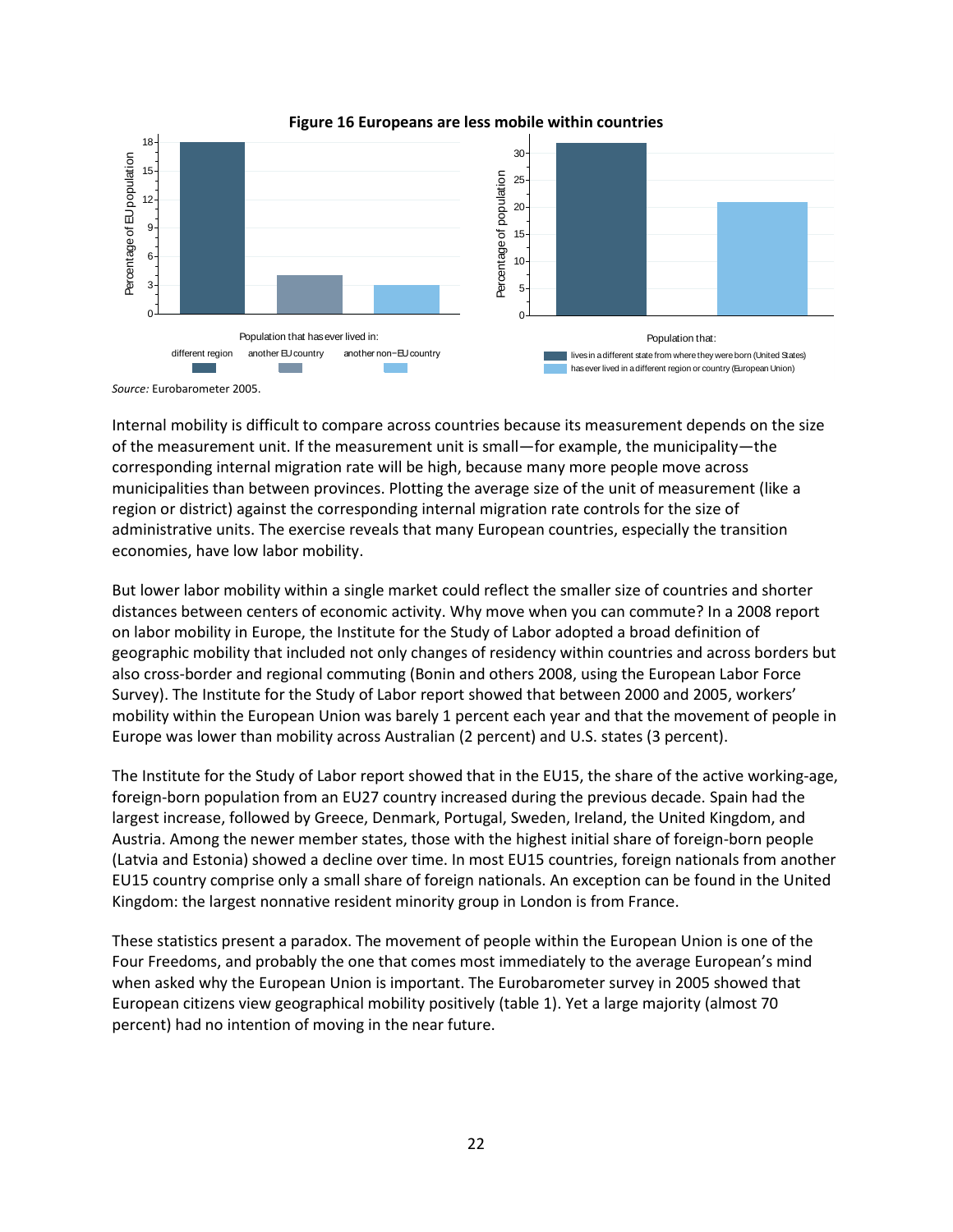|                             | Local move | Move in country | Move inside the<br>European Union |
|-----------------------------|------------|-----------------|-----------------------------------|
| Ireland                     | 44.5       | 18.8            | 14.5                              |
| Luxembourg                  | 53.8       | 19.4            | 13.2                              |
| Cyprus                      | 47.8       | 17.2            | 8.1                               |
| Denmark                     | 62.6       | 36.2            | 7.5                               |
| Sweden                      | 65.9       | 41.8            | 7.1                               |
| United Kingdom <sup>a</sup> | 52.3       | 23.7            | 6.6                               |
| Finland                     | 64.5       | 34.7            | 5.1                               |
| Germany                     | 59.4       | 18.1            | 4.9                               |
| Belgium                     | 59.6       | 13.0            | 4.5                               |
| Spain                       | 46.6       | 9.9             | 4.5                               |
| Greece                      | 34.7       | 16.4            | 4.4                               |
| Netherlands                 | 55.0       | 21.6            | 4.4                               |
| Portugal                    | 41.7       | 8.6             | 4.2                               |
| Austria                     | 54.1       | 9.4             | 3.4                               |
| Malta                       | 27.6       | 6.2             | 2.7                               |
| France                      | 58.2       | 28.8            | 2.6                               |
| Latvia                      | 44.2       | 22.5            | 2.0                               |
| Czech Republic              | 41.9       | 8.2             | 1.6                               |
| Italy                       | 43.8       | 7.9             | 1.6                               |
| Slovenia                    | 38.2       | 9.6             | 1.6                               |
| Slovak Republic             | 34.2       | 5.8             | 1.4                               |
| Estonia                     | 50.5       | 23.4            | 1.1                               |
| Poland                      | 40.6       | 7.1             | 1.0                               |
| Hungary                     | 47.5       | 9.9             | 0.7                               |
| Latvia                      | 57.4       | 7.4             | 0.7                               |

#### **Table 1 Internationally, the Irish are the most mobile Europeans in the single market** (percentage of population, by type of mobility)

a. Includes Northern Ireland.

*Note:* Weighted averages. Multiple answers allowed. Therefore, final column does not represent the sum of columns 2–5. *Source:* Eurobarometer 64.1, World Bank staff calculations.

This may be changing. The same survey showed that mobile Europeans are younger and have higher levels of education than those who have no intention of moving. In these respects, they are similar to mobile people in many countries, both wealthy and poor (World Bank 2008). Students in Europe are among the most mobile, enthusiastically taking advantage of such cross-border education programs as Erasmus. For many, these programs lead to longer term resettlement for employment. Recent statistics show an increase in mobility. In 2008, about 2.3 percent of EU citizens (11.3 million people) resided in a member state other than their citizen state, according to the European Commission.<sup>16</sup> That number has grown more than 40 percent since 2001.

A lack of movement is often blamed for high unemployment rates in areas that lag and for labor shortages that drive up wages in places that lead. This negative correlation between mobility and unemployment is apparent in data from selected OECD countries for 1980 to 1995 (Hassler and others 2001; figure 17). Labor markets can respond differently to shocks, often resulting in differences in the impact on jobs across areas. Adjustment to regional shocks in Europe has been achieved more through unemployment rates and changes in labor force participation (people stop looking for work if a region goes into economic decay) and less through mobility of labor.<sup>17</sup> By contrast, in the United States, labor mobility leads to greater agility in responding to differences in wages and job opportunities across states, reducing disparities in unemployment rates and real wages.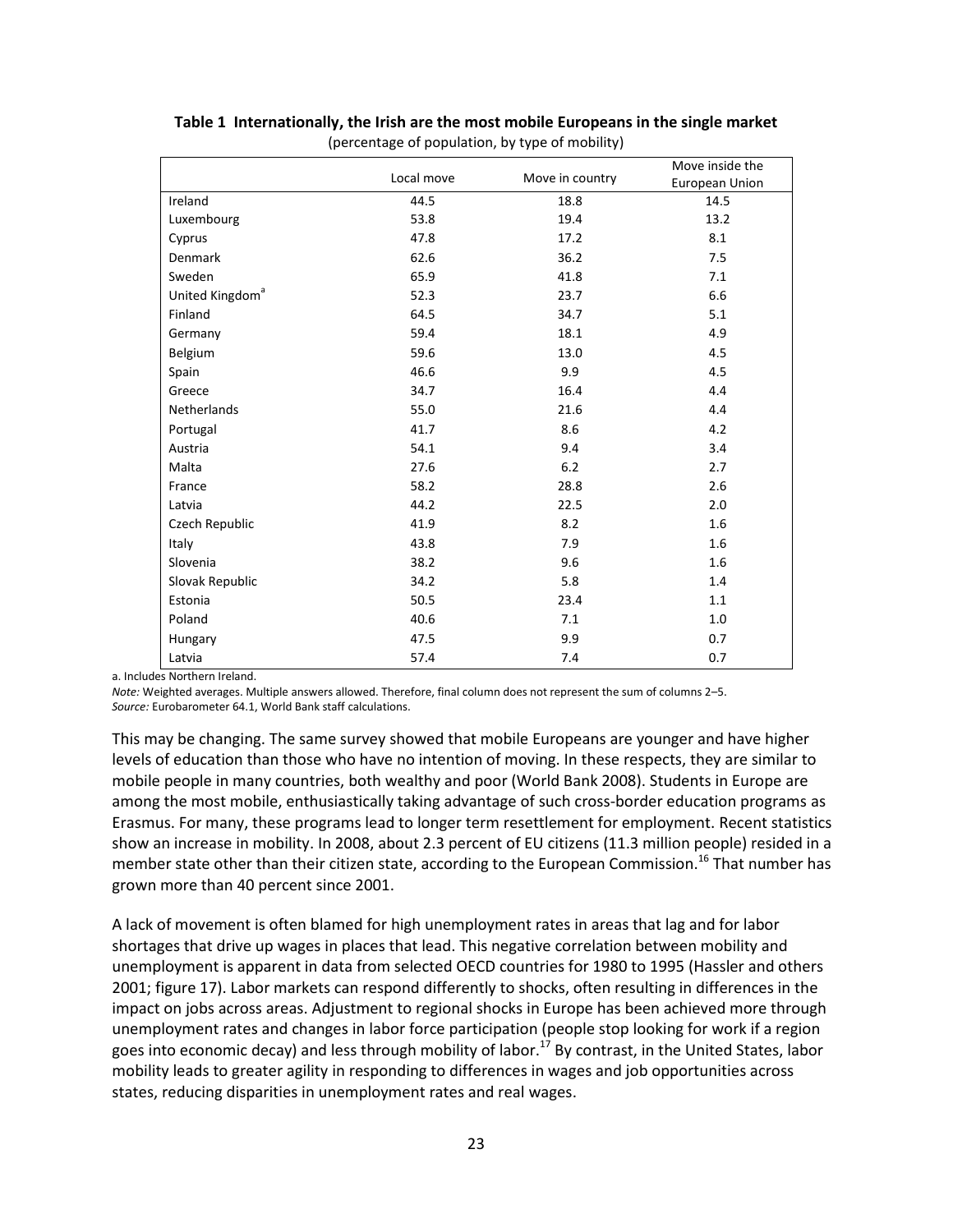#### **Figure 17 Low labor mobility can keep unemployment high**



*Source:* Hassler and others 2001. *Source:* World Bank staff, based on Eurostat data.

But does a mobile labor force really make much of a difference for a country's economic prospects? Policymakers are aware of statistics showing the relative immobility of Europeans and are eager to know what they can do about it. The phased withdrawal of restrictions on the movement of people from the newest member states of the European Union has been an obvious obstacle that will disappear in time. Yet people from the newer member states still face explicit barriers to mobility within the European Union (table 2).<sup>18</sup> Lessons from how different EU15 members have managed this aspect of enlargement are still being absorbed, but evidence from movements since 2004 and in reaction to the crisis indicate that the member states that embraced newcomers from the newest member countries benefited.

Looking beyond adjustment to shocks and recovery from the recession, growing literature provides evidence that internal labor mobility tends to have positive effects on countries' productivity and growth. For example, without mobile labor, the growth rate of the United States would likely have been only half of what it actually has been (World Bank 2010). In Canada, the movement of people across provinces contributed to economic growth (Sharpe and others 2007). Due to the high volume of movement from low-productivity eastern provinces to high-productivity western provinces, Canada benefited from a huge boost to economic growth in 2006.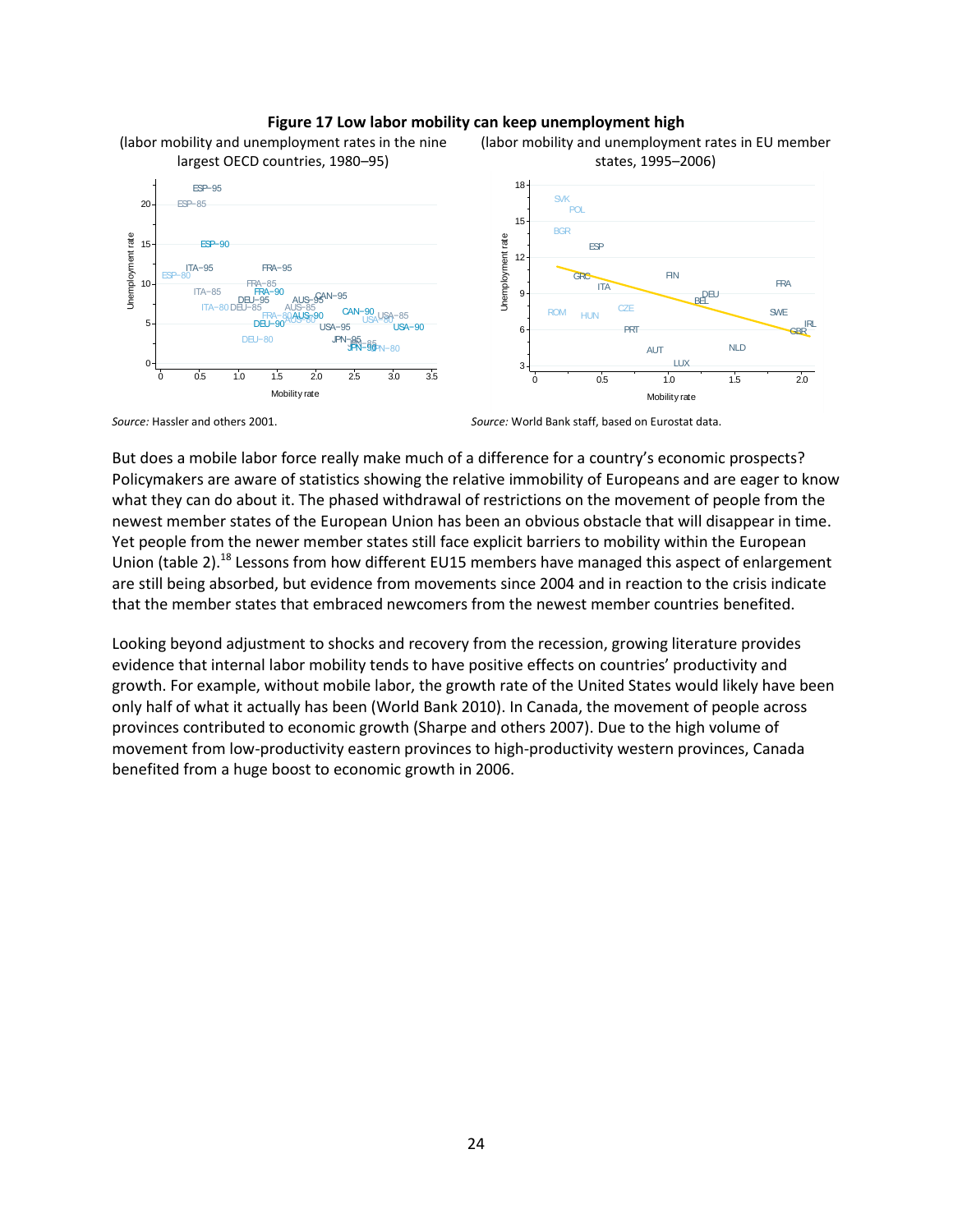#### **Table 2 Not a single market for new members**

|                    |                        |                                | Entry of workers from             |
|--------------------|------------------------|--------------------------------|-----------------------------------|
|                    |                        | <b>Entry of EU8 workers</b>    | Bulgaria and Romania <sup>a</sup> |
|                    | May 2004 to April 2006 | May 2006 to April 2009         | $2007 - 08$                       |
| Austria            | <b>Restricted</b>      | <b>Restricted</b>              | Restricted                        |
| Belgium            | <b>Restricted</b>      | <b>Restricted</b>              | Restricted                        |
| Denmark            | <b>Restricted</b>      | <b>Restricted</b>              | Restricted                        |
| Finland            | <b>Restricted</b>      | Open                           | Open                              |
| France             | <b>Restricted</b>      | <b>Restricted</b> <sup>p</sup> | Restricted <sup>o</sup>           |
| Germany            | <b>Restricted</b>      | <b>Restricted</b>              | Restricted                        |
| Greece             | <b>Restricted</b>      | Open                           | Restricted                        |
| Ireland            | Open                   | Open                           | Restricted                        |
| Italy              | <b>Restricted</b>      | Open <sup>c</sup>              | Restricted <sup>d</sup>           |
| Luxembourg         | <b>Restricted</b>      | <b>Restricted</b>              | Restricted                        |
| <b>Netherlands</b> | <b>Restricted</b>      | Open <sup>e</sup>              | Restricted                        |
| Portugal           | <b>Restricted</b>      | Open                           | Restricted                        |
| Spain              | <b>Restricted</b>      | Open                           | Restricted                        |
| Sweden             | Open                   | Open                           | Open                              |
| United Kingdom     | Open                   | Open                           | Restricted                        |

(EU15 restrictions on workers from newer member states)

a. Bulgarian and Romanian workers also face restrictions in Hungary and Malta.

b. Except for health care, transport, construction, hotels, and catering.

c. Since July 2006.

d. Procedures for obtaining work permits are simplified in certain sectors.

e. Since May 2007. Between May 2006 and April 2007, the Dutch labor market was open to EU8 workers in a large number of sectors.

Further, countries with higher labor mobility have better performing labor markets and higher rates of employment. For instance, the three European countries that have reached the Lisbon employment targets—the Netherlands, Sweden, and the United Kingdom—all have labor mobility rates in the top quartile (figure 6.31). Conversely, countries with the highest dispersion in employment rates across their territories (Italy, Spain, Hungary, and the Slovak Republic) have mobility rates below the European average.<sup>19</sup>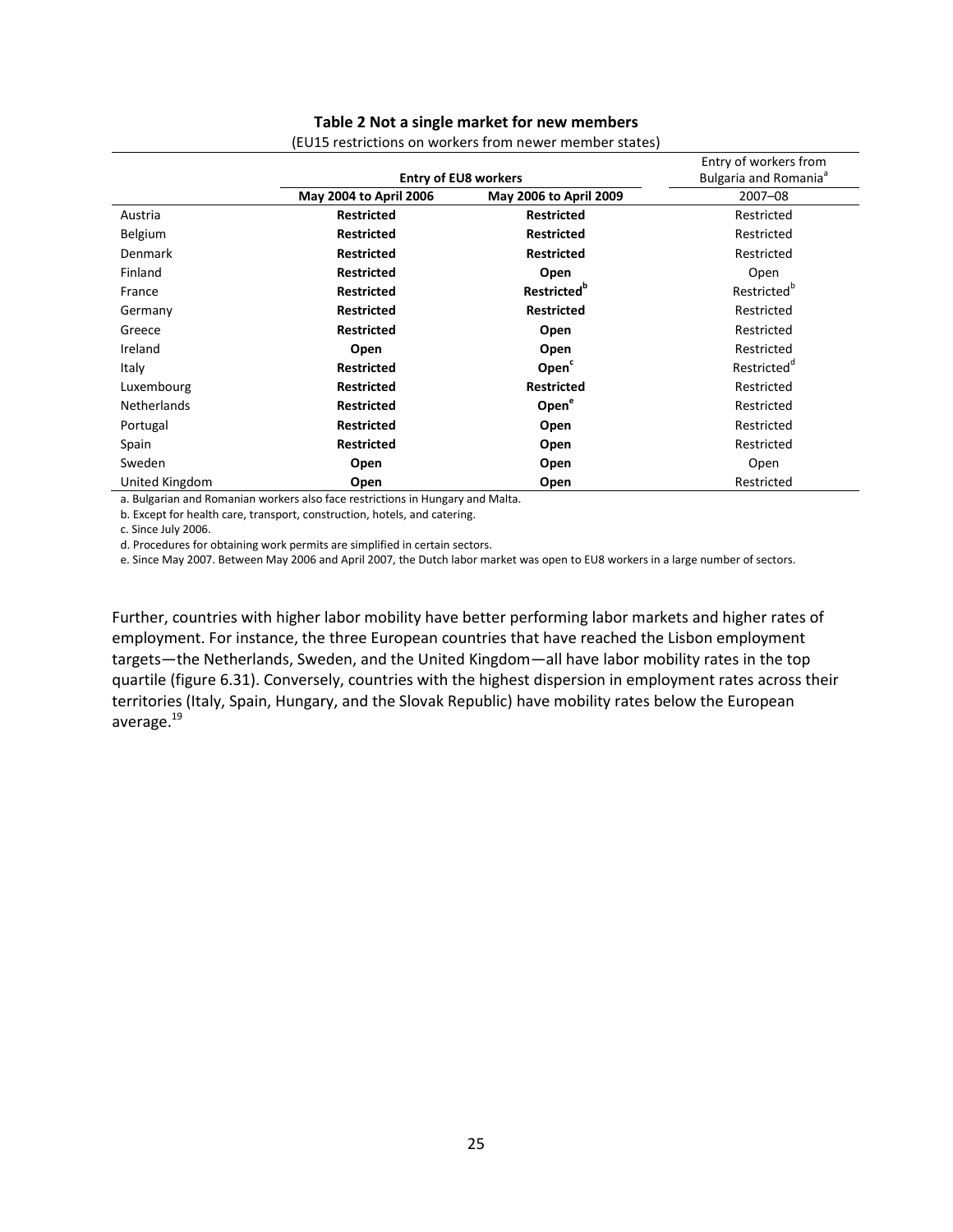#### **Figure 18 Greater labor mobility is associated with higher rates of employment in Europe**

(correlation between labor mobility rate [average 1996–2006, horizontal axis] and employment rate [average 1996–2006, vertical axis], selected European countries: coefficient 0.677)



*Note:* Labor mobility is the share of the population that moved from one region (Nomenclature of Units for Territorial Statistics 2) to another within a given year.

*Source:* World Bank estimates, using Eurostat data.

Researchers have been trying to identify the impediments to mobility in economic areas where labor is legally free to move. Language and cultural barriers obviously play a role (OECD 2007). But putting language aside, even with a legal right to work in every member state, EU citizens face implicit but powerful deterrents created by differences in rules that determine social insurance coverage, the accrual of occupational pension rights, entitlements to social housing and other forms of assistance, and the recognition of their professional qualifications and previous work experience. Perhaps reflecting the current tough times, as in Europe, local chambers of commerce and professional guilds of U.S. trade associations are starting to erect barriers—even to people offering their services online—in order to restrict movement and thus competition. This strict "rule of license" is an obstacle to movement and faster labor market adjustment. These impediments may be more serious for prime-aged workers than for the young or the retired. As the median age of Europeans increases from 40 years today to nearly 50 by 2050, the mobility imperative will become more pressing.

#### **WHAT KEEPS EUROPEANS AT HOME**

Among the strongest deterrents to greater mobility in Europe are those created by failures in housing markets (figure 19). In many European countries, housing is a good that is still exchanged informally on unregulated or poorly regulated markets (Janiak and Wasmer 2008). Rental markets are shallow, rent is expensive, and supply is limited by zoning restrictions. These problems constrain people's mobility at both their origin and destination: moving can be a costly prospect, made more so by difficulties selling or renting one's house. Bottlenecks in the housing market are a serious impediment to mobility. Homeowners in Europe are more sluggish to move in response to changing labor market conditions than people who rent their homes (Hughes and McCormick 1985 and 1987; Henley 1998; Gardner and others 2000). The relatively high unemployment rates in some European countries can be explained in part by a large portion of people who are owner-occupiers (Haavio and Kauppi 2003). The constraints to labor mobility created by failures in the housing market have been documented elsewhere (World Bank 2008) and create powerful deterrents to movement even in countries on the European Union's doorstep.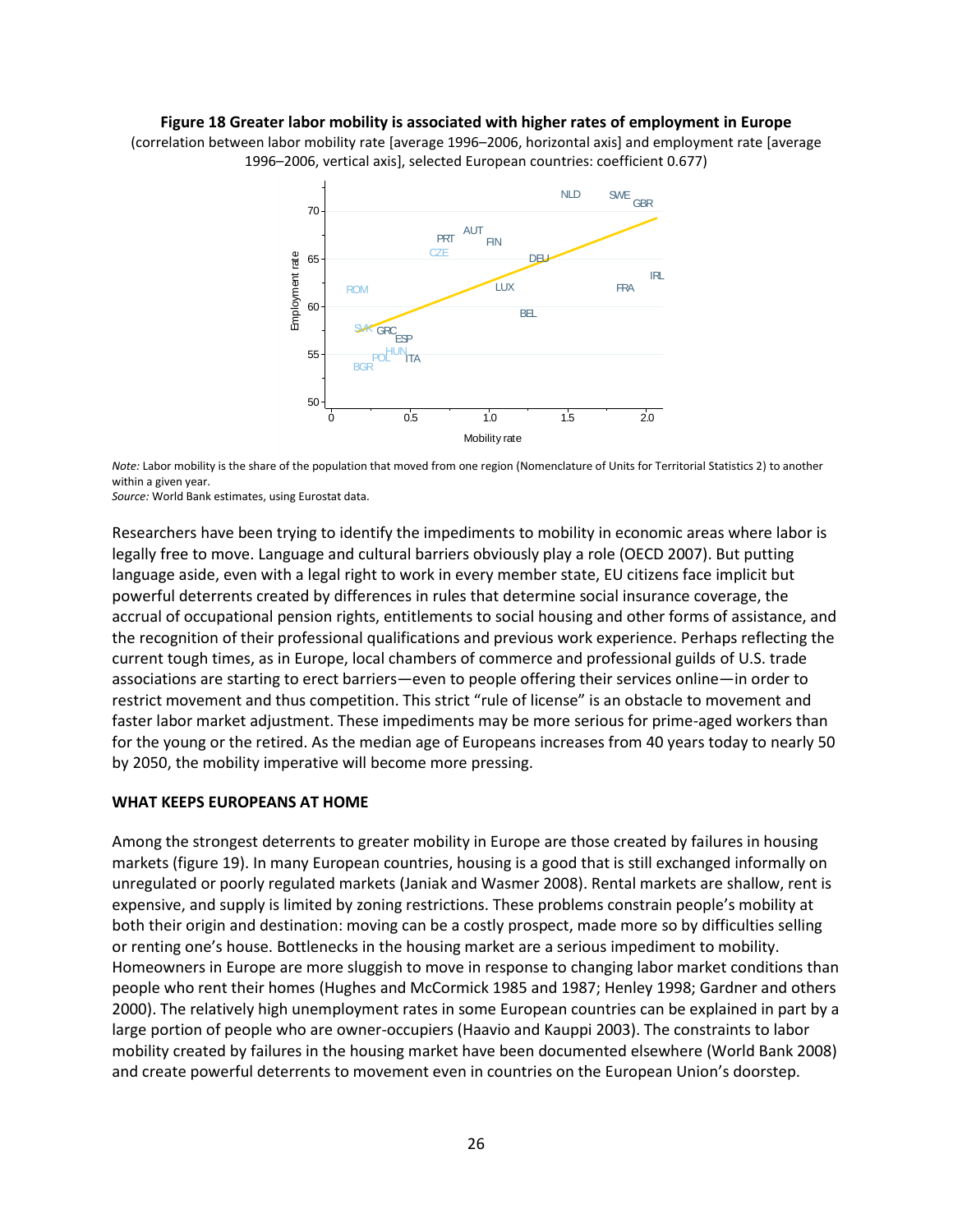#### **Figure 19 Language, housing, and health care are the main impediments to mobility**



(factors that deter people from moving to another EU country [percent])

*Note:* Figures are for respondents from the EU25 who do not intend to move. *Source:* Eurobarometer 2005.

Another likely culprit preventing Europeans from moving is the relative rigidity of wages and generous pay-out period of unemployment insurance plans. Wage regulation leads to an earnings compression that can mute the signals that the labor market sends from one part of a country to another. If wages are not sufficiently flexible, they can fail to provide incentives for capital to flow into economically lagging regions or for workers to move to economically booming regions. Generous unemployment insurance plans that provide support over long periods can act as a disincentive for workers with industry-specific or place-specific skills to retrain and move. A negative relationship can be shown between the mobility rate and unemployment insurance: on average, high-mobility countries are characterized by low unemployment insurance benefits, while low-mobility countries have the most generous unemployment insurance plans (Hassler and others 2001).

Higher structural unemployment in many European countries also deters the movement of labor. Although differences in unemployment rates between the lagging and leading parts of a country should encourage movement, a high overall national unemployment rate will discourage people from taking the risk. Unemployed workers will probably not want to pay the cost of moving to more dynamic parts of their country if they would still face the high likelihood of not finding a job.<sup>20</sup>

The lack of portable social benefits—such as pensions, health care, and social assistance—might also constrain the mobility of labor between EU countries. EU legislation grants portability of such benefits at a level not found in any other region of the world. In principle, the most important benefits (for example, public pension and health benefits) are fully portable within the European Union and, to some extent, with countries outside the European Union. Nevertheless, important challenges remain.<sup>21</sup> First, the administration of portability can be burdensome for intra-EU migrants. For example, old-age pensions are not paid as a single benefit, but by each pension insurance fund separately. The determination of separate pensions, taking into account contribution periods from different member states, is complex and opaque. Second, legislation on portability does not apply to occupational benefits, so moving might lead to considerable losses. Third, social assistance benefits are excluded from portability; the lack of a Europe-wide social safety net could also act as a barrier to intra-EU mobility.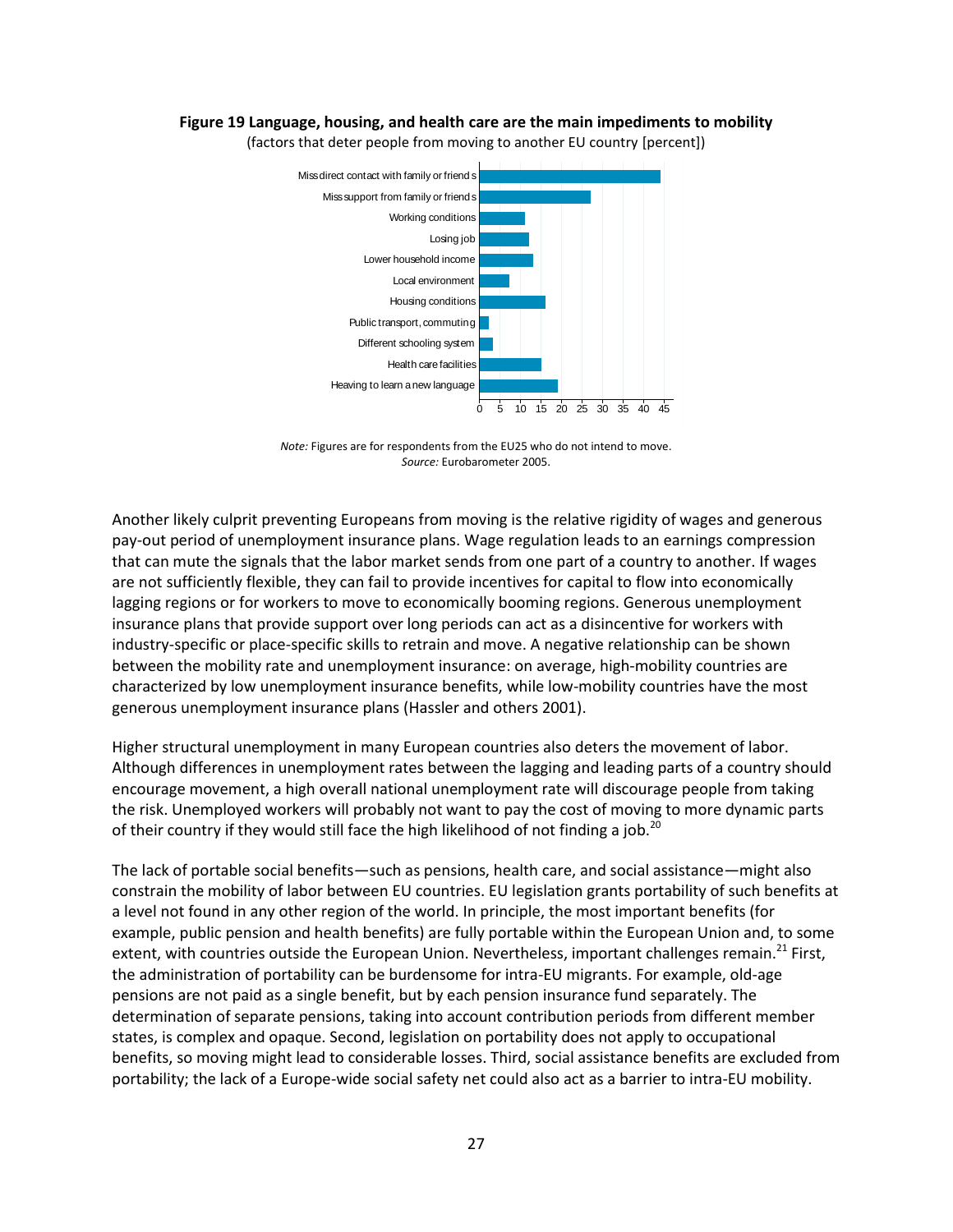Finally, some EU policies may inadvertently be keeping Europeans immobile. The free flow of trade in goods and foreign direct investment across the single market might reduce the need for labor to move. Trade flows react more elastically than people, and capital is far more mobile. Trade in goods particularly intermediate goods—along with capital transfers could make the movement of labor to other economic areas less important. This is a "good reason" for lower labor mobility in Europe, especially in the European Union. But other policies may not be so benign. European agriculture and cohesion policies and investments from regional and structural funds could be creating disincentives for mobility. Regional development policy instruments pour investment into economically lagging areas, sometimes with the stated objective of fostering job creation to retain young and qualified workers. Although the track record of these policies is mixed at best, to the extent that they deter movement of people at the margin, they obviate the need for European workers to move to where persistent vacancies arise.

## **WINNING THE GLOBAL RACE FOR TALENT**

There is a looming labor force deficit in Europe's immediate future, and it is unlikely to disappear even if more people work, work longer, and become more productive. The aging of the European labor force cannot be prevented, not even under the most favorable scenario. In its annual report to the European Parliament, the European Commission pointed out that the population of the European Union will rise to 521 million in 2035 but then fall to 506 million by 2060. In 2010, there were 3.5 people of working age (20–64 years) for every person ages 65 or older. In 2060, there will be half as many (European Commission 2011).

#### **EUROPE WILL NEED IMMIGRANTS**

The European Commission's report shows that immigration from outside the single market and even from far beyond the European neighborhood countries will be the main driver of population change in the European Union. In 2009, net immigration to the European Union was 857,000 people, contributing to 63 percent of total population growth. At the start of 2003, the number of third-country nationals in the EU25 was 16.2 million, or 3.6 percent of the population. But by 2010, 20.2 million non-EU27 citizens were living in the European Union (4 percent of the total population). The European Commission noted that foreign citizens living in the EU27 were significantly younger (median age of 34.4 years) than the population of EU27 nationals (median age of 41.5 years). For this reason, immigrants are likely to help close the demographic deficit and meet the quickly rising costs of population aging.

People have been crossing seas, mountains, rivers, and political borders into, out of, and throughout Europe for centuries. During the first great Age of Globalization in the late nineteenth century, right up to the interwar period, Europe sent large waves of people to the Americas, Africa, and the Antipodes. Post-war immigration to Europe on a mass scale is a recent phenomenon, with roots in the guest-worker programs that became common in the late 1950s and early 1960s to help sustain the fast pace of Europe's Golden Age (Maselnik 2010).

Between 1950 and 1990, the resident foreign-born population in the EU15 grew more than fourfold, from 3.8 million (1.7 percent of the population) to 16 million (4.5 percent). Between 2005 and 2009, the resident foreign-born population increased on average by 1.6 to 2 million immigrants each year, and accounted for approximately 80 percent of the overall population growth. During this period, only 20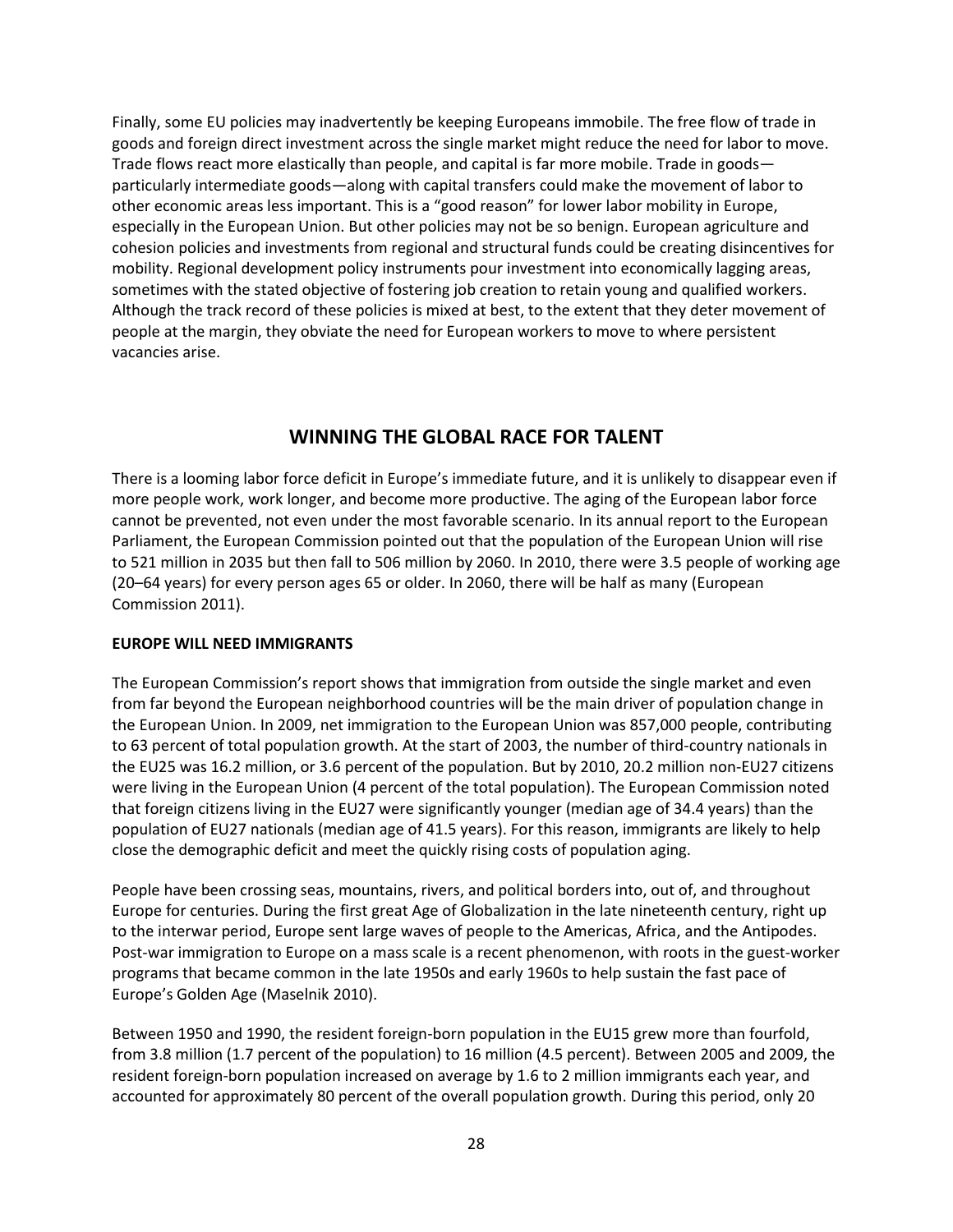percent of the population increase in the EU27 could be attributed to natural growth (live birth minus deaths). Ironically, the countries that lead the statistics of recorded live births are all also the largest immigrant destinations in the EU27: France, the Netherlands, Spain, and the United Kingdom. The conclusion one could draw is that before 2030 the European Union will experience a prolonged decrease of young (and semiskilled) workers with secondary education (Koettl 2009). The question addressed is whether current European immigration policies can accommodate these needs or whether the policies need to be changed.

Current immigration policies in Europe and other OECD countries provide some answers. Of particular interest are lessons drawn from the four "Traditional Immigration Countries": Australia, Canada, New Zealand, and the United States (figure 20). To attract the right types of immigrants in the future, European policies will need to be more proactive in selecting immigrants and preferably will rest on strong, demand-driven mechanisms that respond quickly to shifting economic and labor market needs. If Europe does not adjust its policies, it risks considerable labor shortages in the future.



**Figure 20 European countries host fewer immigrants than other OECD countries**

*Source:* World Bank staff, using OECD data.

#### **EUROPE'S IMMIGRANTS ARE MOSTLY UNSKILLED**

Relative to other popular OECD destination countries, EU countries mainly attract low-skilled immigrants—those with at most primary education—in stark contrast to the Traditional Immigration Countries, which attract much lower shares of primary-educated migrants and far higher shares of tertiary-educated migrants. Migration outcomes occur on many dimensions, just as migration policies take effect through a wide range of institutions. It can thus be helpful to distinguish immigrants by their motivation to migrate, their legal status, their duration of stay, and their education and skills. With regard to government policies, the framework will distinguish between policies with a direct effect on the size and composition of migrant flows and stocks, like immigration rules, and policies with indirect effects, like social policies, labor market policies, and integration policies.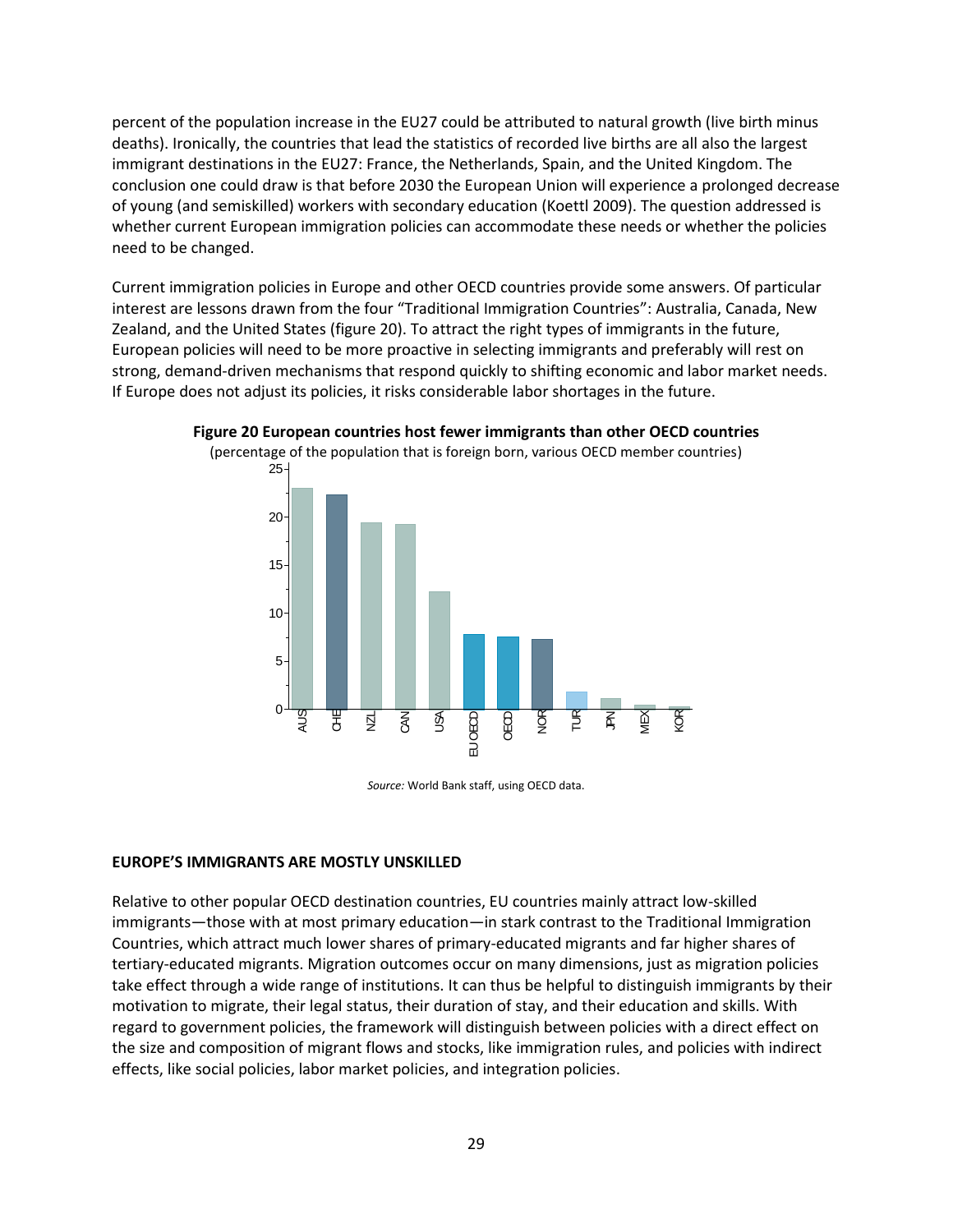The limited data currently available on the education attainment of immigrant populations suggest that the 49 percent of the EU25+ immigrant population originating from outside the EU25+ are primary educated, while only 25 percent have secondary education, and 21 percent have tertiary education (table 3). By contrast, the Traditional Immigration Countries achieve much higher shares of tertiaryeducated migrants. About 40 percent of immigrants to Australia, New Zealand, and the United States have a tertiary education. Accordingly, their shares of primary-educated migrants are fairly low (16–30 percent). The range for secondary-educated migrants is wider, from 12 percent in Canada to 35 percent in the United States.

#### **Box 5 Beyond the white cliffs: immigration to the United Kingdom**

The United Kingdom is a major destination for immigrants in Europe, especially the highly educated. Among European countries, the United Kingdom enjoyed the third-highest inflow of permanent immigrants, amounting to 347,000 people in 2008—the foreign-born accounted for 10.8 percent of the British population—and attracted the second-highest number of permanent highly skilled immigrants seeking employment (box figure 1). The United Kingdom was one of the few countries that did not impose any restrictions on labor from newest member states of the European Union and is one of the hotspots for international students, hosting on average 132,700 international students between 2003 and 2008.

The strength of the United Kingdom's policy orientation toward immigration is that it favors people who want to come to the United Kingdom to work. The employment rate among immigrants was 80 percent, 5 percentage points above the OECD average. According to estimates by the British Treasury, immigrants grew the working-age population by 0.5 percent a year between 2001 and 2006 and GDP by around £6 billion in 2006.



**Box figure 1. Immigrants in OECD countries and share of foreign-born with tertiary education, 2008**

Due to a large volume of immigrants since 2004, and to mitigate a possible threat to social cohesion, the United Kingdom introduced a points-based system, focusing more on the quality of immigrants than the quantity. The new system consists of five tiers, tier 1 for highly skilled migrants, tier 2 for skilled workers required in certain sectors, tier 3 for low-skilled workers, tier 4 for students, and tier 5 for tourists, athletes, and musicians. A special cap of 21,700 for 2011–12 non-EU work visas was introduced, limiting the number of economic immigrants per year. However, immigrants who are earning more than £150,000 were excluded from the cap.

There have also been problems related to integration of immigrants. According to MIPEX III (2011), British immigration policies are less favorable toward integration, to some extent due to the fact that immigrants are excluded from some social benefits. But the strong points of the British immigration policy are: education, with a well-tailored living-in-diversity training, and anti-discrimination regulation. The weakest element is the difficulty in obtaining permanent residence and nationality.

*Source:* Iwulska (2012).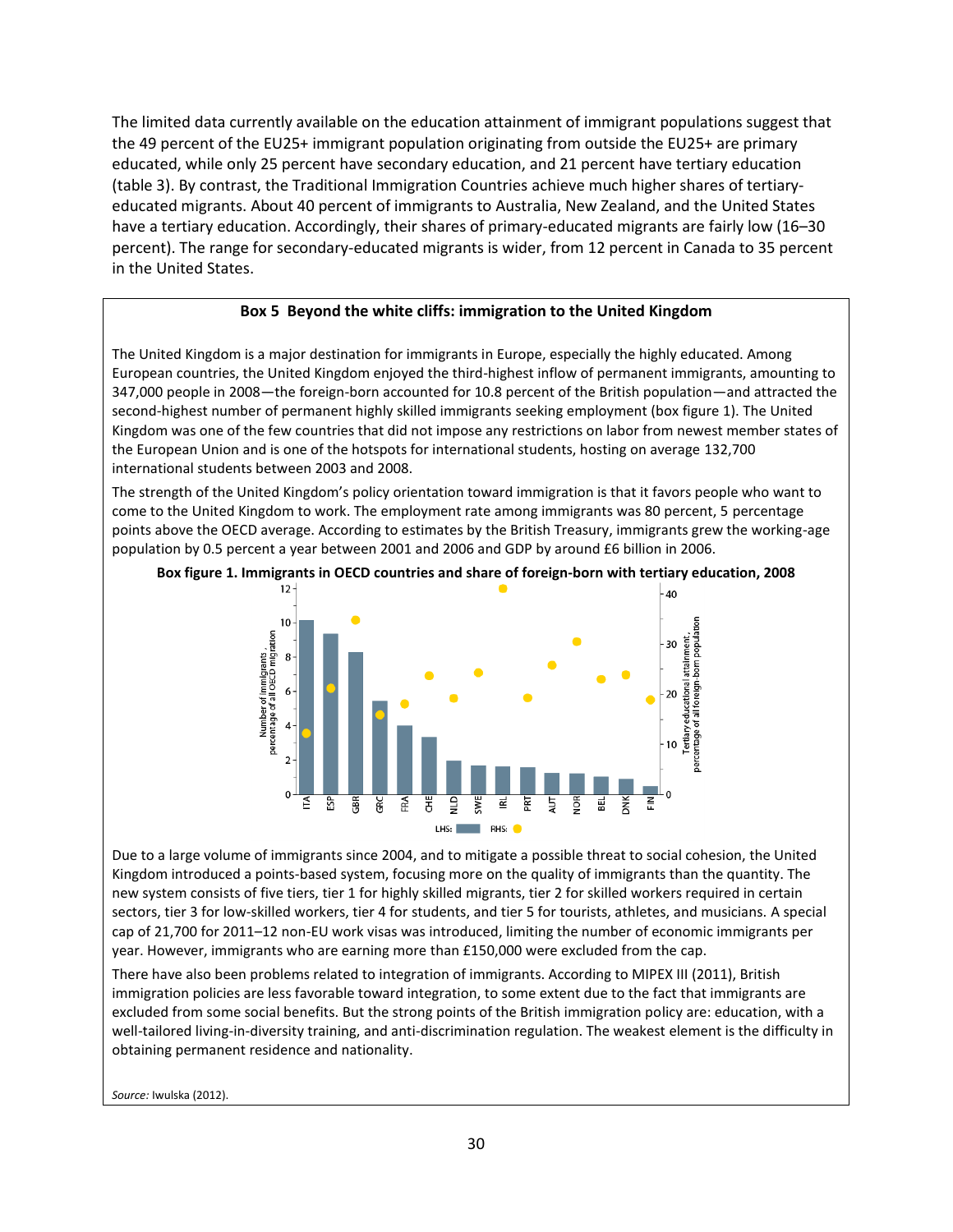Looking only at immigrants originating from the Middle East and North Africa, the outcomes for Europe appear worse. Almost two-thirds of the 2.5 million migrants from the Middle East and North Africa residing in the European Union have only a primary education, and 17 percent each have secondary or tertiary education. Again, the Traditional Immigration Countries attract much higher shares of tertiary and secondary—educated migrants from the same Middle East and North Africa countries.

These statistics show the obvious importance of geographical distance in determining the composition of immigration flows. Europe attracts a high share of low-skilled migrants from the southern Mediterranean, just as the United States attracts a relatively higher share of low-skilled migrants from Central America. Of migrants from Central America in the United States, 46 percent have just a primary education, compared with 23 percent of the overall immigrant population of the United States. If, in addition, the host country relies mainly on family reunification as its immigration policy—as the European Union does—and does not apply proactive economic immigration programs—as in the United States—the share of primary-educated migrants originating from these countries is likely to remain high.

Europe is losing the global competition for highly skilled migrants to the Traditional Immigration Countries. The exception is perhaps the United Kingdom (box 5). Indeed, the European Union is losing some of its most skilled people to the United States. Currently, the United States hosts 1.7 million tertiary-educated migrants from the European Union, while the European Union hosts roughly 200,000 tertiary-educated U.S. emigrants—a net drain of 1.5 million people educated mostly at the expense of European taxpayers.

Does this imply that the European Union should copy the Traditional Immigration Countries' policies of large-scale permanent immigration programs and, in particular, systems like Canada's, which seems to attract by far the highest share of tertiary-educated migrants (box 6)? Should the European Union imitate demand-driven temporary worker programs for specialized migrants like those in the United States, which seems to attract the highest share of secondary-educated migrants? Or is there a genuinely European guest-worker program that will help master future challenges of migration?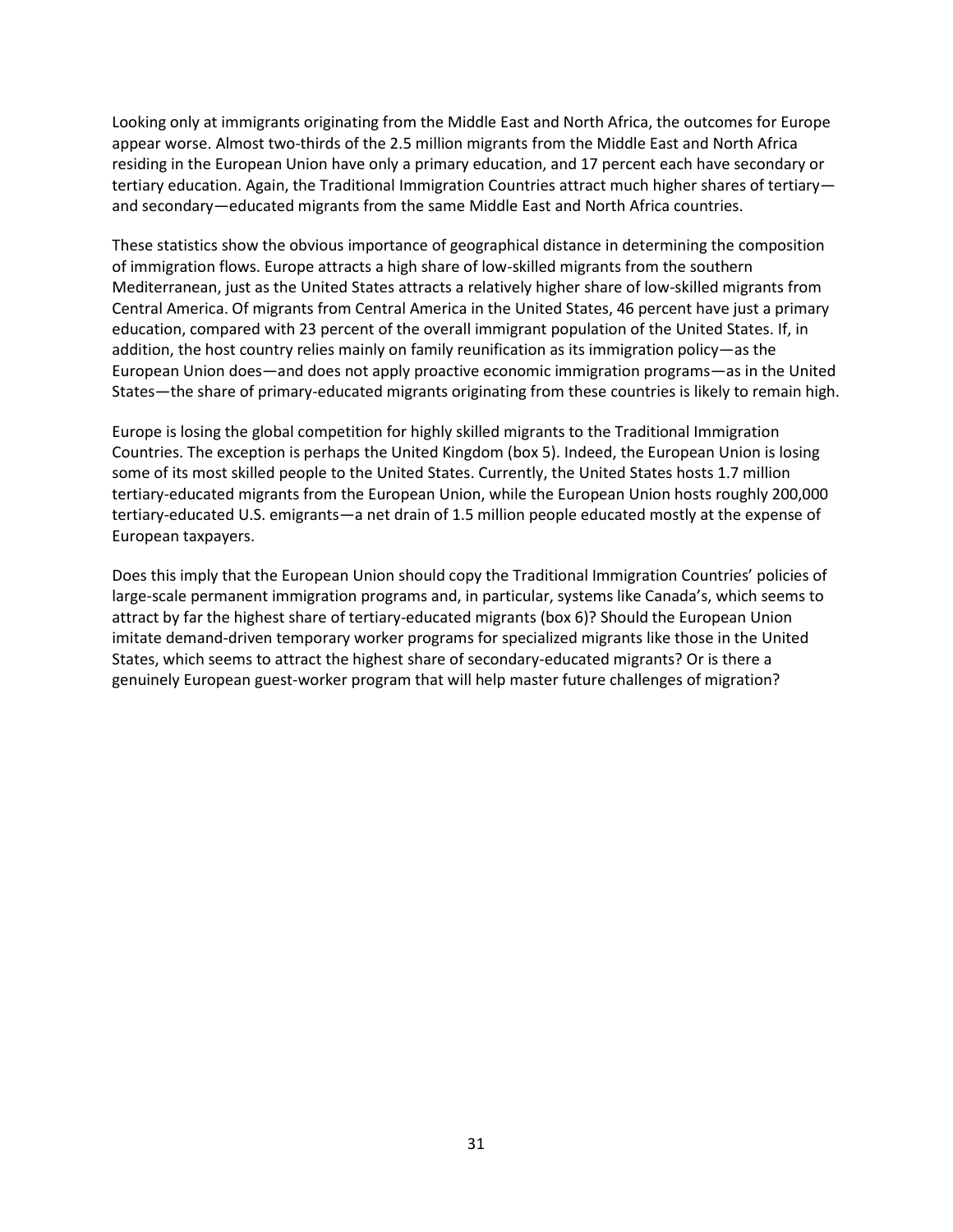### **Table 3 The wealthier countries in Europe attract fewer high-skilled immigrants than countries in North America**

(immigrants with a tertiary diploma in selected OECD countries by country of origin, total and recent immigrants in thousands, circa 2000)

|                      | Total                |             |               |              |                |             |            |
|----------------------|----------------------|-------------|---------------|--------------|----------------|-------------|------------|
|                      | Residence            |             |               |              |                |             |            |
| Origin               | <b>United States</b> | <b>EU15</b> | Other EU OECD | Australia    | Canada         | New Zealand | Other OECD |
| <b>United States</b> |                      | $-972$      | $-178$        | $-9$         | $-219$         | $-6$        | $-665$     |
| <b>EU15</b>          | 972                  |             | $-301$        | 241          | 443            | 44          | 71         |
| Other EU OECD        | 178                  | 301         |               | 21           | 95             |             | 18         |
| Australia            | 9                    | $-241$      | $-21$         |              | $-1$           | $-50$       | $-11$      |
| Canada               | 219                  | $-443$      | $-95$         | $\mathbf{1}$ |                | $-2$        | $-30$      |
| New Zealand          | 6                    | $-44$       | $-1$          | 50           | $\overline{2}$ |             | $-1$       |
| Other OECD           | 665                  | $-71$       | $-18$         | 11           | 30             |             |            |
| Other countries      | 5,763                | 3,275       | 139           | 458          | 1,261          | 72          | 444        |
| <b>Net OECD</b>      | 2,048                | $-1,469$    | $-614$        | 314          | 350            | $-12$       | $-618$     |
| <b>Net total</b>     | 7,811                | 1,807       | $-475$        | 772          | 1,611          | 60          | $-174$     |

#### **Less than five years of residence**

|                      | <b>Destination</b>   |             |               |                          |        |              |            |
|----------------------|----------------------|-------------|---------------|--------------------------|--------|--------------|------------|
| Origin               | <b>United States</b> | <b>EU15</b> | Other EU OECD | Australia                | Canada | New Zealand  | Other OECD |
| <b>United States</b> |                      | $-154$      | $-23$         | $-5$                     | $-63$  | $-1$         | $-188$     |
| <b>EU15</b>          | 154                  |             | $-14$         | 25                       | 15     |              | 29         |
| Other EU OECD        | 23                   | 14          |               |                          | 5      | $\mathbf{0}$ | 4          |
| Australia            | 5                    | $-25$       | $-1$          |                          | $-2$   | $-12$        | $-5$       |
| Canada               | 63                   | $-15$       | $-5$          | $\overline{\phantom{a}}$ |        | $\mathbf{0}$ | $-7$       |
| New Zealand          |                      | $-7$        | $\mathbf{0}$  | 12                       | 0      |              | $-1$       |
| Other OECD           | 188                  | $-29$       | $-4$          |                          |        |              |            |
| Other countries      | 1,211                | 412         |               | 114                      | 334    | 29           | 38         |
| <b>Net OECD</b>      | 435                  | $-215$      | $-47$         | 40                       | $-37$  | -6           | $-169$     |
| Net total            | 1,646                | 351         | $-18$         | 158                      | 360    | 25           | 58         |

*Source:* OECD 2008; Database on Immigrants in OECD Countries.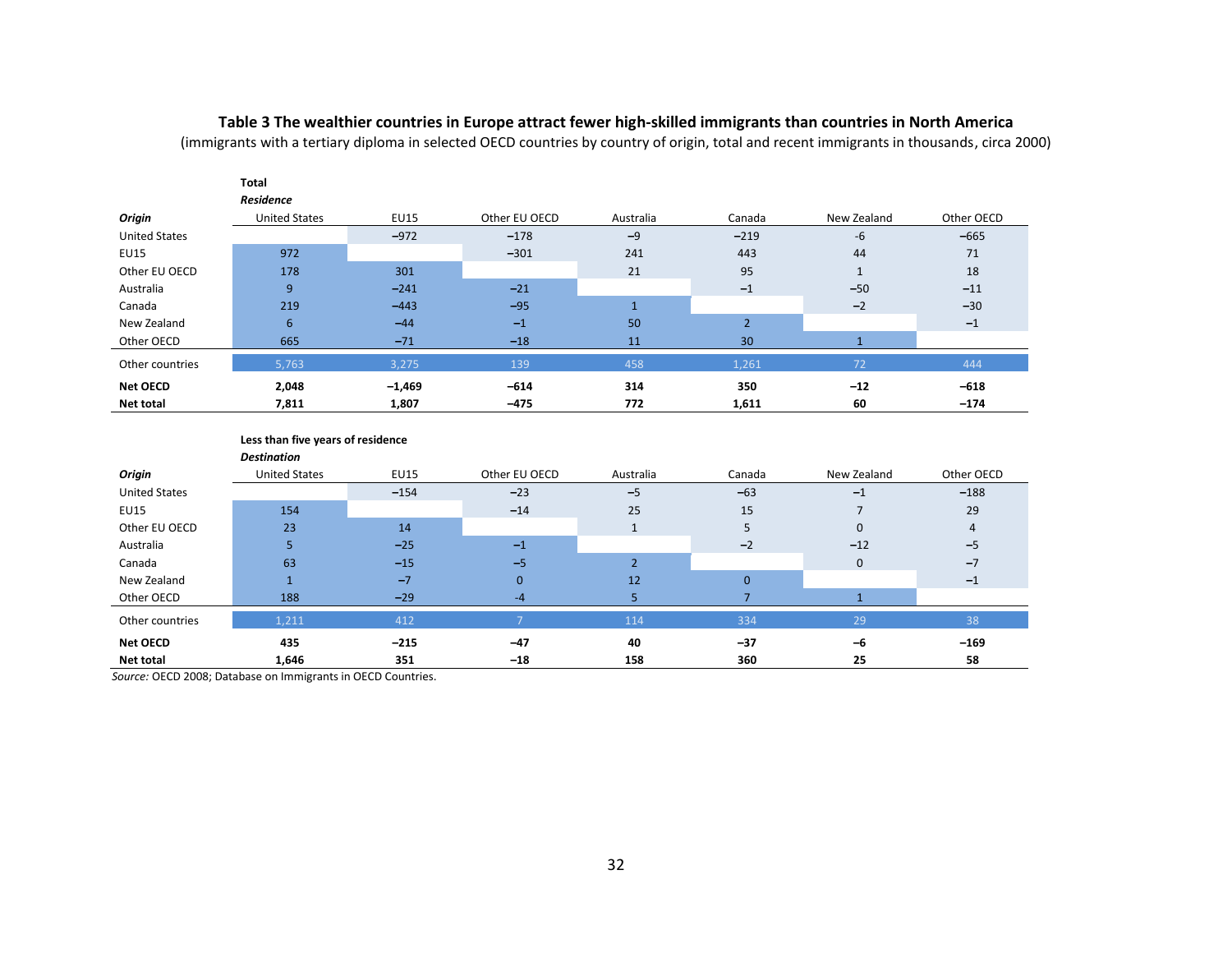#### **Box 6 The smarter North Americans? Immigration to Canada**

Canada has one of the highest percentages of immigrants among developed countries, with highly favorable policies toward immigrants' integration. In 2008, Canada's foreign-born labor force accounted for 21.2 percent of total employment. Moreover, one in five people living in Canada was foreign-born. Between 15 and 20 percent of foreign students remain in Canada and start working.

According to MIPEX III, Canadian policies toward immigrants' integration are very favorable, ranking third. This high ranking pays dividends in the form of immigrants with top-notch skills. Canada has the second-highest share of immigrants with tertiary education among all OECD countries (box figure 1). In drawing foreign talent, Canada relies on a well-managed selection process. With its scoring system of visa applications, Canada prioritizes certain features of the labor force that are crucial for the country's development. Canada chooses whom to grant visas based on a system that ranks candidates according to their profile—having a job offer or tertiary education, for example, grants additional points. To attract highly skilled labor, talented immigrants without a job offer can be admitted to the country.



**Box figure 1. Number of all immigrants in OECD countries and share of immigrants with tertiary education**

The Canadian system is designed to treat all immigrants equally, regardless of ethnicity, race, religion, or nationality. Permanent immigrants have the same access-to-work opportunities as Canadian citizens, including setting up a business. Immigration policy provides stable solutions for fostering family reunion.

Another important aspect of integration policy is universal access to education for all children, regardless of immigration status. Political participation is one of the few aspects of life from which permanent immigrants are excluded. To become a citizen, one must pass a citizenship test, which measures language abilities and basic knowledge about the country. According to MIPEX, Canada has one of the most professional citizenship tests from all countries included in the ranking

*Source:* Iwulska (2012).

#### **NEEDED: A MORE SELFISH IMMIGRATION POLICY**

When assessing the effects of institutional arrangements on immigration, it is useful to distinguish between types of migration. First, one can distinguish migration according to the intended duration of stay: temporary, transitional, or permanent. Temporary and permanent immigration are straightforward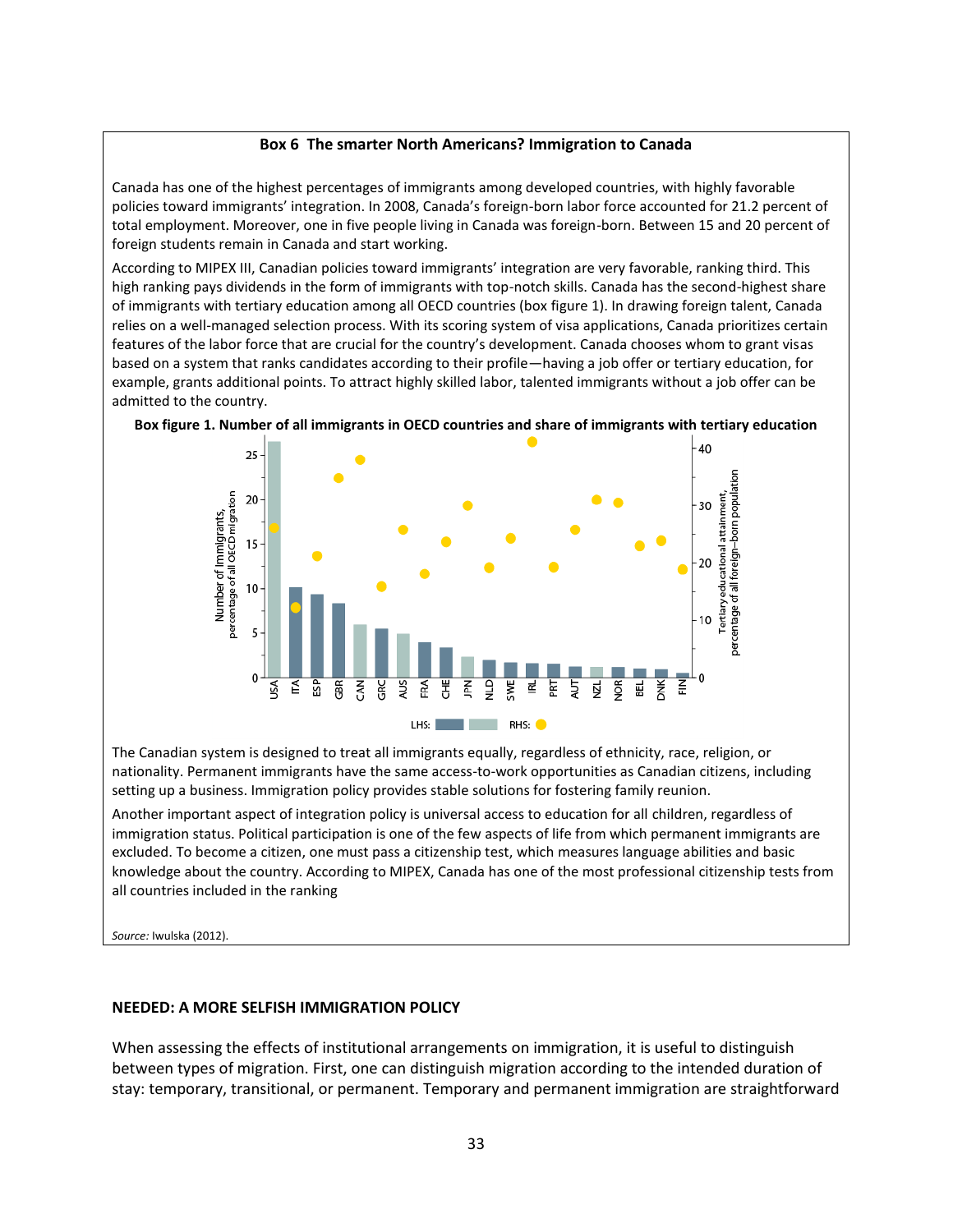concepts. Temporary migrants arrive in the host country with no intention to stay long-term, leaving after a short period of time once their work contract or assignment expires, their education or training has finished, or their business objective is accomplished. Permanent migrants, by contrast, arrive in the host country to settle indefinitely, with no intention to return to their home country.

In reality, many movers fall into the category of "transitional migrants". These are migrants who arrive on temporary visas and work permits with no intention to stay permanently but eventually become long-term or permanent settlers. Many migrants who arrived in Europe through the guest-worker programs of the 1960s in Austria, France, and Germany probably never imagined they would stay on. Yet, as they performed inherently permanent jobs they integrated into the labor market and developed nation-specific expertise. They evolved into permanent migrants, generally with the support of their employers and host governments.

One might distinguish between immigrants by their main motivation for moving: humanitarian, family reunification, or economic migration. Family reunification should not be seen separately from good economic management of immigration, as it is essential for the integration of immigrants. If these rules are too generous, though, family reunification programs can become the driving factor of a country's immigration policy, as has been the case for years in some countries in Europe and even the United States. When family reunification becomes the main driver of immigration policy, it can bias the selection of immigrants. The same holds for humanitarian migration, based on the right to asylum and refugee status. Initiatives to legalize undocumented migrants are a part of many immigration policies, sometimes nearly replacing a proactive immigration policy with purely reactive regularization, as in Spain.

European immigration policies will have to be geared toward Europe's economic and labor market needs, and immigration policies that focus on demand-driven elements may be the best way to do so. Well-designed, demand-driven immigration programs for temporary and transitional migrants are the best models for the "New Immigration Countries" of Europe to select the right types of migrants for their economies.

Demand-driven programs have the advantage of being flexible and reacting quickly to changes in the labor market. They require less research and government planning, putting the administrative burden on employers. The disadvantage is that they need more monitoring of compliance and enforcement efforts by the government. Static models—in particular, points systems for permanent immigration—are less flexible, requiring more capacity to determine labor market needs and ensure a consistent selection process. Successful demand-driven immigration programs for temporary migrants offer jobs of a truly temporary nature, like seasonal jobs in agriculture and tourism. In addition, certain jobs in sectors with a highly competitive goods market can be subcontracted to foreign companies through trade in services, opening the gates for a new type of temporary migration, through Mode 4 of the World Trade Organization's General Agreement on Trade in Services.

Well-designed demand-driven immigration programs for transitional migrants help identify successful newcomers by granting migrants temporary access to the host country—with full or limited access to the labor market—and offering a clear option for permanent residency and work permission. Three main avenues of transitional migration exist: education-to-residency, business-to-residency, and workto-residency. An advantage of demand-driven programs is that they are the most responsive to the needs of the host countries' labor markets. Employers can request an entry visa and work permit.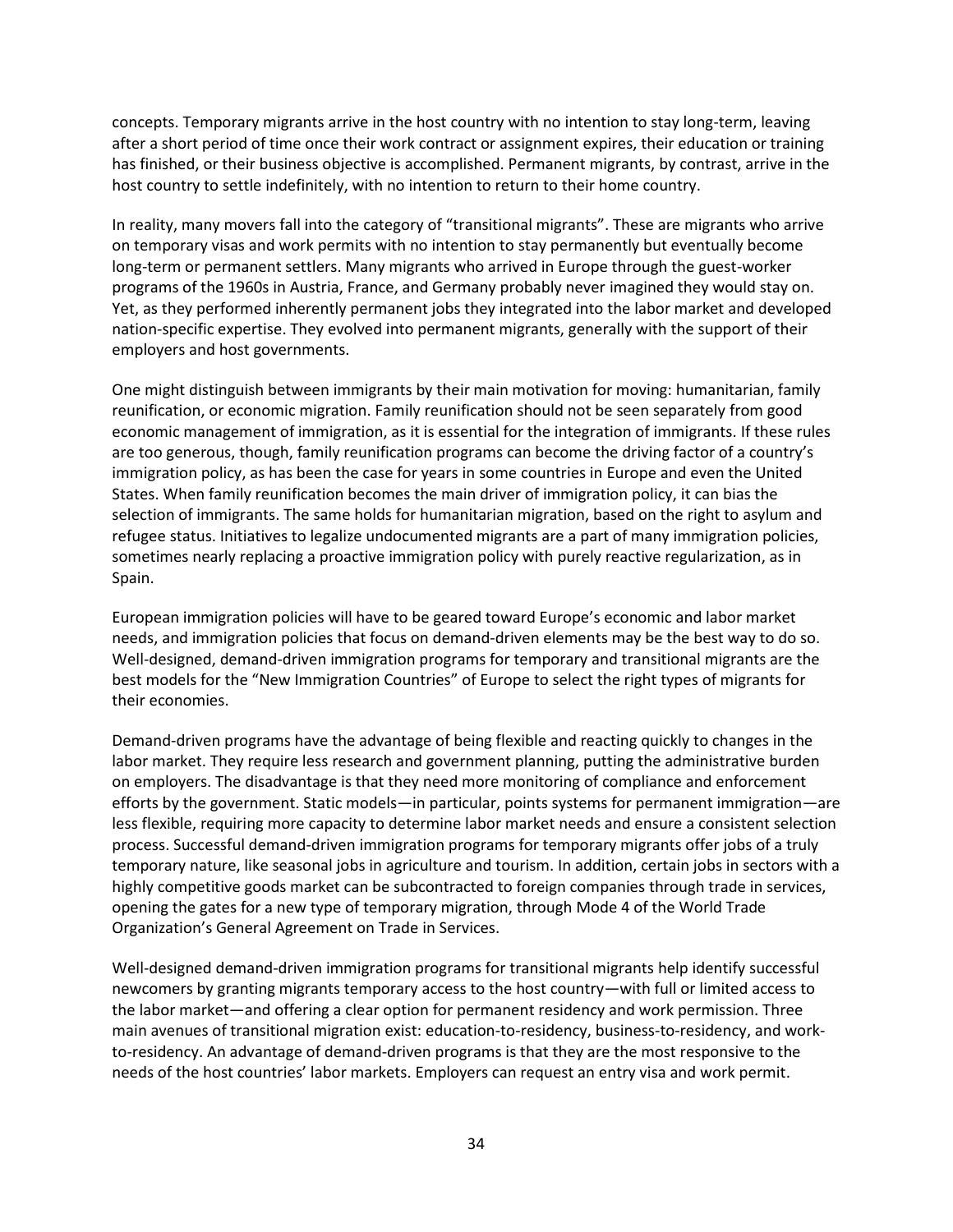Demand-driven immigration programs can ensure that the right types of migrants are recruited to match the changes in the economy. Governments' capacities to assess labor market needs and plan responsive immigration and labor market policies are not limitless. Immigration policies are more likely to be effective if designed to require less government planning (Hopkins 2000). For example, Koettl (2009) finds that Europe will need both highly skilled and semiskilled migrants with secondary education. Yet, as with all projections—especially long-term forecasts—uncertainty is great. European economies might develop faster than anticipated toward a more knowledge-based economy, or the flow of highly skilled migrants to other countries might increase. Both scenarios would shift the demand toward tertiary-educated migrants. At the same time, the need for low-skilled service providers might shift demand toward primary-educated migrants, as suggested by the increasing numbers of undocumented migrants.

Planned immigration programs—like well-designed points systems—require the government to assess labor shortages and adjust the selection process of immigrants accordingly, which require resources and time, without a guaranteed good outcome. For example, although Canada's points system attracts the largest share of tertiary-educated migrants, many end up overqualified for their jobs (Reitz 2011). This suggests that somewhere in the Canadian immigration system, there is a mismatch of supply and demand. The program seems designed to select highly skilled migrants, but the Canadian labor market either does not recognize immigrants' skills or it simply demands less-skilled immigrants. Too many overqualified immigrants can be as distorting as too many underqualified immigrants. Allowing employers more say in the process could help reduce these mismatches.

Points systems can include demand-driven components by granting additional credit to migrants with a job offer, as the Australian system does. This is complemented by a special visa type granted to visitors interested in obtaining a job, making the Australian immigration system more responsive to shifting labor market needs. Nevertheless, the system puts the government in the driver's seat, with all the associated responsibilities and administrative costs this role implies.

The biggest risk of government-controlled selection criteria is that they might fall prey to lobbying efforts. Demand-driven programs, by contrast, are less likely to be influenced by lobbying efforts because they decentralize the decision process, putting the employer in control. If well-designed, they also put the administrative and cost burden on the employer. The U.K. Work Permits program, for example, can issue a visa and work permit within 24 hours of the employer's request—assuming the employer provides adequate documentation. Similarly, the U.S. H1-B visa procedure is initiated and sponsored by the employer for a specific migrant, though the bureaucratic procedures and costs are far more burdensome for the employer. The drawback of employer-driven programs, however, is that they require regulations to prevent employers from abusing the system and to ensure that employers hire migrants only in sectors and skills segments with labor shortages. For this, a so-called "labor market test" is usually administered, requiring the employer to first post the job vacancy for native workers; only after sufficient time has passed with the post unfilled can the employer turn to migrant labor.

Europe can learn from the strengths and weaknesses of the Traditional Immigration Countries' immigration policies. There is no one good program that addresses all the challenges of a well-crafted immigration policy. But the principle of a good immigration policy is the same: an ability to respond to changing labor market needs. In this sense, European immigration policy has to become more selfish. Of courses, immigration policies alone cannot attract the best and the brightest: if Europe wants to win the global race for talent, it will need to make working and living in Europe more attractive. This means paying a premium on skills, increasing the rewards to risk-taking, and encouraging entrepreneurship.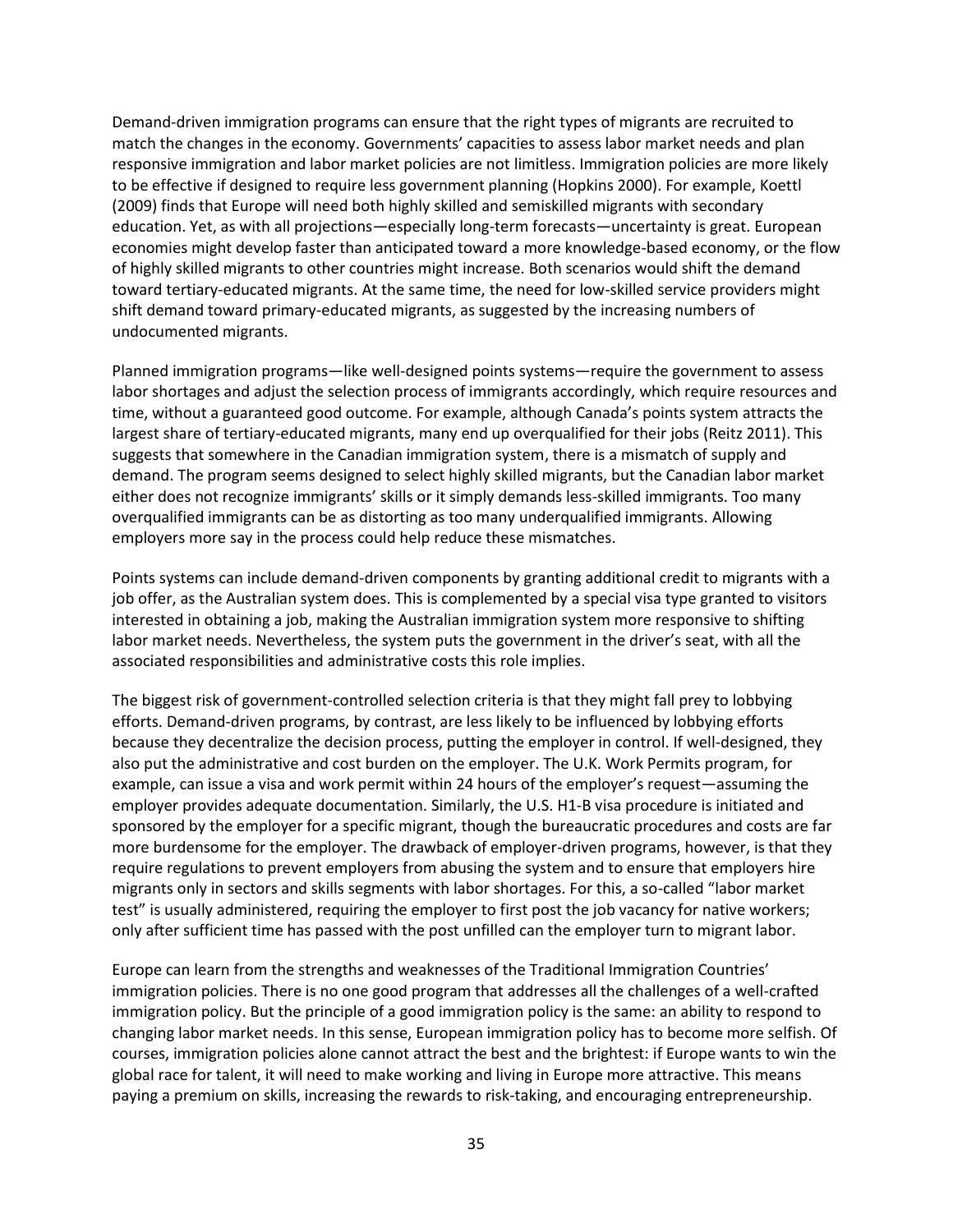# **TOWARDS FULL EMPLOYMENT**

If current trends persist, members of the European Union, the EFTA countries, and the candidate countries, and the eastern European partnership countries will lose almost 50 million workers between now and 2060. Today, the European labor force—the employed and active job seekers—consists of 323 million people; in 50 years, it will be down to 273 million, a decrease of 15.3 percent. Over the next 20 years, the labor force will lose 15 million workers. The largest reduction will happen during the 2030s, when the European labor force is expected to fall an additional 14 million people. The fall will be especially severe for the European Union and EFTA countries. Their labor force will decrease by almost 40 million people (18 percent) over the next 50 years. The other eastern European countries will not fare much better, with an equally steep decline of 16 percent.

These trends should not be allowed to persist. Many Europeans—especially women, youth, elderly, and some minorities—do not work at all, and they should. Many Europeans retire too early, and they should work longer. Some unemployed Europeans do not look hard enough for work, and they should be encouraged to look harder. Only with radical policy and behavioral changes can Europe counter the shrinking labor force. Yet, even under such optimistic conditions, Europe will not be able to prevent its labor force from aging. If participation rates in all countries were to converge to those in northern Europe, or the retirement age were to increase by 10 years across the board, the European labor force would actually increase by 2060. If female labor force participation were to converge to that of men, the labor force would still decrease, but only by 5 percent, as opposed to 15 percent in the baseline scenario. None of these scenarios counteracts, however, the loss of young workers due to continually decreasing younger-age cohorts. Increased migration will also have to be part of the solution. With revamped immigration policies that combine the altruism of humanitarian policies with the self-interest of an economic approach, Europe can attract bright Africans, Americans, and Asians.

Revisiting the questions posed at the beginning of the paper may be useful.

*Are employment and social protection practices reducing participation?* In most countries, they do, and reforming these policies can stem some if not most of the projected decline of the European labor force, especially by increasing participation rates of older workers and women. Yet, in addition to immigration, increased investments in human capital are also necessary to not only have more, but also more productive workers. Interventions should focus on overcoming failures in information and quality assurance that lead many people to make suboptimal skills investments (too few engineers, technicians, and competent managers). Countries in emerging Europe have to reorganize their school networks in the face of shrinking student cohorts, and pay more attention to developing critical cognitive and noncognitive skills during preschool and basic education.

*Are employment and social protection practices inhibiting efficiency?* Yes, by creating influential insiders with well-protected jobs at the cost of marginalizing others. The reforms will have to reduce job security while modernizing the systems for providing income security. In wealthier countries, reduced employment protection can be combined with relatively generous unemployment benefits and social assistance. Governments capable of administering programs that supplement employment protection laws with well-designed income support and job search assistance should institute them. But to work well, this "flexicurity" requires high labor force participation rates that are many years away for many in Europe, as well as an institutional maturity and fiscal and administrative resources that are out of reach for most. Especially in the east and south but perhaps also in other countries, there may be no alternative but to reconsider the extent of employment protection and the generosity of social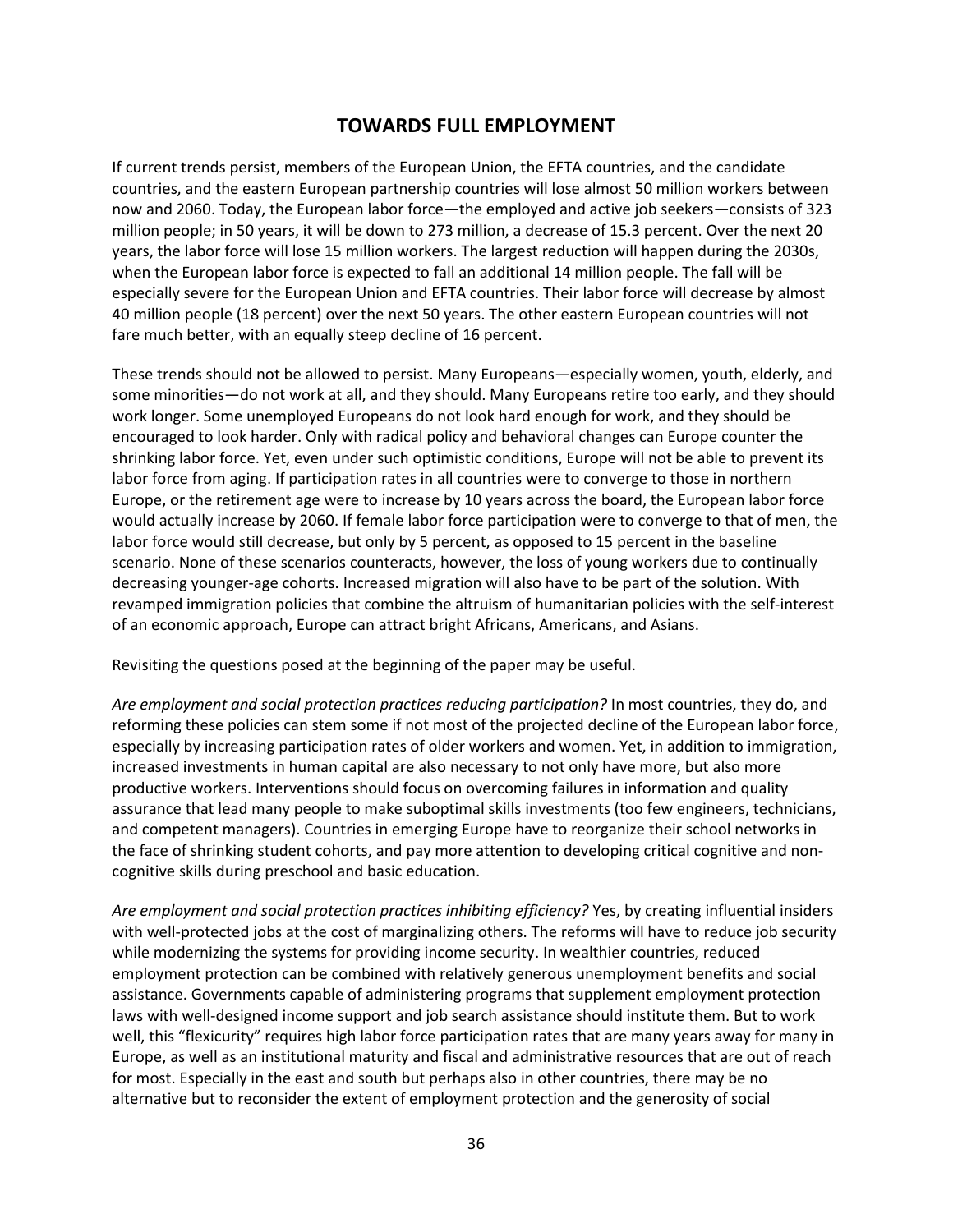protection. But all countries should synchronize social insurance for the unemployed with social assistance for the unlucky in order to align incentives for work, as Germany did between 2003 and 2005.

*Is Europe taking advantage of the potential for greater labor mobility?* Not fully. Undoubtedly, the European Union is the most integrated region in the world, and migration between EU countries is higher than in other world regions. Europe's aspiration is, however, more ambitious: the aim is a fully integrated labor market with no borders. Against this yardstick, Europe still falls short. Significant challenges to improving labor mobility, even within European countries, remain. Mobility does come with social costs—missing the support of family and friends—that governments cannot easily reduce. But the costs related to education, housing, and health care can and should be reduced. These are some of the features that make the United States the most mobile economy in the world, and Europe can learn without losing its uniqueness.

*Can Europe become a global magnet for talent?* Yes, but it has to create more selfish immigration policies. A million people immigrate to Europe every year, but less than one in five has more than a high school diploma—and three of five do not even have that. Attracting global talent would require looking closer at successful, demand-driven schemes from Traditional Immigration Countries—Australia, Canada, New Zealand, and the United States. Immigration policies should focus less on political factors such as family reunification, asylum, and human rights and respond more to the demands of employers and longer term assessments of skill shortages. Changes in immigration policies need to be combined with reforms aimed at making Europe a good place to innovate, start businesses, and reward risks. Similarly, increased immigration without more contestable jobs and reformed social safety nets could undermine the success of immigration reform.

Looking back at the last decade and a half, emerging Europe may have done better than advanced Europe in taking advantage of expanding opportunities for trade, finance, and enterprise. Looking ahead, the prospects are bleaker. Demographic shifts threaten Central and Eastern Europe just as much as most countries in Western Europe, which have been reforming labor market policies and can more easily become attractive destinations for immigrants. The exception is Southern Europe, which has not done well in recent years and is projected to shrink and age over the next decade. Greece, Italy, Portugal, and Spain illustrate most starkly how work is simultaneously the weakest part of the European economic model and one of its most attractive attributes. Changing how the labor market is regulated and replenished will be difficult for politicians, but it is none the less urgent. Nor is it hopeless: countries such as Denmark, Germany, Ireland, and Sweden have shown that the European work model's characteristics can be changed while keeping its character distinctly European.

This paper is perhaps best concluded with a simple (but uncomfortable) answer to the principal question it addresses: *Can Europe attain full employment?* The answer is yes, but not until the continent is willing to make radical changes in its approach to work. A central aspect is that most countries in Europe give disproportionate power to those with protected jobs—the "insiders"—through employment protection legislation. This approach would have become difficult to sustain even without the onset of rapid aging. With this shift, it is already unsustainable. Countries such as Austria, Denmark, Germany, the Netherlands, and Sweden, which have kept unemployment low and labor force participation high during the last decade, have done so in some measure by reducing this protection. In effect, they have made jobs contestable. Now others must do the same.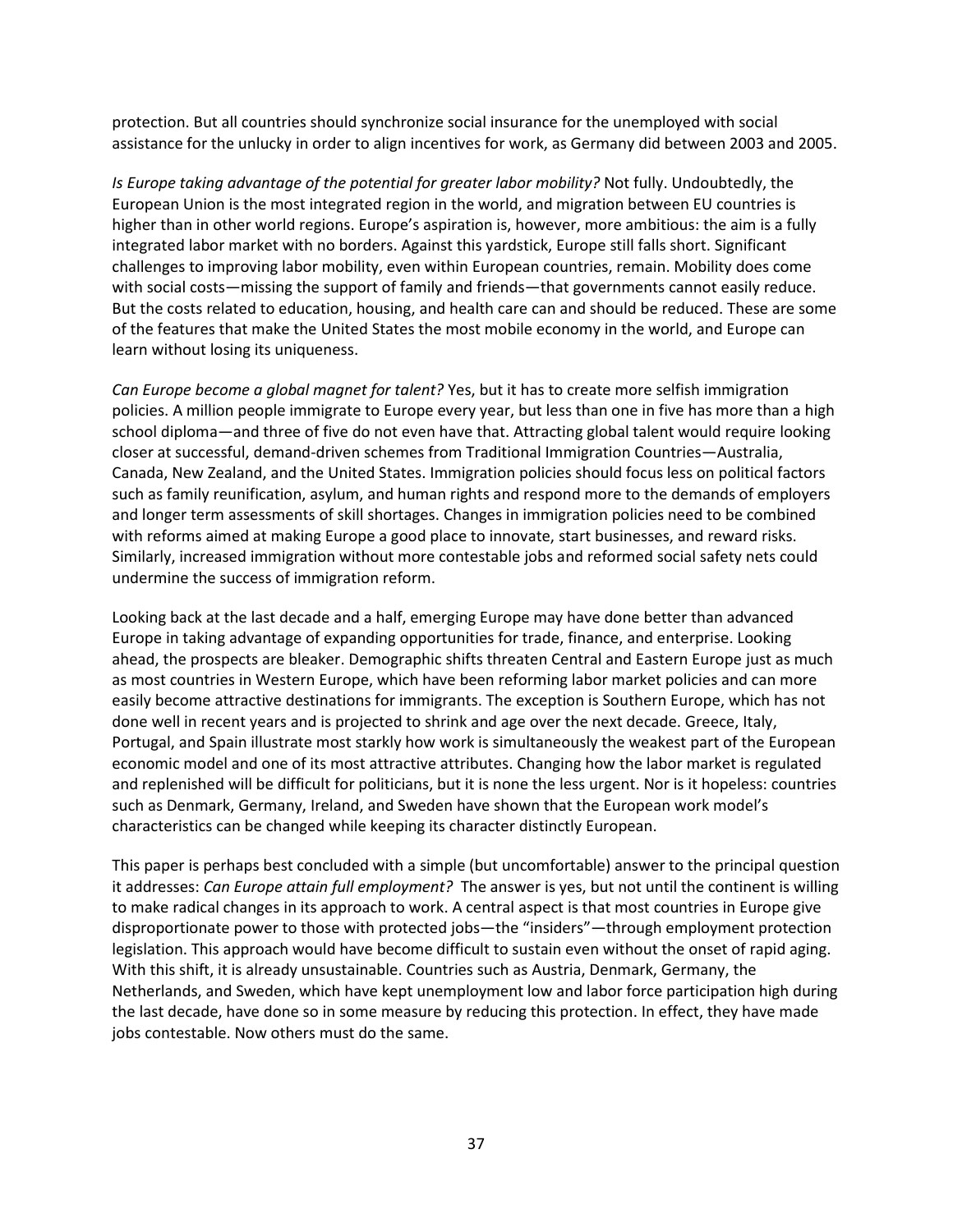|                     | OECD              |                   |                   |                   | EU                |                   | NMS EU + European neighborhood |                        |              |
|---------------------|-------------------|-------------------|-------------------|-------------------|-------------------|-------------------|--------------------------------|------------------------|--------------|
|                     | <b>Total OECD</b> | EU OECD           | Non-EU OECD       | <b>Total EU</b>   | Old EU            | NMS EU            | Total                          | NMS EU                 | Neighborhood |
| <b>ALMP</b>         | ***<br>0.072      | $***$<br>0.101    | $-0.017$          | ***<br>0.091      | ***<br>0.117      | $-0.081$          | $-0.077$                       | $-0.036$               | $-1.257$     |
| TAX                 | $***$<br>$-0.004$ | $***$<br>$-0.004$ | 0.000             | $***$<br>$-0.004$ | $***$<br>$-0.005$ | $***$<br>0.005    | 0.003                          | $\ast\ast$<br>$-0.015$ | 0.011        |
| EPL                 | $***$<br>$-0.029$ | 0.016             | $***$<br>$-0.106$ | 0.018             | $* *$<br>0.033    | 0.092             | 0.017                          | $-0.019$               | 0.060        |
| MW                  | $-0.006$          | $***$<br>$-0.016$ | $***$<br>$-0.014$ | $***$<br>$-0.017$ | $***$<br>$-0.019$ | $***$<br>$-0.042$ |                                |                        |              |
| TU                  | $***$<br>0.001    | $\ast$<br>0.001   | $***$<br>0.006    | $***$<br>0.001    | $***$<br>0.001    | $***$<br>0.017    | $***$<br>$-0.001$              | ***<br>0.004           | $-0.001$     |
| <b>UBRR</b>         | $***$<br>0.003    | $***$<br>0.002    | $***$<br>$-0.003$ | $***$<br>0.002    | $0.001$ *         | $\ast$<br>0.002   |                                |                        |              |
| <b>UNBEN</b>        |                   |                   |                   |                   |                   |                   | 0.001                          | 0.001                  | 0.000        |
| <b>UNBENDUR</b>     |                   |                   |                   |                   |                   |                   | 0.000                          | $-0.004$               | 0.011        |
| <b>INFL</b>         | $-0.001$          | 0.000             | $-0.003$          | $-0.001$          | $-0.001$          | $-0.005$          | 0.001                          | $***$<br>0.005         | 0.002        |
| LEFT                | 0.008             | 0.011             | $***$<br>0.017    | 0.007             | 0.000             | $***$<br>$-0.079$ | $***$<br>$-0.065$              | $-0.054$               | $-0.120$     |
| constant            | $***$<br>4.257    | ***<br>4.215      | $***$<br>4.490    | $***$<br>4.225    | $***$<br>4.243    | ***<br>3.547      | ***<br>4.081                   | $***$<br>4.835         | ***<br>3.725 |
| R sq.               | 0.486             | 0.643             | 0.973             | 0.660             | 0.638             | 0.903             | 0.443                          | 0.743                  | 0.933        |
| N                   | 168               | 119               | 49                | 126               | 105               | 21                | 30                             | 19                     | 11           |
| Prob > F            | 0.000             | 0.000             | 0.000             | 0.000             | 0.000             | 0.000             | 0.018                          | 0.000                  | 0.081        |
| Chow test F p-value |                   | 0.5648            |                   | 0.9999            |                   |                   | 0.8413                         |                        |              |

#### **Table A.1 Regression estimation results: activity rate**

\*\*\* Significant at 1 percent level, \*\* significant at 5 percent level, \* significant at 10 percent level.

Note: Regression method is a pooled two-stage least squares procedure with instrumental variables on panel data; robust standard errors used. ALMP = active labor market policies, TAX = total tax wedge on labor, EPL = employment protection legislation, MW = minimum wage, TU = trade union density, UBRR = unemployment benefits replacement rate, UNBEN = average unemployment benefit, UNBENDUR = maximum duration of unemployment benefits, INFL = change in annual rate of inflation.

*Source:* World Bank calculations based on the OECD, Institute for the Study of Labor, World Bank, International Labour Organization, and European Bank for Reconstruction and Development.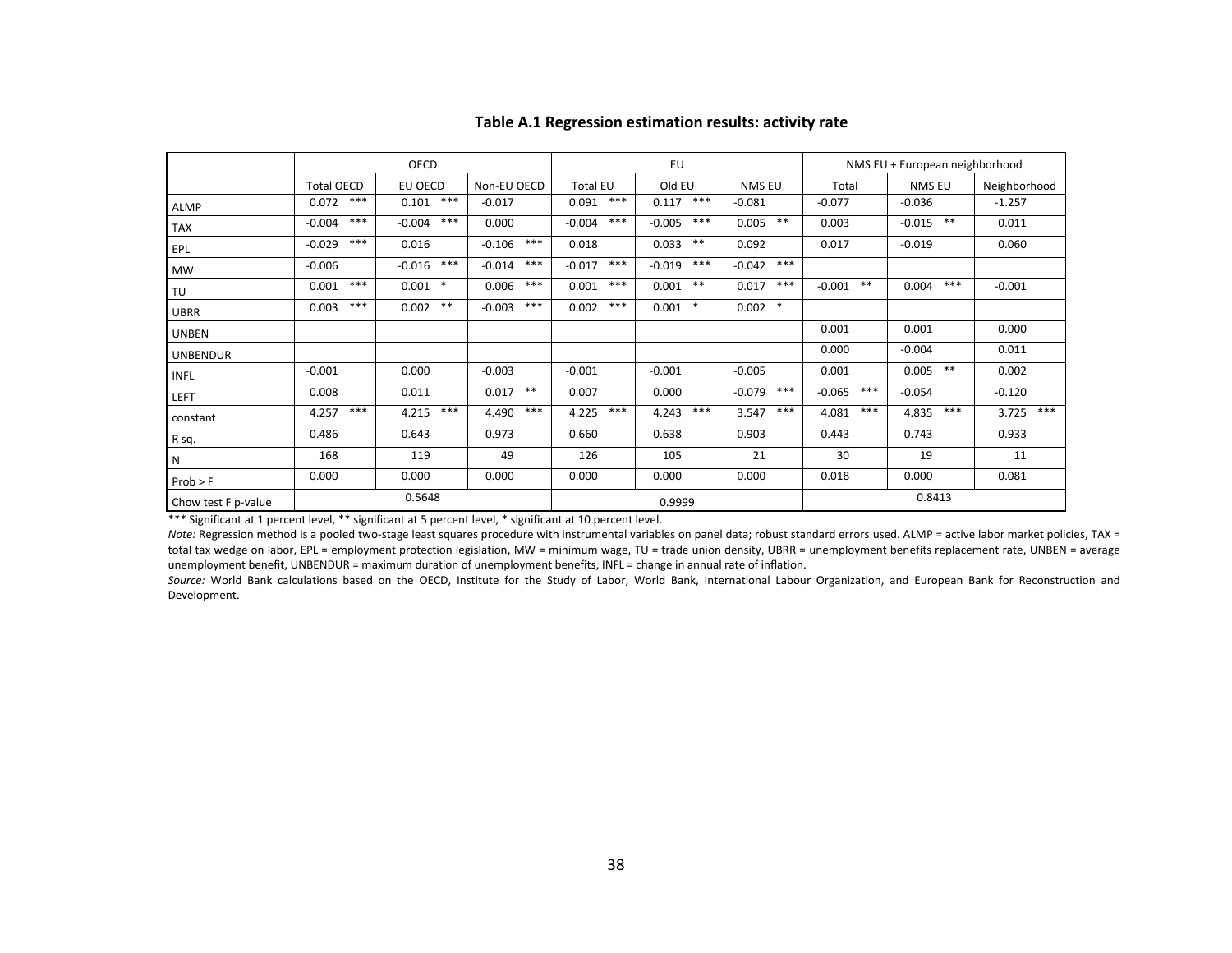|                     | OECD              |                   |                   |                    | EU                |                   | NMS EU + European neighborhood |                   |                |
|---------------------|-------------------|-------------------|-------------------|--------------------|-------------------|-------------------|--------------------------------|-------------------|----------------|
|                     | <b>Total OECD</b> | EU OECD           | Total             | Total              | Total             | <b>NMS EU</b>     | Total                          | <b>NMS EU</b>     | Neighborhood   |
| ALMP                | $***$<br>0.085    | $***$<br>0.100    | $-0.061$          | $***$<br>0.078     | $***$<br>0.070    | $-0.119$          | 0.087                          | 0.044             | 2.531          |
| <b>TAX</b>          | $***$<br>$-0.009$ | $***$<br>$-0.008$ | $***$<br>$-0.004$ | $***$<br>$-0.009$  | $***$<br>$-0.010$ | $***$<br>0.016    | $-0.003$                       | $-0.009$          | 0.005          |
| EPL                 | $***$<br>$-0.057$ | $***$<br>$-0.063$ | $***$<br>$-0.071$ | $***$<br>$-0.058$  | $***$<br>$-0.066$ | 0.122             | $-0.069$                       | $-0.026$          | $-0.373$       |
| <b>MW</b>           | $-0.004$          | $-0.005$          | $***$<br>$-0.025$ | $\ast$<br>$-0.009$ | $-0.008$ *        | $***$<br>$-0.086$ |                                |                   |                |
| TU                  | $***$<br>0.001    | $***$<br>0.001    | $***$<br>0.006    | $***$<br>0.001     | $***$<br>0.001    | $***$<br>0.027    | 0.000                          | $***$<br>0.009    | 0.002          |
| UBRR                | $***$<br>0.003    | $***$<br>0.003    | $***$<br>$-0.003$ | $***$<br>0.004     | $***$<br>0.004    | 0.001             |                                |                   |                |
| <b>UNBEN</b>        |                   |                   |                   |                    |                   |                   | 0.005                          | 0.001             | $-0.009$       |
| <b>UNBENDUR</b>     |                   |                   |                   |                    |                   |                   | $-0.005$                       | $***$<br>$-0.009$ | $-0.034$       |
| <b>INFL</b>         | 0.005             | 0.009             | $***$<br>$-0.008$ | 0.006              | 0.002             | $-0.008$          | 0.001                          | $***$<br>0.010    | 0.002          |
| LEFT                | 0.009             | 0.017             | $***$<br>0.026    | 0.009              | 0.015             | $***$<br>$-0.215$ | $***$<br>$-0.100$              | $-0.070$          | 0.117          |
| Constant            | $***$<br>4.201    | $***$<br>4.171    | $***$<br>4.408    | $***$<br>4.192     | $***$<br>4.227    | $***$<br>2.796    | $***$<br>4.179                 | $***$<br>4.254    | $***$<br>4.819 |
| R sq.               | 0.664             | 0.622             | 0.707             | 0.621              | 0.671             | 0.822             | 0.249                          | 0.695             | 0.668          |
| N                   | 168               | 119               | 49                | 126                | 105               | 21                | 30                             | 19                | 11             |
| Prob > F            | 0.000             | 0.000             | 0.000             | 0.000              | 0.000             | 0.000             | 0.198                          | 0.003             | 0.736          |
| Chow test F p-value |                   | 0.5037            |                   | 0.9999             |                   |                   |                                | 0.8499            |                |

#### **Table A2 Regression estimation results: employment rate**

\*\*\* Significant at 1 percent level, \*\* significant at 5 percent level, \* significant at 10 percent level.

Note: Regression method: pooled two-stage least squares procedure with instrumental variables on panel data; robust standard errors used. ALMP = active labor market policies, TAX = total tax wedge on labor, EPL = employment protection legislation, MW = minimum wage, TU = trade union density, UBRR = unemployment benefits replacement rate, UNBEN = average unemployment benefit, UNBENDUR = maximum duration of unemployment benefits, INFL = change in annual rate of inflation.

*Source:* World Bank calculations, based on the OECD, Institute for the Study of Labor, World Bank, International Labour Organization, European Bank for Reconstruction and Development.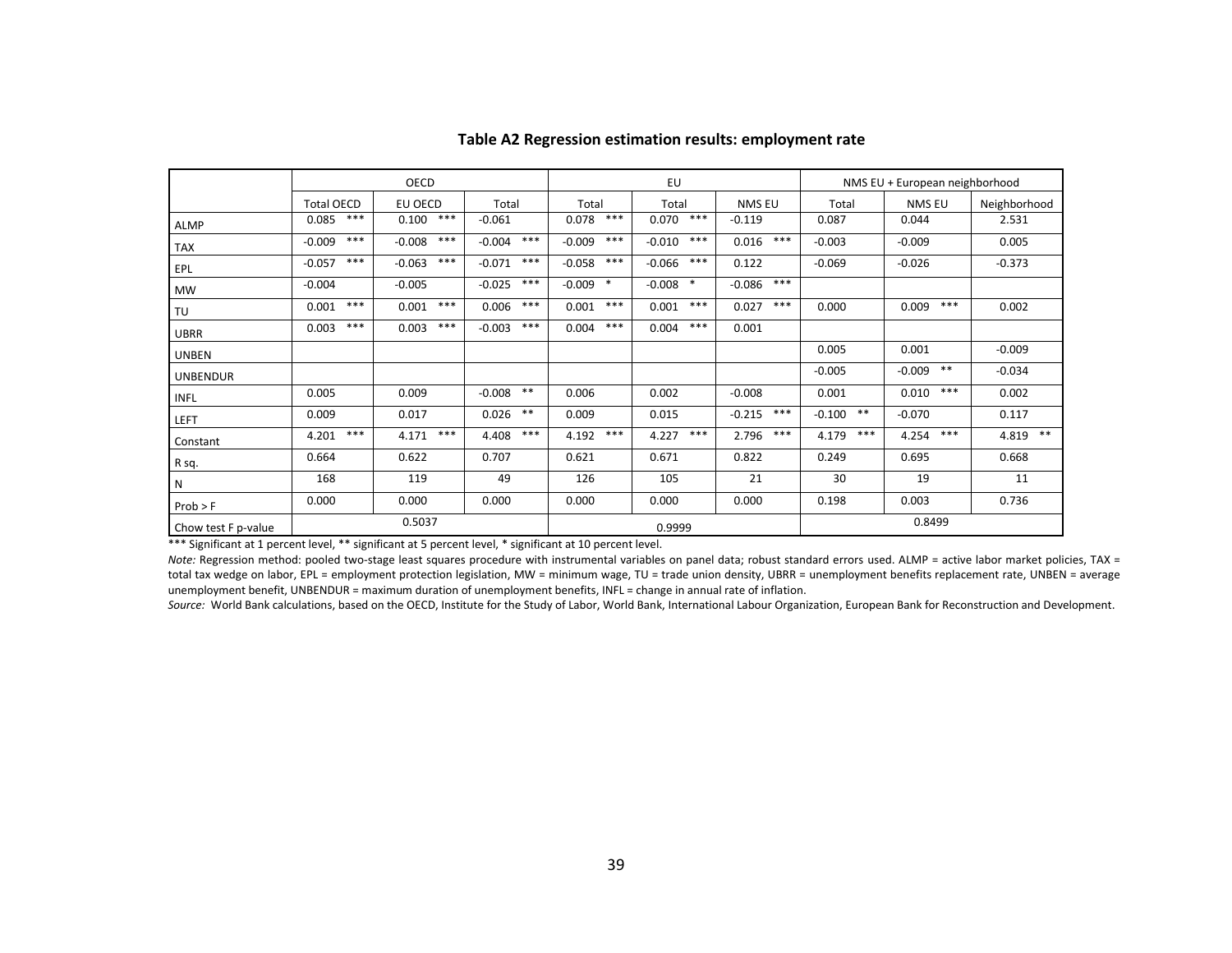|                     | OECD              |                    |                    | EU                 |                   |                   | NMS EU + European Neighborhood |                   |              |
|---------------------|-------------------|--------------------|--------------------|--------------------|-------------------|-------------------|--------------------------------|-------------------|--------------|
|                     | <b>Total OECD</b> | EU OECD            | non-EU OECD        | Total EU           | Old EU            | NMS EU            | Total                          | NMS EU            | Neighborhood |
| ALMP                | $***$<br>$-0.327$ | $***$<br>$-0.314$  | 0.624              | $\ast$<br>$-0.198$ | $-0.118$          | 0.397             | $* *$<br>$-1.249$              | $-0.444$          | $-31.016$    |
| <b>TAX</b>          | $***$<br>0.021    | $***$<br>0.013     | 0.016              | $***$<br>0.018     | $***$<br>0.026    | $***$<br>$-0.099$ | 0.020                          | $-0.021$          | $-0.047$     |
| EPL                 | $***$<br>0.146    | $***$<br>0.378     | $-0.166$           | $***$<br>0.350     | $***$<br>0.383    | $-0.027$          | $***$<br>0.538                 | 0.123             | 2.793        |
| <b>MW</b>           | 0.010             | $\ast$<br>$-0.037$ | $***$<br>0.204     | $-0.018$           | $-0.008$          | $***$<br>0.325    |                                |                   |              |
| TU                  | $-0.001$          | 0.000              | $-0.008$           | $-0.002$           | $-0.002$          | $***$<br>$-0.058$ | $-0.007$                       | $***$<br>$-0.029$ | $-0.033$     |
| <b>UBRR</b>         | $-0.002$          | $* *$<br>$-0.009$  | $***$<br>0.019     | $***$<br>$-0.012$  | $***$<br>$-0.015$ | 0.009             |                                |                   |              |
| <b>UNBEN</b>        |                   |                    |                    |                    |                   |                   | $\ast$<br>$-0.024$             | $-0.010$          | 0.103        |
| <b>UNBENDUR</b>     |                   |                    |                    |                    |                   |                   | 0.029                          | 0.039             | 0.128        |
| <b>INFL</b>         | $-0.033$          | $-0.058$           | $0.044$ *          | $-0.040$           | $-0.005$          | 0.016             | $-0.004$                       | $***$<br>$-0.051$ | $-0.011$     |
| LEFT                | $* *$<br>0.125    | $\ast$<br>0.107    | $\ast$<br>$-0.161$ | $***$<br>0.133     | 0.081             | $***$<br>0.876    | 0.298                          | 0.087             | $-1.463$     |
| Constant            | $***$<br>0.982    | $***$<br>1.274     | 0.046              | $***$<br>1.174     | $***$<br>0.808    | $***$<br>5.724    | 0.785                          | 3.218             | $-1.603$     |
| R sq.               | 0.378             | 0.401              | 0.787              | 0.345              | 0.495             | 0.889             | 0.369                          | 0.583             | 0.856        |
| N                   | 168               | 119                | 49                 | 126                | 105               | 21                | 30                             | 19                | 11           |
| Prob > F            | 0.000             | 0.000              | 0.000              | 0.000              | 0.000             | 0.000             | 0.003                          | 0.068             | 0.146        |
| Chow test F p-value |                   | 0.9838             |                    | 0.916              |                   |                   | 0.6765                         |                   |              |

#### **Table A3 Regression estimation results: unemployment rate**

\*\*\* Significant at 1 percent level, \*\* significant at 5 percent level, \* significant at 10 percent level.

Note: Regression method is a pooled two-stage least squares procedure with instrumental variables on panel data; robust standard errors used. ALMP = active labor market policies, TAX = total tax wedge on labor, EPL = employment protection legislation, MW = minimum wage, TU = trade union density, UBRR = unemployment benefits replacement rate, UNBEN = average unemployment benefit, UNBENDUR = maximum duration of unemployment benefits, INFL = change in annual rate of inflation.

Source: World Bank staff calculations based on the OECD, Institute for the Study of Labor, World Bank, International Labour Organization, European Bank for Reconstruction and Development.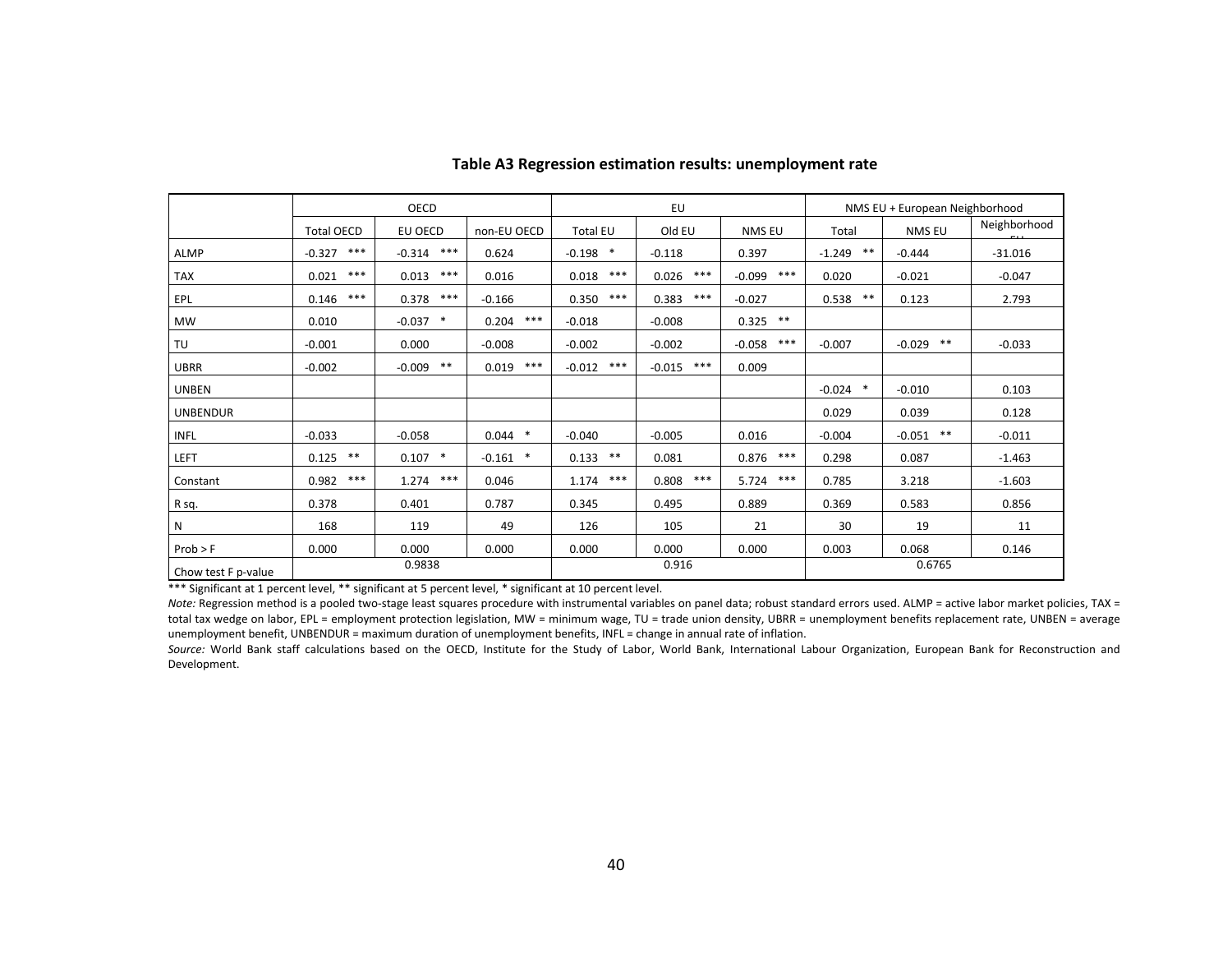#### **REFERENCES**

- Alesina, A., E. Glaeser, and B. Sacerdote. 2005. "Work and Leisure in the United States and Europe: Why so Different?" In *NBER Macroeconomics Annual 2005,* ed. M. Gertler and K. Rogoff. Cambridge, MA: National Bureau of Economic Research.
- Andersen, T. M., and M. Svarer. 2007. "Flexicurity—Labour Market Performance in Denmark*."* Working Paper 2007-9, University of Aarhus, Aarhus, Denmark.
- Arpaia, A., and G. Mourre. 2009. Institutions and Performance in European Labor Markets: Taking a fresh look at evidence
- Bentolila, S., J. Dolado, and J. Jimeno. 2008. "Two-tier Employment Protection Reforms: The Spanish Experience." *CESifo DICE Report* 6 (4): 49–56.
- Birindelli, L., and E. Rustichelli. 2006. "Economic Benefits of Long-Distance Mobility." European Foundation for the Improvement of Living and Working Conditions, Dublin.
- Blanchard, O. 2004. "The Economic Future of Europe." *The Journal of Economic Perspectives* 18 (4): 3–26.
- Blanchard O., and J. Wolfers. 2000. "The Role of Shocks and Institutions in the Rise of European Unemployment: The Aggregate Evidence." *Economic Journal* 110 (462): C1–C33.
- Blanchflower, D. G., and A. J. Oswald. 1999. "Well-Being, Insecurity and the Decline of American Job Satisfaction." NBER Working Paper, National Bureau of Economic Research, Cambridge, MA.
- Blom, A., and H. Saeki. 2011. "Employability and Skill Set of Newly Graduated Engineers in India." Policy Research Working Paper 5640, World Bank, Washington, DC.
- Boeri, T. 2005. "Reforming Labor and Product Markets: Some Lessons from Two Decades of Experiments in Europe." Working Paper 05/97, International Monetary Fund, Washington, DC.
- ———. 2011. "Institutional Reforms and Dualism in European Labour Markets." In *Handbook of Labor Economics Vol. 4b,* ed. O. Ashenfelter and D. Card. Amsterdam: Elsevier
- Boeri, T., and P. Garibaldi. 2007. "Two-tier Reforms of Employment Protection Legislation: A Honeymoon Effect." *Economic Journal* 117: 357–385.
- Bonin, H., W. Eichhorst, C. Florman, M. O. Hansen, L. Skiöld, J. Stuhler, K. Tatsiramos, H. Thomasen, and K. F. Zimmermann. 2008. "Geographic Mobility in the European Union: Optimizing its Economic and Social Benefits." Research Report 19, Institute for the Study of Labor, Bonn, Germany.
- Bover, O., and R. Gomez. 2004. "Another Look at Unemployment Duration: Exit to a Permanent versus a Temporary Job." *Investigaciones Economicas* 28: 285–314.
- Bowles, S., and H. Gintis. 1998. "Does Schooling Raise Earnings by Making People Smarter?" University of Massachusetts, Amherst, MA.
- Bredgaard, T., and F. Larsen. 2007. "Comparing Flexicurity in Denmark and Japan." Centre for Labour Market Research at Aalborg University, Aalborg, Denmark.
- Brunello, G., and M. Schlotter. 2011. "Non Cognitive Skills and Personality Traits: Labour Market Relevance and their Development in Education & Training Systems." Discussion Paper 5743, Institute for the Study of Labor, Bonn, Germany.
- Cahuc, P., and F. Postel-Vinay. 2002. "Temporary Jobs, Employment Protection and Labor Market Performance." *Labor Economics* 9: 63–91.
- Caliendo, M., and K. Wrohlich. 2006. "Evaluating the German 'Mini-Job' Reform Using a True Natural Experiment." Discussion Paper 2041, Institute for the Study of Labor, Bonn, Germany.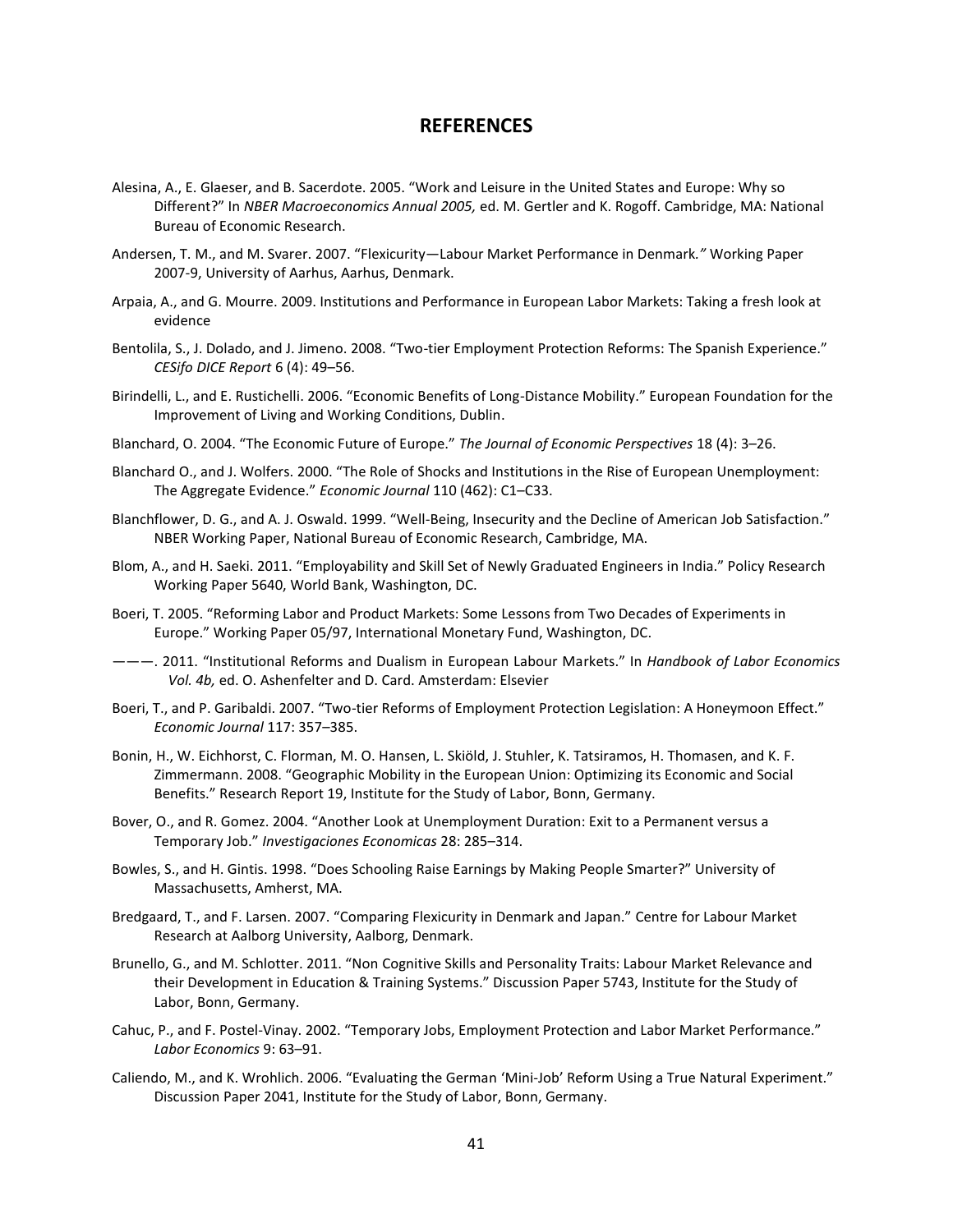- Carneiro, P., and J. J. Heckman. 2002. "The Evidence on Credit Constraints in Post-Secondary Schooling." Discussion Paper 518, Institute for the Study of Labor, Bonn, Germany.
- Cazes, S., and A. Nesporova. 2003. *Labor Markets in Transition: Balancing Flexibility and Security in Central and Eastern Europe.* Geneva: International Labour Organization.
- Chawla, M., G. Betcherman, and A. Banerji. 2007. *From Red to Gray. The Third Transition of Aging Population in Eastern Europe and the Former Soviet Union*. Washington, DC: World Bank.
- Centre for Migration Law. 2010. *Annual European Report on the Free Movement of Workers in Europe in 2009– 2010.* Nijmegen, the Netherlands.
- Clark, A.E. 1996. "Job Satisfaction in Britain." *British Journal of Industrial Relations* 34 (2): 189–217.
- Clark, A. E. 1997. "Job Satisfaction and Gender: Why Are Women so Happy at Work?" *Labour Economics* 4 (4): 341– 372.
- Clark, A. E., and A. J. Oswald. 1996. "Satisfaction and Comparison Income." *Journal of Public Economics* 61 (3): 359– 381.
- Cohen, A., and E. Vigoda. 1998. "The Growth Value of Good Citizenship: An Examination of the Relationship between Civic Behaviour and Involvement in the Job." *Applied Psychology* 47 (4): 559–570.
- Council of the European Union. 2009. "Council Conclusions on the Professional and Geographical Mobility of the Workforce and the Free Movement of Workers within the European Union." Paper presented at the 2930th Employment, Social Policy, Health and Consumer Affairs council meeting, Brussels, March 9.
- Davis, S., and M. Henrekson. 2004. "Tax Effects on Work Activity, Industry Mix and Shadow Economy Size: Evidence from Rich Country Comparisons." Working Paper 10509, National Bureau for Economic Research, Cambridge, MA.
- Decressin, J., and A. Fatas. 1994. "Regional Labor Market Dynamics in Europe." Discussion Paper 1085, Centre for Economic Policy Research, London.
- Dolado, J., C. Garcia-Serrano, and J. Jimeno. 2002. "Drawing Lessons from the Boom of Temporary Jobs in Spain." *Economic Journal* 112: 270–295.
- Estevão, M., and F. Sá. 2006. "Are the French Happy with the 35-Hour Workweek?" Working Paper 06/251, International Monetary Fund, Washington, DC.
- European Commission. 2006. "Communication: Adult Learning: It Is Never too Late to Learn." COM/2006/614, European Commission, Brussels.
- ———. 2010a. "Communication: Europe 2020. A Strategy for Smart, Sustainable, and Inclusive Growth." COM/2010/2020, European Commission, Brussels.
- ———. 2010b. "Communication: Reaffirming the Free Movement of Workers: Rights and Major Developments." COM/2010/0373, Brussels: European Commission.
- ———. 2010c. *Employment in Europe 2010*. Brussels: European Commission. Available at http://ec.europa.eu/employment\_social/eie/chap3-7-3\_en.html#bottom..
- ———. 2011. "Annual Report on Immigration and Asylum 2010." European Commission, Brussels.
- Eurofound (European Foundation for the Improvement of Living and Working Conditions). 2007[a]. *Long-distance Mobility in Europe: Getting the Balance Right.* Available at www.eurofound.europa.eu/pubdocs/2006/36/en/1/ef0636en.pdf.
- ———. 2007[b]. *Mobility in Europe—The Way Forward.* Available at www.eurofound.europa.eu/pubdocs/2007/03/en/1/ef0703en.pdf.
- ———. 2007[c]. "Labour Mobility in a Transatlantic Perspective." Conference Report, Dublin, October 30–31. Available at www.eurofound.europa.eu/pubdocs/2008/26/en/1/ef0826en.pdf.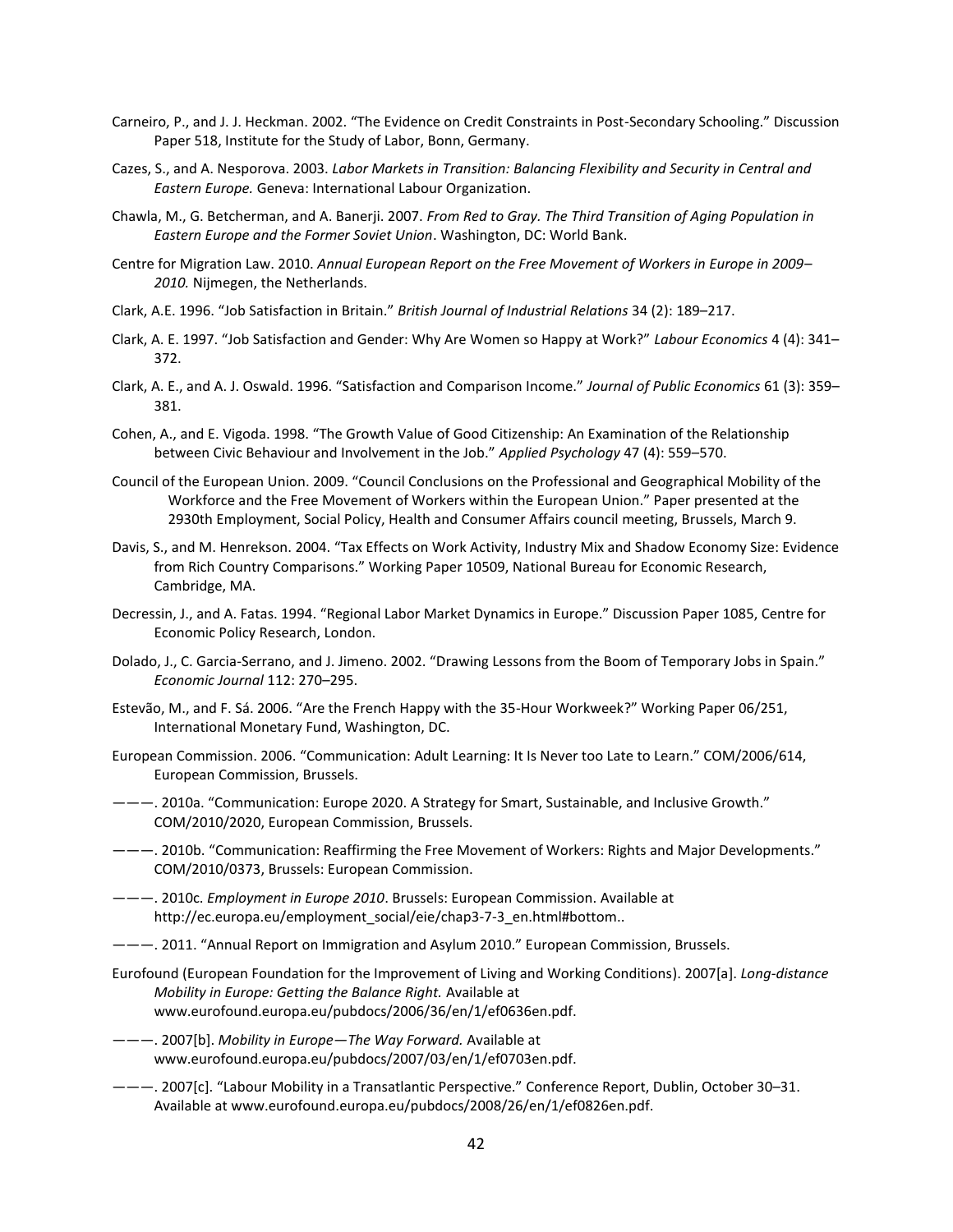Eurostat. 2011. Eurostat online database. Available at http://ec.europa.eu/eurostat.

- Fahr, R., and U. Sunde. 2006. "Did the Hartz Reforms Speed-Up Job Creation? A Macro-Evaluation Using Empirical Matching Functions." Discussion Paper 2470, Institute for the Study of Labor, Bonn, Germany.
- Fialová K., and O. Schneider. 2009. "[Labor Market Institutions and their Effect on Labor Market Performance in the](http://ideas.repec.org/a/mes/eaeuec/v47y2009i3p57-83.html)  [New EU Member Countries](http://ideas.repec.org/a/mes/eaeuec/v47y2009i3p57-83.html)." *[Eastern European Economics](http://ideas.repec.org/s/mes/eaeuec.html)* 47 (3): 57–83.
- ———. 2011. "Labor Institutions and their Impact on Shadow Economies in Europe." Background Paper for "In from the Shadow: Integrating Europe's Informal Labor," World Bank, Washington, DC.
- Gallaway, L., and R. Vedder. 1997. *Out of Work. Unemployment and Government in Twentieth-Century America*. New York: NYU Press.
- Garcia-Serrano, C. 1998. "Worker Turnover and Job Reallocation: The Role of Fixed-Term Contracts." *Oxford Economic Papers* 50: 709–725.
- Goethe Institut. 2007. "Hartz IV—More Dependency on the State." Available at www.goethe.de/ges/soz/soz/en2606706.htm.
- Grabka, M. M., and J.Goebel. 2011. "Entwicklung der Altersarmut in Deutschland." Paper 378, German Socio-Economic Panel, German Institute for Economic Research, Berlin.
- Grady, P., and K. Macmillan. 2007. "Interprovincial Barriers to Labour Mobility in Canada: Policy, Knowledge Gaps and Research Issues." Munich Personal RePec Archive, Munich.
- Griffith, R., R. Harrison, and G. Macartney. 2006. "Product Market Reforms, Labor Market Institutions, and Unemployment." Discussion Paper 5599, Centre for Economic Policy Research, London.
- Guell, M., and B. Petrongolo. 2007. "How Binding are Legal Limits? Transitions from Temporary to Permanent Work in Spain." *Labour Economics* 14: 153–183.
- Haavio, M., and H. Kauppi. 2003. "Housing Markets and Labor Mobility."
- Halman, L. 1996. "Individualization and the Fragmentation of Work Values: Evidence from the European Values Study." WORC Paper 13, Work and Organization Research Centre, Tilburg University, Tilburg, the Netherlands. Available at http://ideas.repec.org/p/dgr/kubwor/199613.html.
- ———. 2010. "Workvalues in Europe." In *Teaching about the Work Values in Europe: Critical Reflections from the first Student Exchange of the EVS Project,* ed. A. Uhlenwinkel. Potsdam, Germany: Universitätsverlag.
- Hansen, L. C. 2010. "Flexicurity and Danish Labour Market Policy." A presentation by the National Labour Market Authority.
- Hanushek, E. A., and L. Woessmann. 2008. "The Role of Cognitive Skills in Economic Development*." Journal of Economic Literature* 46 (3): 607–668.
- Hassler, J., J. V. Rodríguez Mora, K. Storesletten, and F. Zilibotti. 2001. "A Positive Theory of Geographic Mobility and Social Insurance." *International Economic Review* 46: 263–303.
- Hattrup, K., K. Mueller, and I. Joens. 2007. "The Effects of Nations and Organisations on Work Value Importance: A Cross-Cultural Investigation." *Applied Psychology* 56 (3): 479–499.
- Hazans, M. 2011a. "Informal Workers across Europe: Evidence from 30 European Countries." Background Paper for "In from the Shadow: Integrating Europe's Informal Labor," World Bank, Washington, DC.
- ———. 2011b. "What Explains Prevalence of Informal Employment in European Countries: The Role of Labor Institutions, Governance, Immigrants, and Growth." Background Paper for "In from the Shadow: Integrating Europe's Informal Labor," World Bank, Washington, DC.
- Heckman, J. J., J. Stixrud, and S. Urzua. 2006. "The Effects of Cognitive and Noncognitive Abilities on Labor Market Outcomes and Social Behavior." *Journal of Labor Economics* 24 (3): 411–482.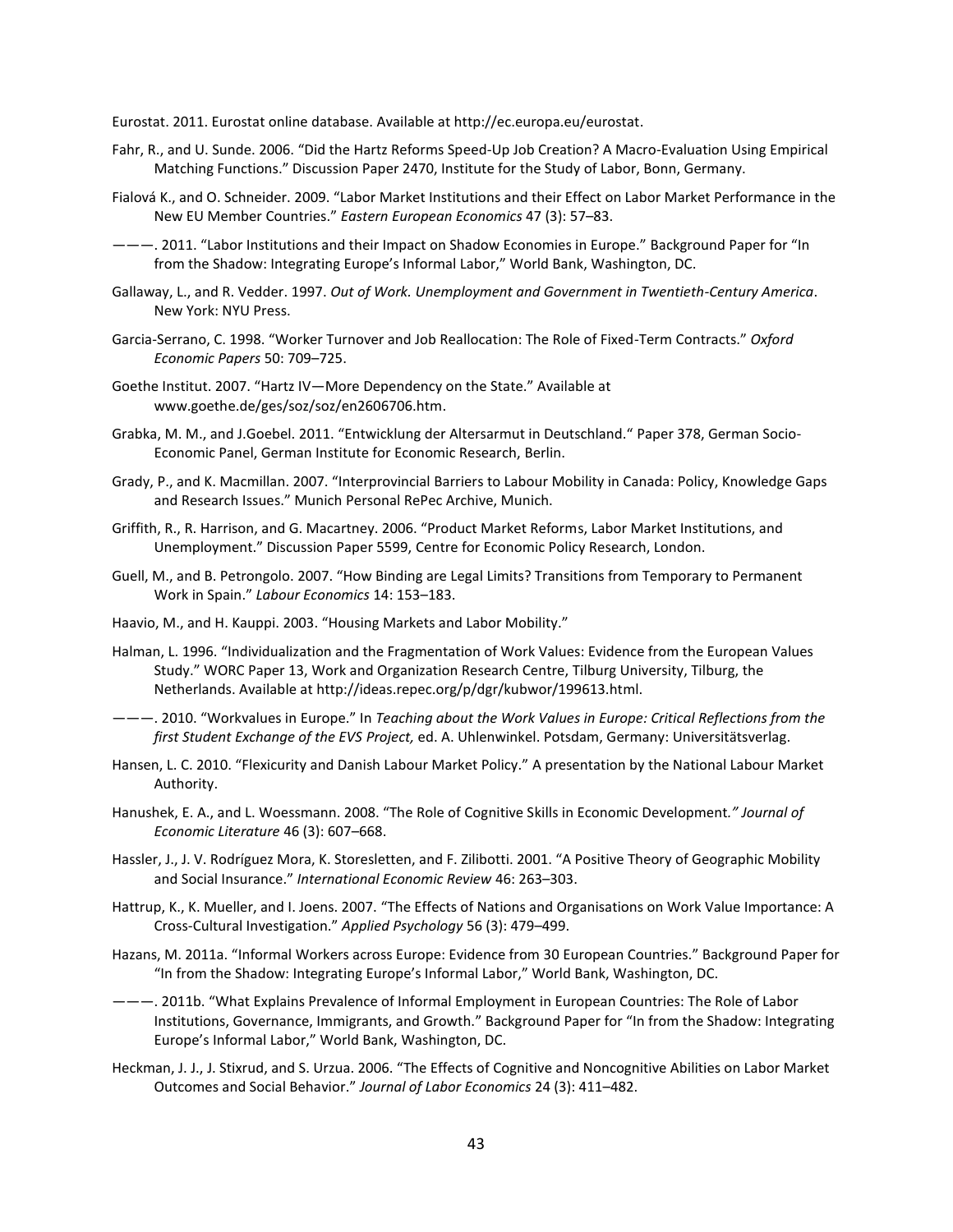- Hirschfeld, R. R., and H. S. Feild. 2000. "Work Centrality and Work Alienation: Distinct Aspects of a General Commitment to Work." *Journal of Organizational Behavior* 21 (7): 789–800.
- Hitlin, S., and J. A. Piliavin. 2004. Values: Reviving a Dormant Concept. *Annual Review of Sociology* 30: 359–393.
- Holzmann, R., and J. Koettl. 2011. "Portability of Pension, Health, and Other Social Benefits: Facts, Concepts, Issues." Discussion Paper 5715, Institute for the Study of Labor, Bonn, Germany.
- Human Resources and Skills Development Canada. 2001. "Report on Implementation of the Labour Mobility Chapter of the Agreement on Internal Trade."
- Jacobi, L., and J. Kluve. 2006. "Before and After the Hartz Reforms: The Performance of Active Labour Market Policy in Germany." Discussion Paper 2100, Institute for the Study of Labor, Bonn, Germany.
- Janiak, A., and E. Wasmer. 2008. *Mobility in Europe—Why it is Low, the Bottlenecks and the Policy Solutions.*  Brussels: European Commission
- Keefer, P. 2005. *DPI2004 Database of Political Institutions: Changes and Variables Definitions*. Washington, DC: World Bank.
- Knox, R. 2010. "Who Can Work Where: Reducing Barriers to Labour Mobility in Canada." C.D. Howe Institute Backgrounder 131, Toronto, Canada.
- Koettl, J. 2009. *Prospects for Management of Migration between Europe and the Middle East and North Africa: Demographic Trends, Labor Force Projections, and Implications for Policies of Immigration, Labor Markets and Social Protection.* Washington, DC: World Bank.
- Koettl, J., and M. Weber. (forthcoming). "Does Formal Work Pay? The Role of Labor Taxation and Social Benefit Design in Providing Disincentives for Formal Work in the New Member States." *Research in Labor Economics.*
- Korpi, W. 1991. "Political and Economic Explanations for Unemployment: A Cross-National and Long-Term Analysis." *British Journal of Political Science* 21 (3): 315–348.
- Krieger, H., and E. Fernandez. 2006. "Too Much or Too Little Long-distance Mobility in Europe? EU Policies to Promote and Restrict Mobility. "
- Layard, R. 2005. *Happiness: Lessons from a New Science*. New York: The Penguin Press.
- Lebrun, I., and E. Perez. 2011. "Real Unit Labor Costs Differentials in EMU: How Big, How Benign and How Reversible?" Working Paper 11/109, International Monetary Fund, Washington, DC.
- Montenegro, C., and C. Pagés. 2005. "[Who Benefits from Labor Market Regulations? Chile 1960](http://ideas.repec.org/h/chb/bcchsb/v08c04pp077-114.html)–1998." In *Labor Markets and Institutions, edition 1, volume 8,* ed. J. Restrepo, A. Tokman, N. Loayza, and K. Schmidt-Hebbel. Santiago: Central Bank of Chile.
- Muenz, R. 2007. "Aging and Demographic Change in European Societies: Main Trends and Alternative Policy Options." Social Protection Discussion Paper 0703, World Bank, Washington, DC.
- Nickell, S. 1997. "Unemployment and Labor Market Rigidities: Europe Versus North America." *Journal of Economic Perspectives* 11 (3): 55–74.
- OECD (Organisation for Economic Co-operation and Development). 2007. *Economic Survey of the European Union 2007.* Paris: OECD.
- ———. 2008. *A Profile of Immigrant Populations in the 21st Century: Data from OECD Countries*. Paris: OECD.
- ———. 2010. *Employment Outlook 2010: Moving Beyond the Jobs Crisis.* Paris: OECD.
- Paci, P., E. R. Tiongson, M. Walewski, J. Liwinski, and M. M. Stoilkova. 2007. *Internal Labor Mobility in Central Europe and the Baltic Region.* Washington, DC: World Bank.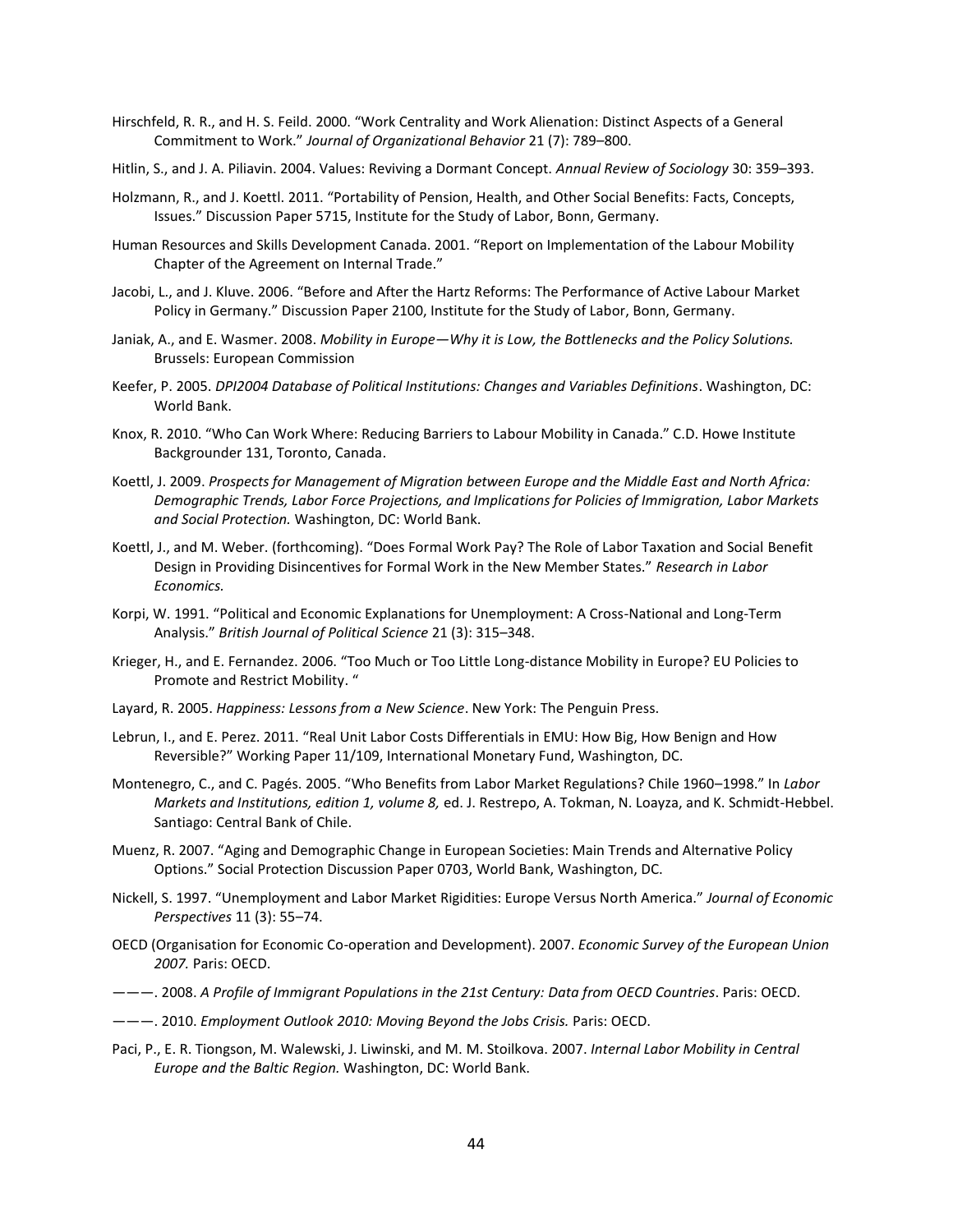- Prescott, E. C. 2004. "Why Do Americans Work So Much More Than Europeans?" *Federal Reserve Bank of Minneapolis—Quarterly Review* 28 (1): 2–14.
- Reitz, J. G. 2011. "Taxi Driver Syndrome. Behind-the-scenes Immigration Changes are Creating New Problems on Top of Old Ones." *Literary Review of Canada*, March.
- Rosen, S. 1997. "Public Employment, Taxes and the Welfare State in Sweden." In *The Welfare State in Transition: Reforming the Swedish Model,* ed. R. B. Freeman, R. Topel, and B. Swedenborg. Chicago: University of Chicago Press.
- RWI, ISG, GISA, IWH, M. Burda, und M. Kvasnicka. 2005. Evaluation der Maßnahmen zur Umsetzung der Vorschläge der Hartz-Kommission—Modul 1f: Verbesserung der beschäftigungspolitischen Rahmenbedingungen und Makrowirkungen der aktiven Arbeitsmarktpolitik, June. BMAS Forschungsbericht (Research report of the Federal Ministry for Labour and Social Affairs).
- Schneider, F., A. Buehn, and C. Montenegro. 2010. "Shadow Economies All over the World: New Estimates for 162 Countries from 1999 to 2007." Policy Research Working Paper 5356, World Bank, Washington, DC.
- Schwartz, S. H. 1999. "A Theory of Cultural Values and Some Implications for Work." *Applied Psychology* 48 (1): 23– 47.
- Schwartz, S. H., and A. Bardi. 1997. "Influences of Adaptation to Communist Rule on Value Priorities in Eastern Europe." *Political Psychology* 18 (2): 385–410.
- Straubhaar, T. 2001. "Migration Policies and EU Enlargement, East-West Migration: Will it Be a Problem?" *Intereconomics: Review of European Economic Policy* (36) 4: 167–170.
- Tatsiramos, K. 2002. "Inter-Regional Labour Mobility and Unemployment Benefits: Evidence from the European Community Household Panel."
- Tatsiramos, K. 2007. "Geographic Labour Mobility and Unemployment Insurance in Europe." *Journal of Population Economics* 22 (2): 267–283
- Theodos, B. A. 2006. *Geographic Mobility and Geographic Labor Mobility in the United States.* Washington, DC: The Urban Institute.
- U.S. Department of Labor. 2011. "International Comparisons of Manufacturing Productivity and Unit Labor Cost Trends." News Release USDL-11-1469, October 13. Available at www.bls.gov/news.release/prod4.htm.
- World Bank. 2010a. "Demand for Skills in FYR Macedonia." ECA Policy Note, World Bank, Washington, DC.
- ———. 2010b. *The Jobs Crisis: Household and Government Responses to the Great Recession in Eastern Europe and Central Asia*. Washington, DC: World Bank.
- ———. 2010c. "Roma Inclusion: An Economic Opportunity for Bulgaria, Czech Republic, Romania and Serbia." ECA Policy Note, World Bank, Washington, DC.
- ———. 2011a. "In from the Shadow: Integrating Europe's Informal Labor." Policy Report 63078-ECA, World Bank, Washington, DC.
- ———. 2011c. *Skills, Not Just Diplomas. Managing Education for Results in Eastern Europe and Central Asia*. Washington, DC: World Bank.
- ———.———. 2011e. *World Development Report 2012: Gender and Development*. Washington, DC: World Bank.